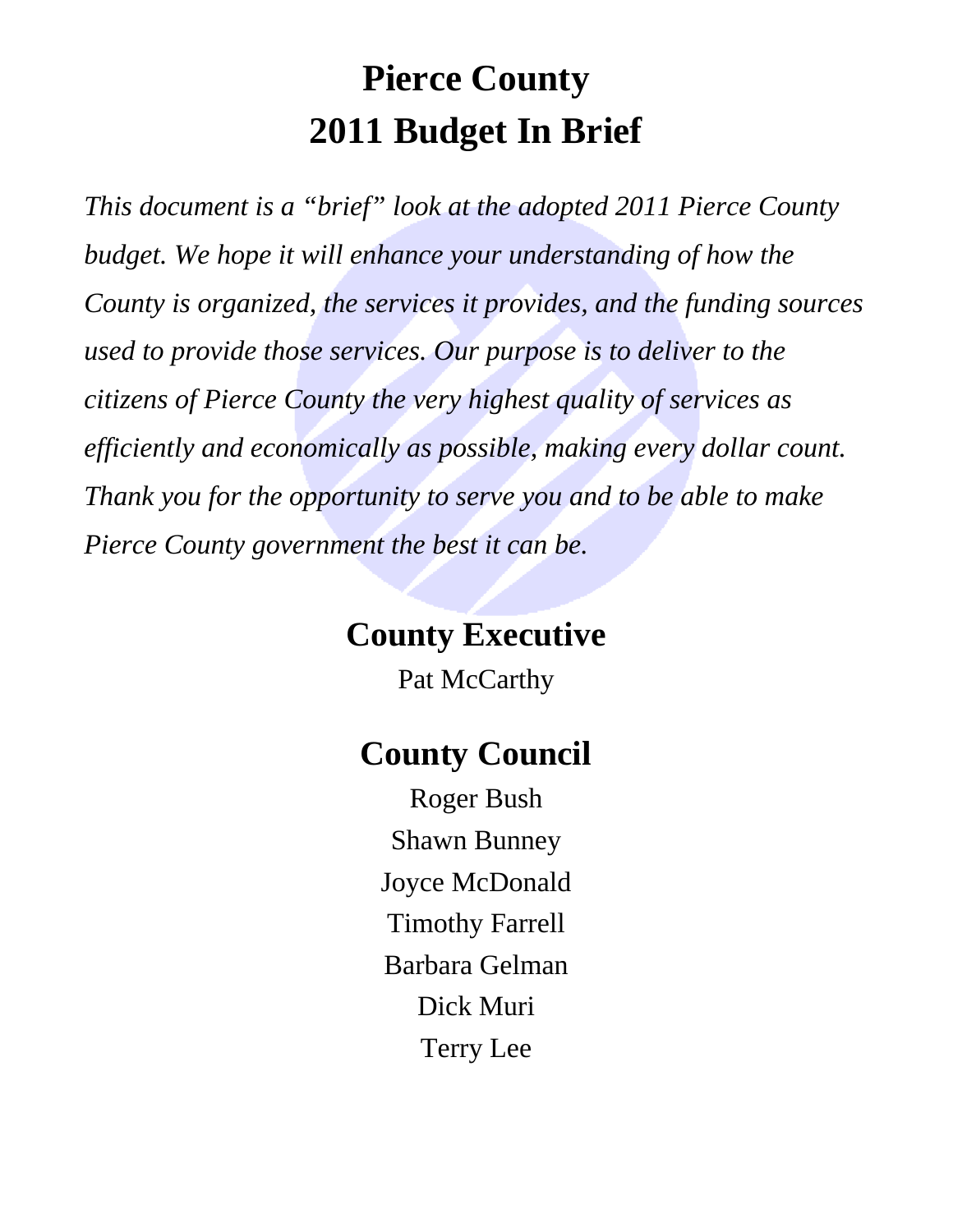The Government Finance Officers Association of the United States and Canada (GFOA) presented a Distinguished Budget Presentation Award to Pierce County, Washington for its annual budget for the fiscal year beginning January 1, 2010. In order to receive this award, a governmental unit must publish a budget document that meets program criteria as a policy document, an operations guide, a financial plan, and a communications device.

This award is valid for a period of one year only. We believe our current budget continues to conform to program requirements, and we are submitting it to GFOA to determine its eligibility for another award.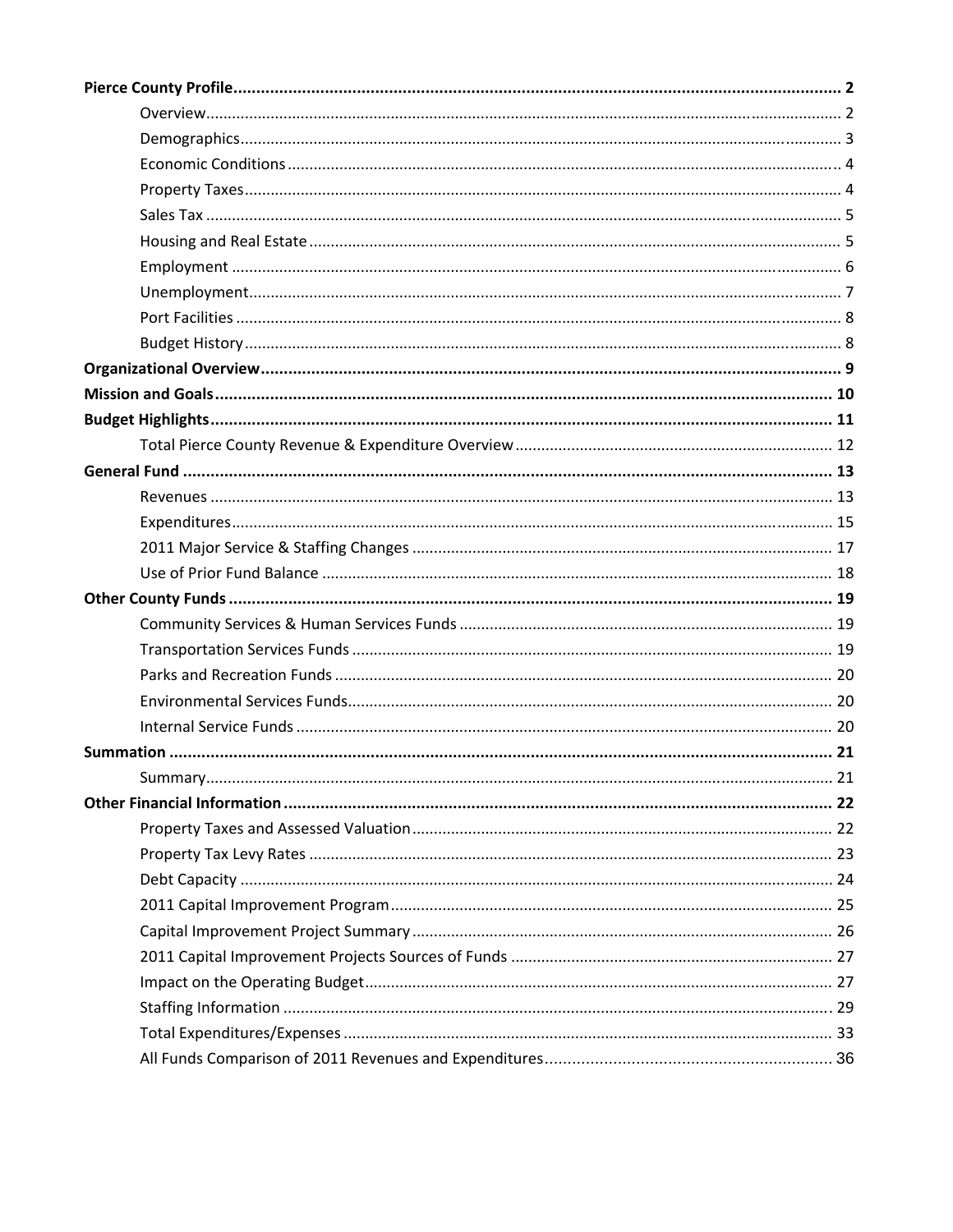## **Pierce County Profile**

#### **OVERVIEW**

The first settlers of the land that is now Pierce County were the ancestors of today's Nisqually, Puyallup, Squaxin, Steilacoom, and Muckleshoot Indians. These tribes settled the area many thousands of years ago, where the saltwater, lakes, and rivers made for an abundant selection of food. These same tribes were all in place when English sea captain George Vancouver sailed the inland waters as far south as what would one day be Seattle. He instructed his lieutenant, Peter Puget, to continue exploring southward in smaller boats. The inland waters were named Puget's Sound in the young naval officer's honor.



On Dec. 22, 1852, the Territorial Legislature of Oregon determined that Thurston County, which stretched from

Olympia to the Canadian border and from the Cascades to the Pacific Ocean, was far too large. In response, the Legislature portioned out of it King, Jefferson, and Pierce County. The Legislature also passed laws appointing the first county officers and located the county seat at Steilacoom, which was chosen largely because it was the only town in Washington with its own jail.



Pierce County became a Home Rule County by a vote of the people in 1981. The County is governed by an elected County Executive and seven elected Council Members. The Prosecutor, Assessor/Treasurer, Auditor, Superior Court Judges, Sheriff, and District Court Judges are also elected by the people.

Pierce County is located on scenic Puget Sound and covers 1,794 square miles (1,676 square miles of land and 118 square miles of water). The county boasts ten hospitals, fifteen public school districts, a large number of private schools, two vocational technical colleges, two community colleges, and six four-year colleges or universities.

The county provides certain services on a countywide basis and other services only to unincorporated areas of the county. Within the appropriate jurisdictions, the county provides law enforcement, criminal detention, fire

prevention, judicial administration, parks and recreation facilities, planning and zoning, road maintenance and construction, a sewage disposal system, human services, tax assessments and collections, community development, and general administrative functions.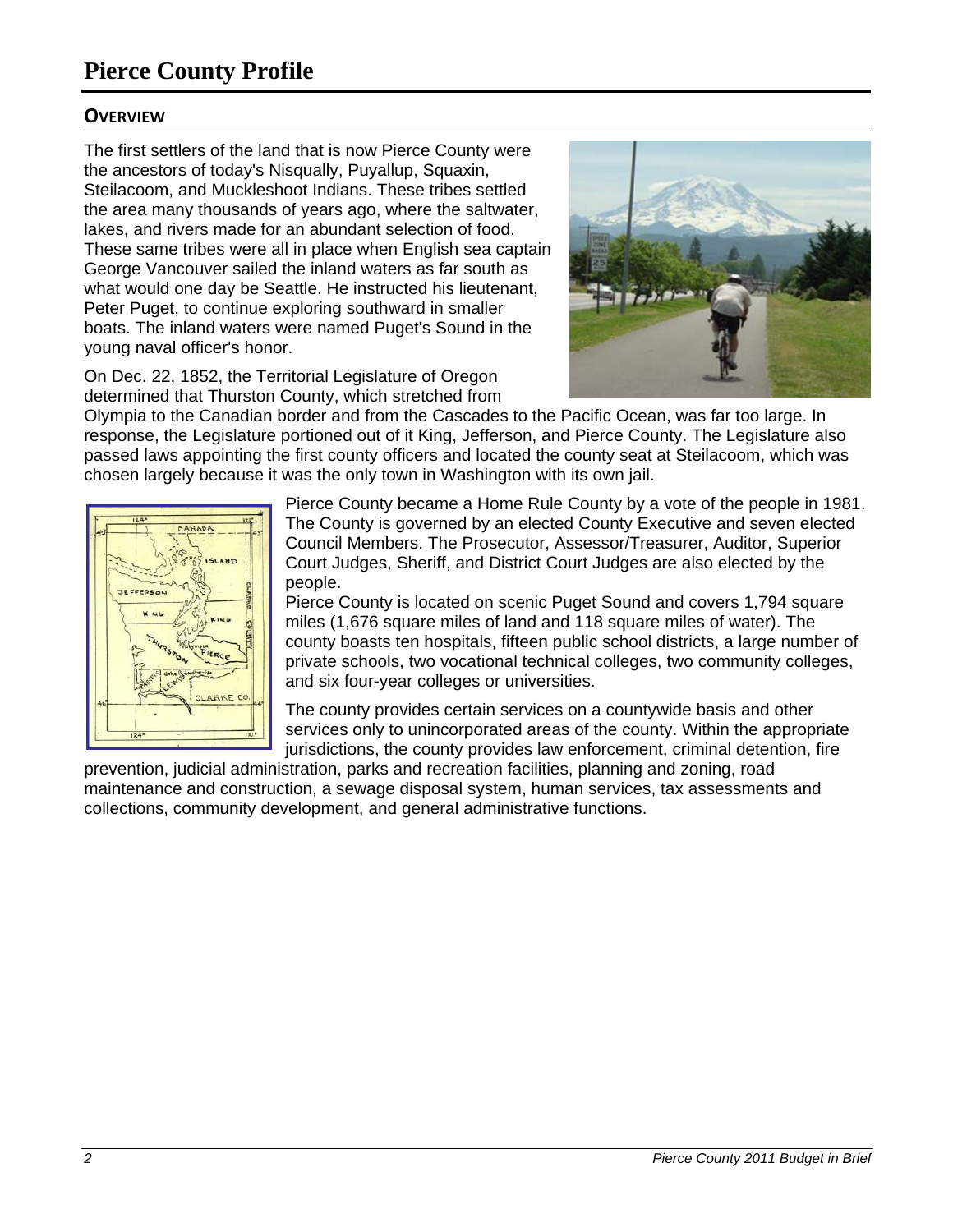#### **DEMOGRAPHICS**

Pierce County is home to an estimated 814,600 people, the second largest county in Washington. County population increased 16.2% since 2000 at an annual average growth rate of 1.5%. However, the growth rate slowed to just 0.1% in 2011.



Source: Office of Financial Management

Approximately 53% of Pierce County residents live in cities and towns. The four largest cities are Tacoma (204,200), Lakewood (58,840), Puyallup (38,900), and University Place (31,550).

From 2000 to 2009, the median household income for residents of Pierce County increased by approximately 8%. During this period, the Seattle/Tacoma inflation rate was 28%. However, median household income has declined in 2007, 2008, and 2009 reflecting the effects of the recent economic conditions.



#### **Median Household Income**

Source: Office of Financial Management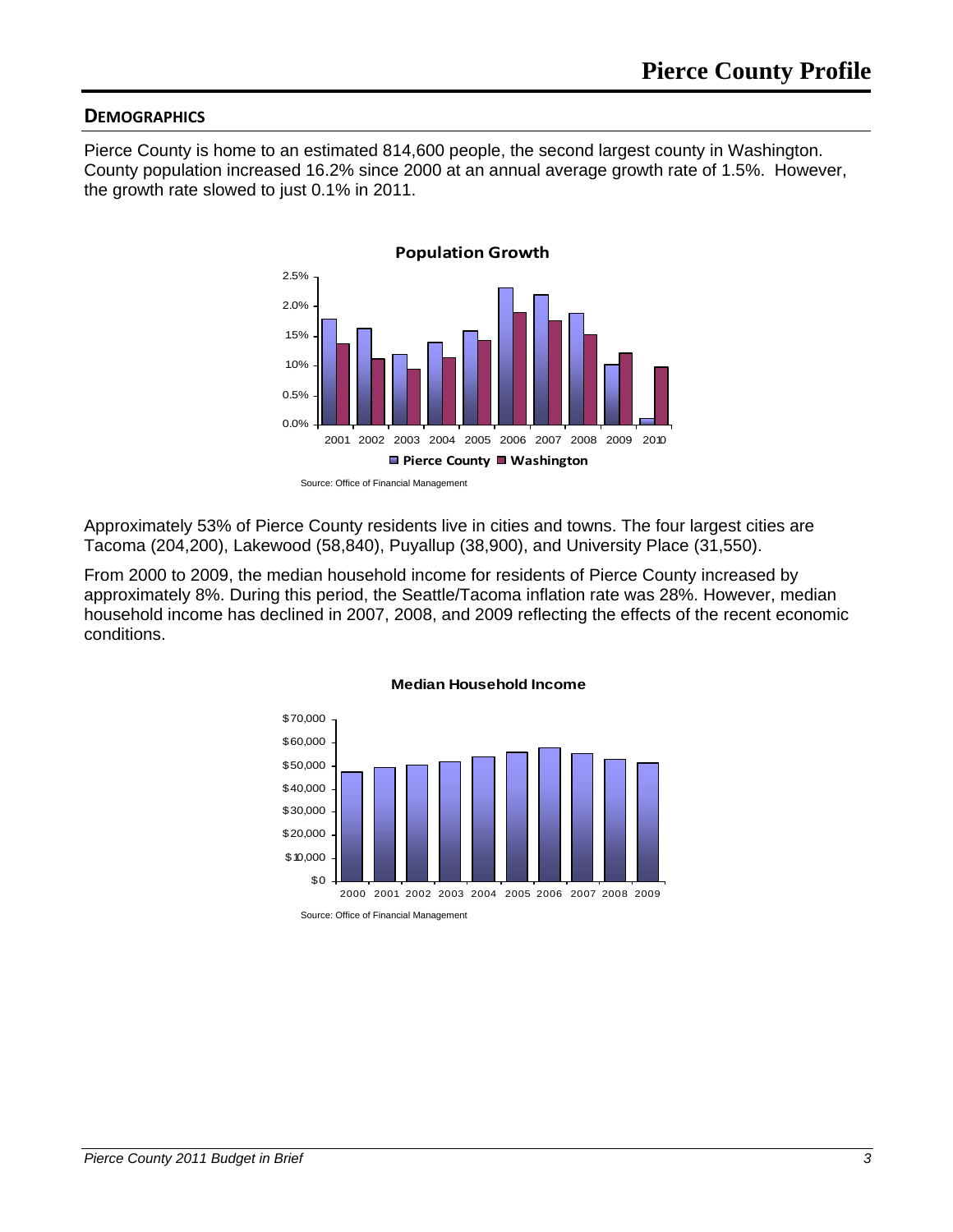#### **E ECONOMIC C CONDITIONS**

the negative effects from the national recession for much of 2008. But growth did slow. Pierce County's slower growth was significantly better than the national experience principally due to Pierce County's military and health care sectors. The slowing Pierce County economy in late 2008 indicated more problems on the horizon. The Pierce County slowdown became a recession in 2009. Economic activity in Pierce County will continue downward, but more moderately as this year [2009] comes to a close. The recession in Pierce County will continue through the first half of 2011. It will come to an end during the third quarter of the year. "The Pierce County economy withstood some of



The current recession then, will be the deepest, longest and most severe in the past forty years. A recovering U.S. economy combined with expansionary fiscal and monetary programs will help the local economy. Most of Pierce County's trading partners will be growing again, helping the trade sector. But a stronger dollar will offset some of those gains. Single-family housing activity will improve during the year, as mortgage markets recover and credit becomes available. However, commercial and industrial real estate activity will be depressed for most of 2011. The local health care and military sectors will continue to fuel economic activity, but at a slower rate. The benefits of the national recovery, increased trade flows, some new military construction spending and a recovering housing market will be enough to offset the negative effects of Russell Investments moving out of the area." (Quote from Tacoma-Pierce C County Cham ber, *Pierce Co ounty Econom mic Index Rep port,* 2011)

The following indicators are key elements for evaluating current economic conditions and are useful when developing projections or economic forecasts.

#### **PROPERTY TAXES**

Property taxes and other related taxes are a major revenue source for Pierce County. Beginning in 2002, property tax revenue was impacted by the I-747 limit of a 1% increase from existing property. Revenue growth in excess of 1% is due to property taxes from new construction and the settlement of large tax appeal cases in 2003.



### **Property T Taxes, 2004 4–2009**



#### **(Total Revenues)**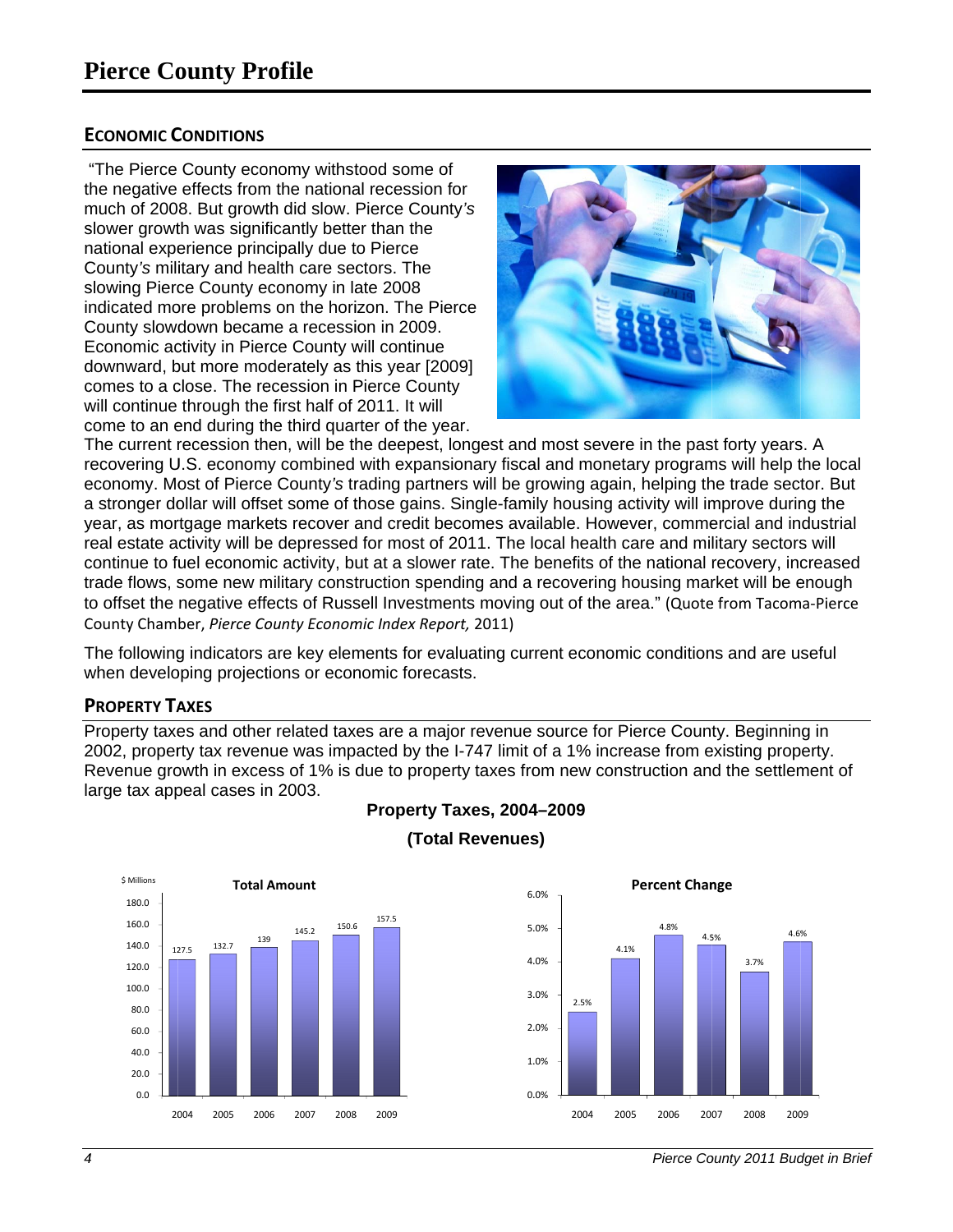#### **SALES TAXES**

Revenues from sales and use taxes also provide a stable source of funding. Growth occurs in "normal" years simply because of inflation, population increase, and fluctuations in the strength of the local economy. Total sales and use taxes have increased annually, though the average annual rate of growth has decreased each year since 2005, a trend expected to continue into 2011.



**Sales and Other Taxes, 2004–2009 (Total Revenues)** 

#### **HOUSING AND REAL ESTATE**

Pierce County, like the rest of the state and nation, experienced a "hot" housing market until recently. Single family residential building activity declined from the recent high of 5,515 in 2005 to 1,243 in 2009.





Source: Washington Center for Real Estate Research, Washington State University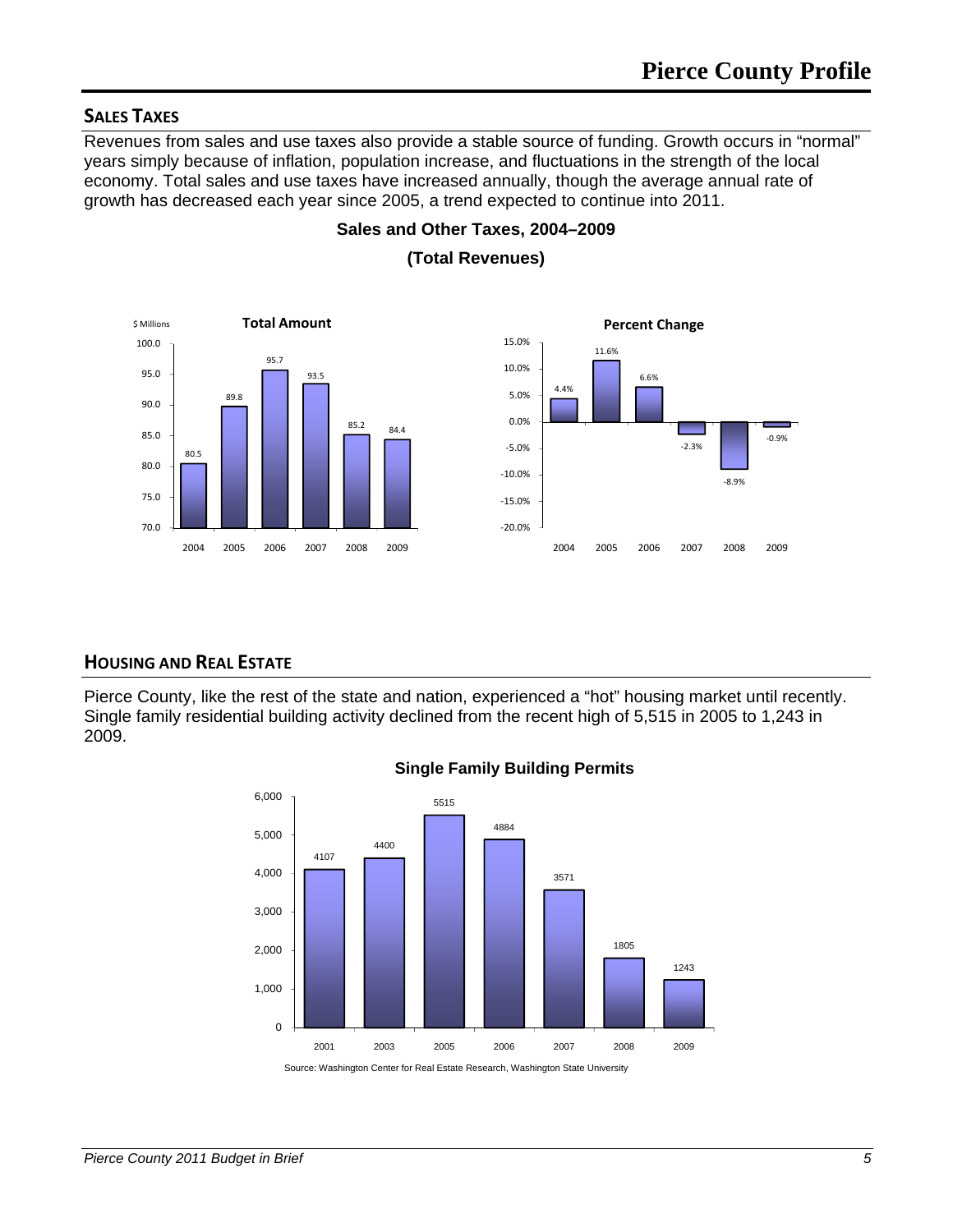## **Pierce County Profile**

Real estate sales activity is an important economic indicator that greatly impacts property tax revenues and effects operations and workload in areas such as planning, permits, land services, public works, and public construction. After significant declines in 2006 – 2008, the number of excise tax affidavits processed in 2009 increased 3%.



#### **Excise Tax Affidavits Processed**

#### **EMPLOYMENT**

Historically the economy of Pierce County has been manufacturing and resource based. However, current local, regional, state, and national trends all indicate a shift from manufacturing to government, educational and health services, professional and business services, and construction. The shift in nonagricultural employment is evident in the comparative graph of 1999 and 2009 presented on the following page.



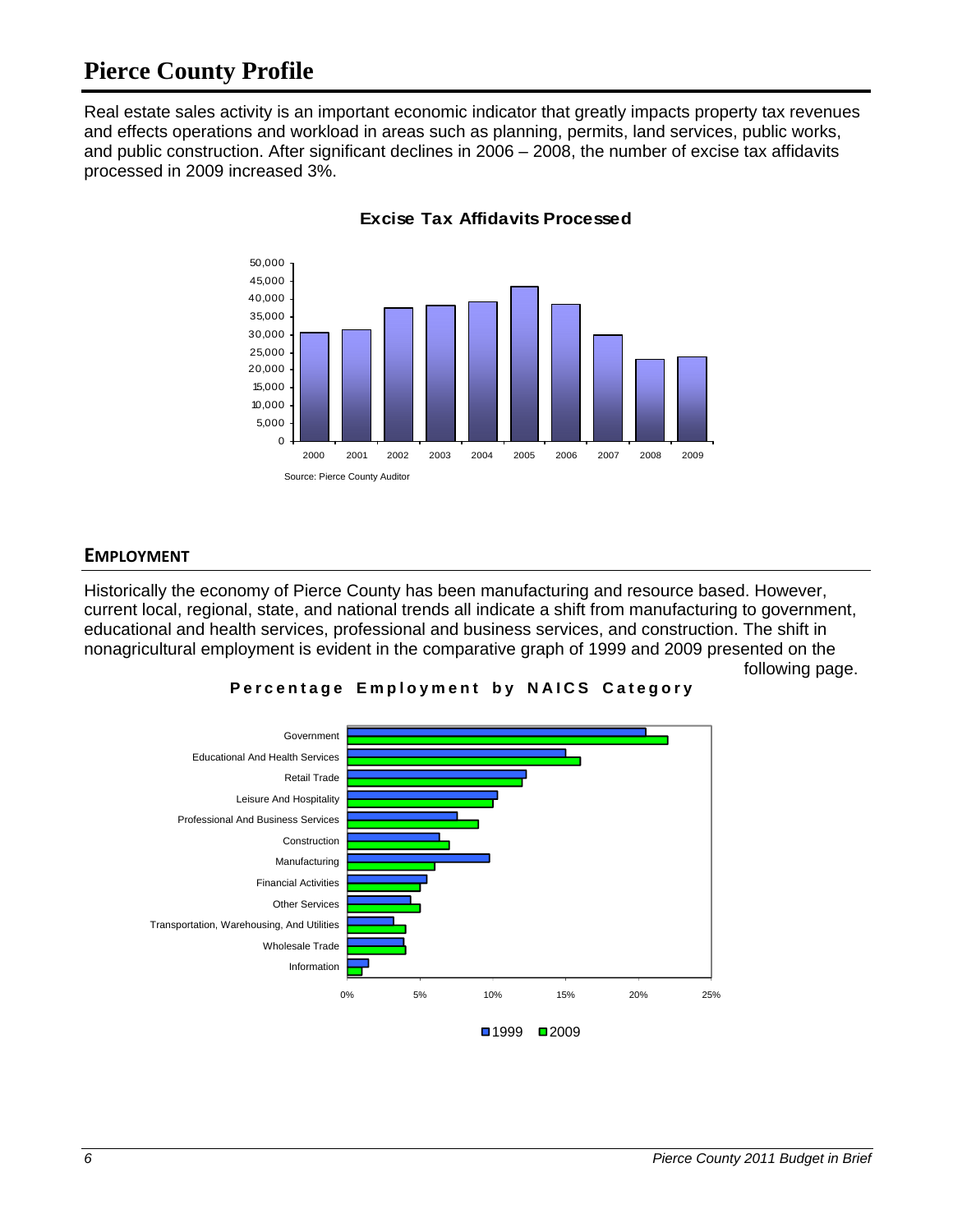Based on estimates from the *Economic Development Board*, the top twenty employers in Pierce County for 2011 are:

| <b>RANK</b>    | <b>ORGANIZATION</b>                                                                                  | <b>EMPLOYEES</b> | <b>INDUSTRY</b>      |
|----------------|------------------------------------------------------------------------------------------------------|------------------|----------------------|
| 1              | JOINT BASE LEWIS MCCHORD (formerly listed<br>separately as Fort Lewis and McChord Air Force<br>Base) | 49,674           | <b>MILITARY</b>      |
| $\overline{2}$ | LOCAL PUBLIC SCHOOL DISTRICTS (k-12)                                                                 | 13,381           | <b>EDUCATION</b>     |
| 3              | <b>WASHINGTON STATE EMPLOYEES</b>                                                                    | 7,448            | <b>PUBLIC SECTOR</b> |
| $\overline{4}$ | MULTICARE HEALTH SYSTEM                                                                              | 6,410            | <b>HEALTH CARE</b>   |
| 5              | US ARMY MADIGAN HOSPITAL                                                                             | 5,554            | <b>HEALTH CARE</b>   |
| 6              | <b>FRANCISCAN HEALTH SYSTEM</b>                                                                      | 5,028            | <b>HEALTH CARE</b>   |
| 7              | PIERCE COUNTY GOVERNMENT                                                                             | 3,059            | <b>PUBLIC SECTOR</b> |
| 8              | <b>WASHINGTON STATE HIGHER EDUCATION</b>                                                             | 2,604            | <b>EDUCATION</b>     |
| 9              | <b>WASHINGTON STATE NATIONAL GUARD</b>                                                               | 2,476            | <b>MILITARY</b>      |
| 10             | CITY OF TACOMA (Does not include TPU)                                                                | 2,383            | <b>PUBLIC SECTOR</b> |
| 11             | <b>EMERALD QUEEN CASINO</b>                                                                          | 2,105            | <b>GAMING</b>        |
| 12             | THE BOEING COMPANY (Frederickson Site)                                                               | 1,440            | <b>AEROSPACE</b>     |
| 13             | <b>WAL-MART</b>                                                                                      | 1,406            | <b>RETAIL</b>        |
| 14             | <b>FRED MEYER STORES</b>                                                                             | 1,301            | <b>RETAIL</b>        |
| 15             | <b>TACOMA PUBLIC UTILITIES</b>                                                                       | 1,253            | <b>PUBLIC SECTOR</b> |
| 16             | <b>US POSTAL SERVICE</b>                                                                             | 1,192            | <b>PUBLIC SECTOR</b> |
| 17             | <b>COSTCO</b>                                                                                        | 1,151            | <b>RETAIL</b>        |
| 18             | SAFEWAY STORES, INC.                                                                                 | 1,123            | <b>RETAIL</b>        |
| 19             | STATE FARM INSURANCE COMPANIES                                                                       | 1,117            | <b>INSURANCE</b>     |
| 20             | <b>PIERCE TRANSIT</b>                                                                                | 971              | <b>PUBLIC SECTOR</b> |

#### **UNEMPLOYMENT**

For 2009, the average annual unemployment rate for the Tacoma/Pierce County area was 9.3%, which is 0.3% higher than the rate of 9.0% for the State of Washington.

The local unemployment rate had experienced a steady decline prior to the downturn in the economy, decreasing from 8.2% in 2003 to 4.7% in 2007.



#### **Tacoma-Pierce County Average Annual Unemployment Rate**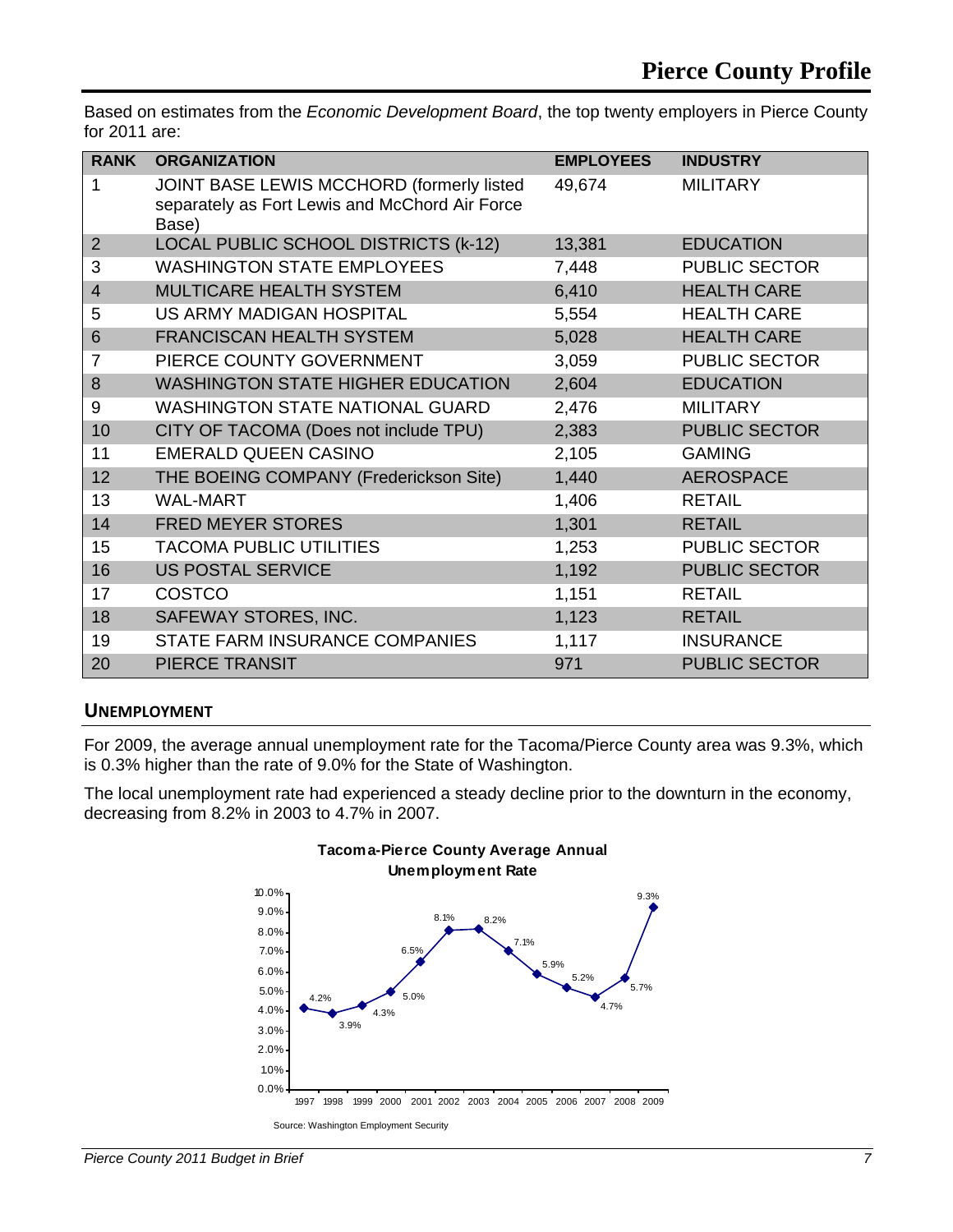## **Pierce County Profile**

#### **PORT FACILITIES**

A major gateway to Asia and Alaska, the Port of Tacoma is a leading North American seaport, the

seventh largest container port in North America. Located on Commencement Bay, a natural, deep-water harbor in south Puget Sound, the port has 2,400 acres used primarily for shipping terminal activity, warehousing, distributing, and manufacturing. The Port of Tacoma is an independent municipal corporation created by Pierce County citizens in 1918 and authorized to operate under state-enabling legislation.



Reflecting the global recession and its effects

on US consumer demand and shipping, the Port of Tacoma's container volumes during 2009 were down 17 percent, with the Port handling 1.5 million TEU's. Additional indicators of Port activity during 2009 follow.

**2009 Trade Highlights**:

| <b>Total TEUs:</b>       | 1.5 million             |
|--------------------------|-------------------------|
| <b>Intermodal lifts:</b> | 283820                  |
| <b>Total tonnage:</b>    | 17.4 million short tons |
| <b>Auto units:</b>       | 117357                  |
| Grain:                   | 6.5 million short tons  |
| <b>Break-bulk cargo:</b> | 92,501 short tons       |
| <b>Vessel calls:</b>     | 1221                    |
| Value of foreign trade:  | \$25.27 billion         |
| Value of domestic trade: | \$3.5 billion           |

#### **BUDGET HISTORY**

Pierce County's budget history over the past ten years for both the General Fund and the Total County are shown in the accompanying table. While the General Fund pattern shows a gradual upward trend, the Total Budget varies considerably from year-to-year, usually due to the level of major construction activity, the issuances of bonds (or bond refunding), and the initiation of major new services responsibilities.

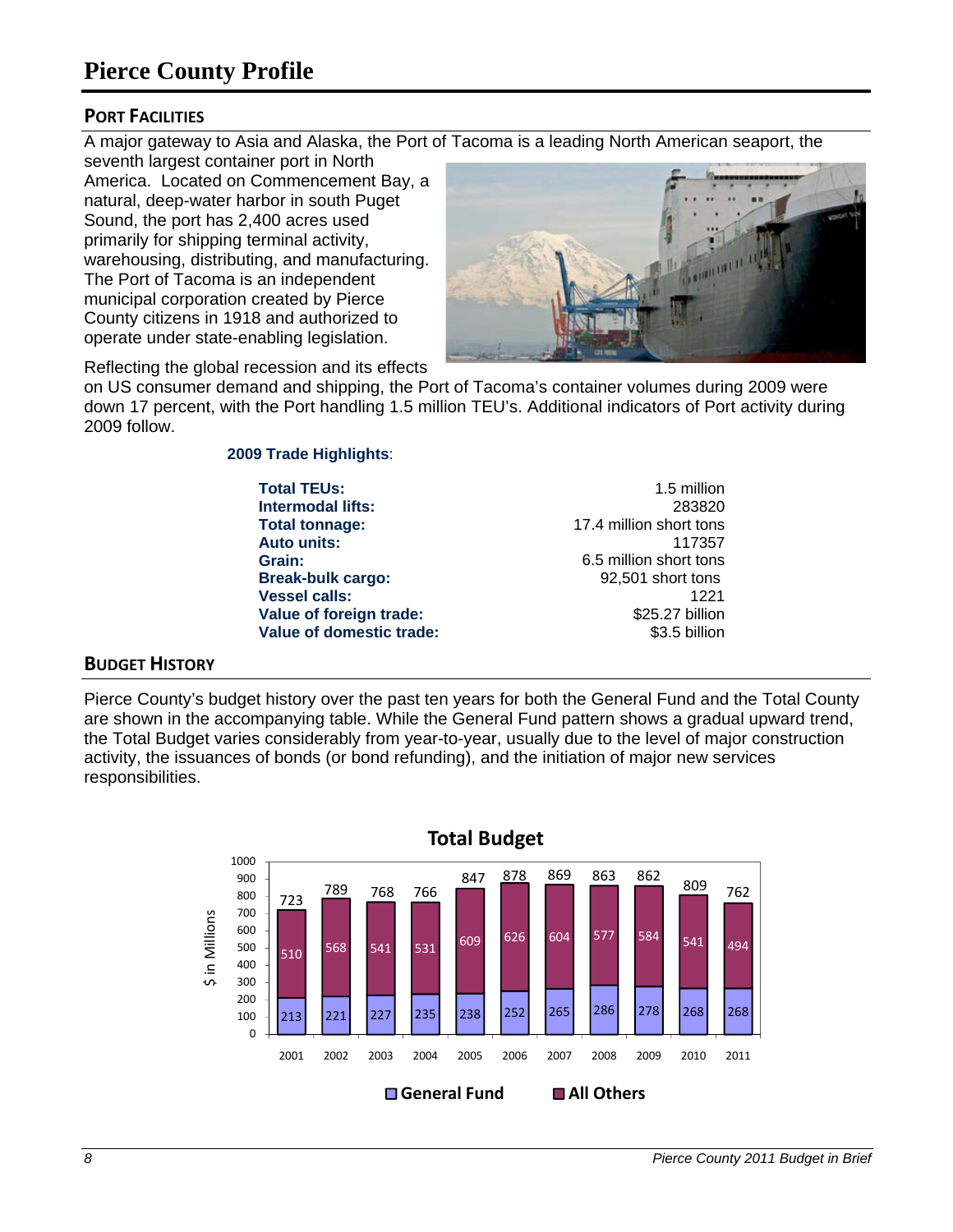Pierce County's home-rule charter was approved by the voters in November 1980 and became effective on May 1, 1981. The charter separated executive and legislative responsibilities by establishing the position of County Executive to serve as the chief executive officer and a sevenmember Council to serve as the legislative branch.



The Council is the policy setting body of the County and has all the powers of the County which are not otherwise reserved to the People, the Executive, and general law. The Councilmembers are nominated and elected by the voters of seven districts in Pierce County. Legislative authority is exercised by the adoption and enactment of ordinances or resolutions.

The executive branch is comprised of the Executive and all executive departments established by the Charter or by ordinance. Executive departments include three currently elected positions (Assessor/Treasurer, Auditor and Sheriff) with the other department directors recommended by the Executive and approved by the Council.

According to the charter, all executive departments are subject to the personnel, budgeting, expenditure and any other policies of general application established by the Executive. Control of County finances is under the authority of the Executive and is delegated to the Department of Budget and Finance.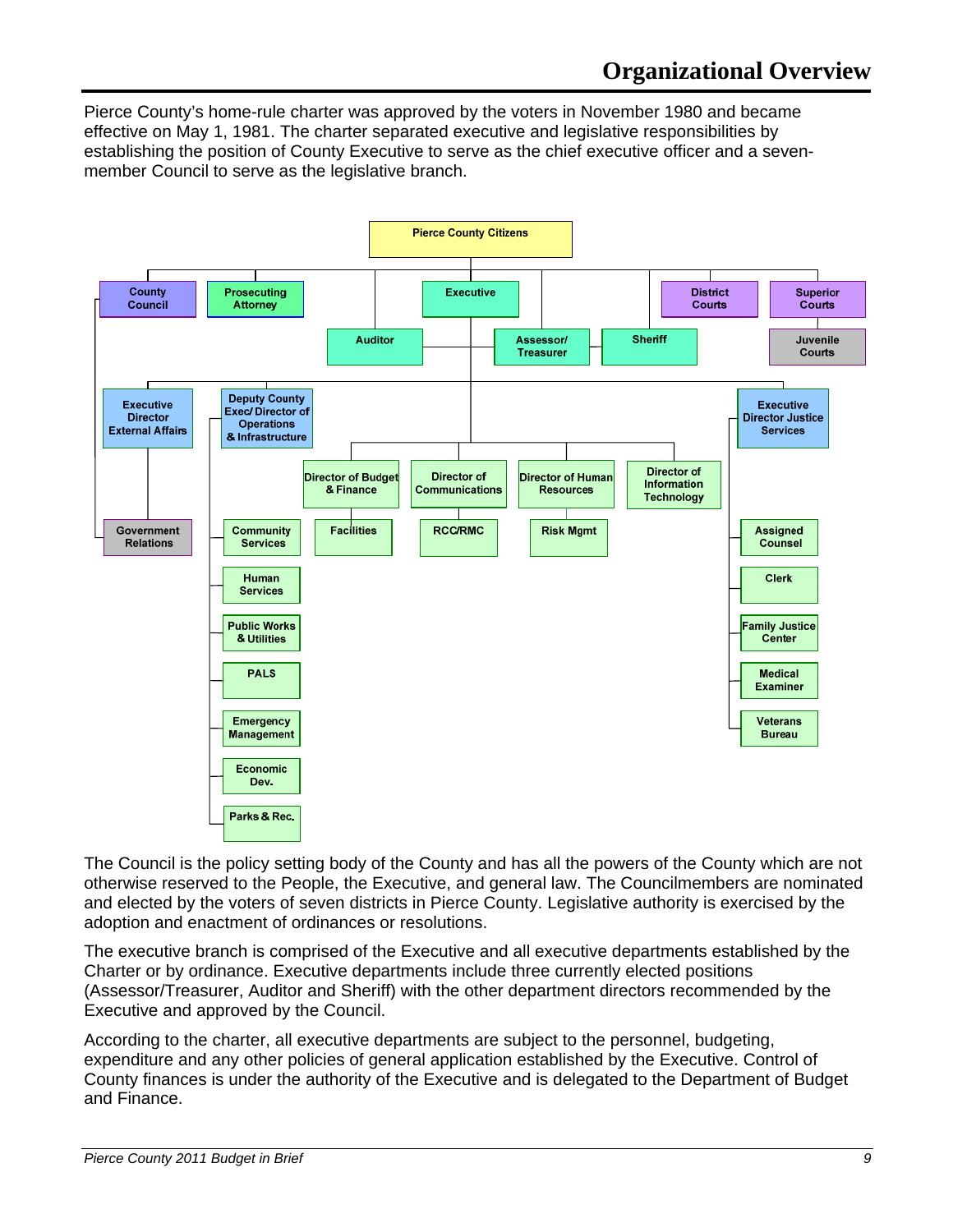## **Mission and Goals**

In 1993, the County began a process to redefine or clarify the mission and goals for Pierce County government. Based on input from department directors and employee focus groups, the Mission Statement and Goals were developed. Subsequent development resulted in a hierarchical pyramid which contains the following elements:

## *The Mission Statement*

 $\mathbf{I}$ .

"Pierce County government, in partnership with the citizens, will enhance the livability of our *commun nity through h responsive e services wh hich address s our curren nt and future e needs."*

- II. I. **Executive Goals** (listed at the bottom of this page) guide the County in the development of appropriate policies and procedures, and form the basis of each year's Budget and related Performance Measures.
- III. Performance Measures are developed for each departmental or fund budget as appropriate. These measures are specific and quantifiable statements of what major items will be accomplished in this fiscal year and are listed in each department's **section n of the 2011 1 Budget D ocument**.



## **Executive Goals**

- A Plan and implement necessary transportation system improvements to meet existing and future requirements.
- B Promote economic development and diversification.
- C Enhance public safety through crime prevention, apprehension, prosecution and judicial res solution.
- D Strengthen community programs that provide recreational, health, and social services.
- E Work cooperatively with other governmental units in the County to address issues of mutual co oncern.
- F Enhance the effectiveness of the development review process and related code enforcement eff forts.
- G Encourage a more positive image for Pierce County Government through an enhanced communications program. communications program.<br>H - Improve the cost efficiency or effectiveness of County services.
- 
- I Promote a balanced response to environmental matters dealing with site clean-up issues, water concerns, and endangered species act requirements.
- J Build a more effective work force through an emphasis on diversity, training, incentives, recognition, and innovation.
- K Implement infrastructure improvements in County buildings which will address employee safety, morale, workspace needs, and environmental issues.
- L Improve the quality of effectiveness of citizen access to County services.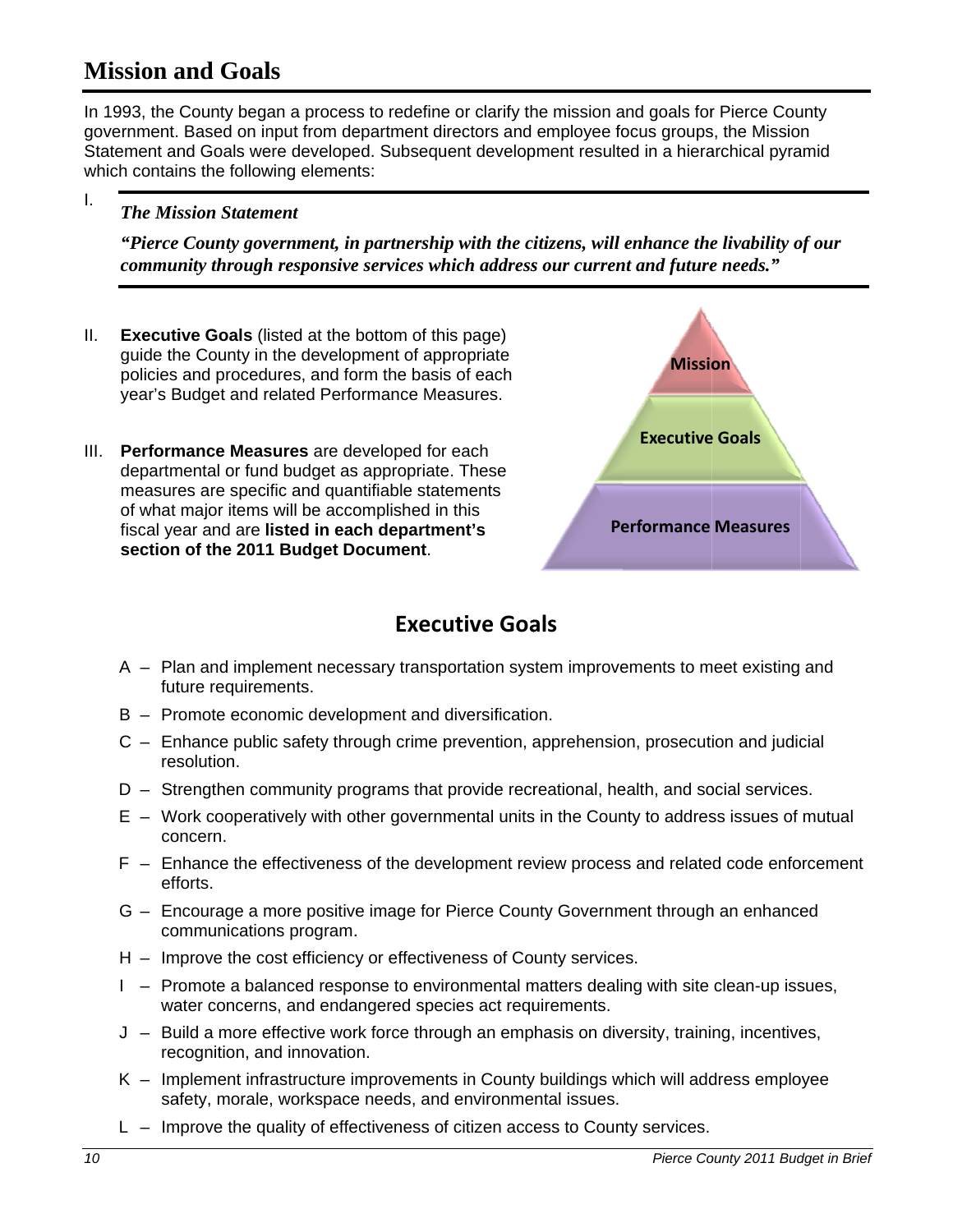The 2011 proposed Pierce County Budget totals **\$762,293,570** which is **\$46.9** million (5.8%) **below** the 2010 budget. The main reasons for this decrease are a) the decline in federal and state grants, and b) the reduction in capital project expenditures.

In terms of overall approach to the budget, the following assumptions, considerations, and priorities guided our deliberations and recommendations:

First, challenges involving general criminal activity, gangs, domestic violence and drug activity will place increased pressure on **public safety and justice services**. To the extent possible we have prioritized and maintained our Public Safety and Judicial System staff and services, which now consume 78.7% of our General Fund budget.

Second, we will continue to **emphasize prevention programs**. The 2011 budget still funds many alternatives to incarceration programs including: Breaking the Cycle, Drug Court, Alternative to Detention programs for juveniles, Adult Probation, Day Reporting, Offender Work Crews, county contributions for the Judson Family Justice Center and the sales tax Prevention Programs. These programs help to decrease criminal activity and reduce future jail costs.

Third, our **capital facility program** (even though reduced) still includes improvements for parks and recreation facilities (including Sprinker Recreation Center), our transportation infrastructure, surface water management system, the sewer utility, and other county facilities.

Fourth, we remain committed to promoting **economic development** in Pierce County. In addition to the business recruitment and retention efforts by the Economic Development division, the projects and priorities in other departments also emphasize the importance of creating family-wage jobs in our communities.

 Fifth, in an effort to look for governmental efficiencies, we have reviewed many of our operations for cost effective **reorganizational** possibilities, and the proposed budget reflects several such changes.

However, the overriding consideration affecting the 2011 Budget, especially the General Fund, has been the impact of the severe recession upon county revenues. This recession has produced a major downturn in economic activity; and has negatively affected sales taxes, development fees, interest revenues, and property taxes from new construction. At this time we see little evidence of a major positive change in this situation in the near future. Consequently we have already imposed budget cutbacks in 2009 and 2010, and are proposing further cutbacks in the 2011 Budget. The details surrounding those revenue concerns and the associated expenditure reductions are presented in the next several sections.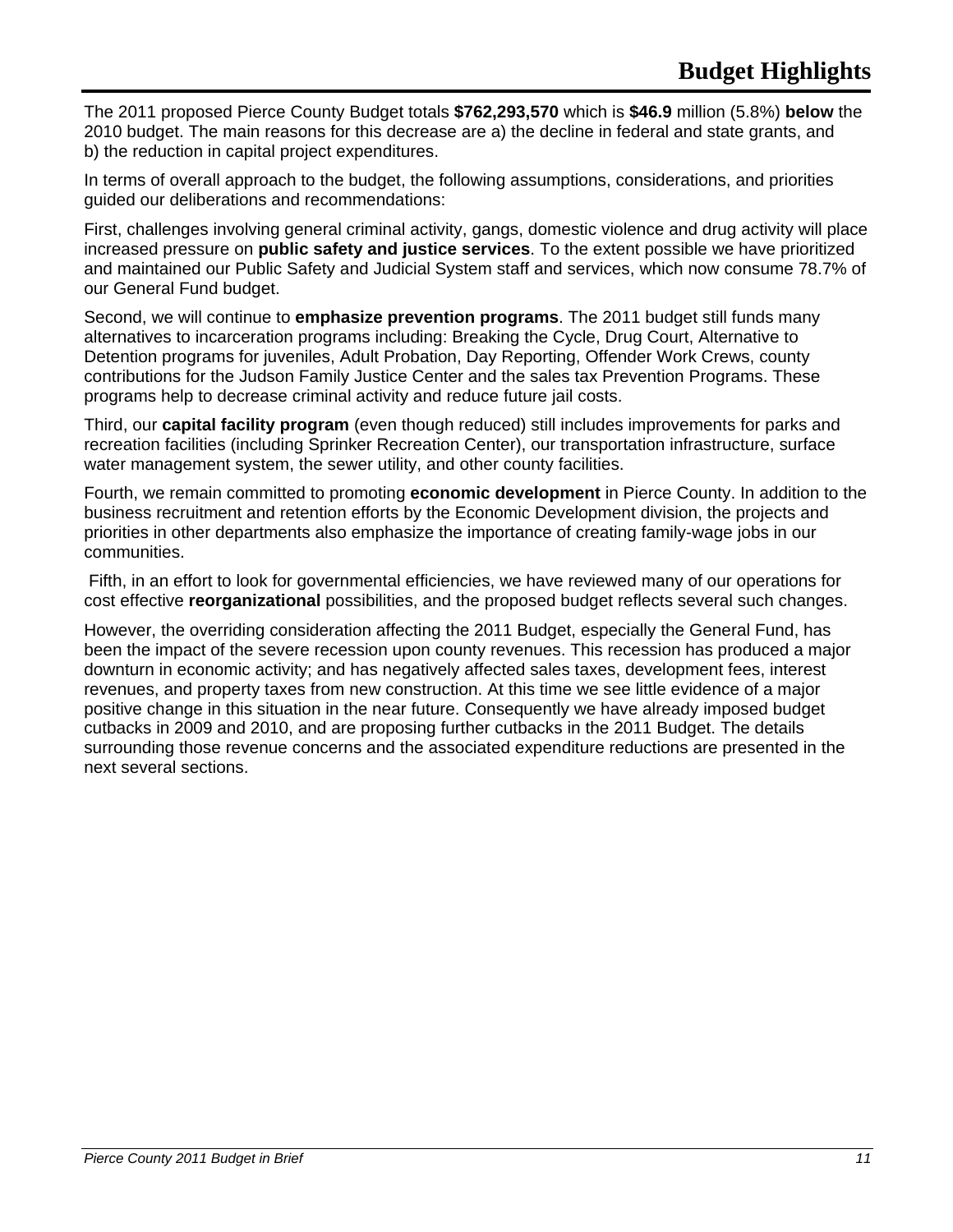#### **TOTAL PIERCE COUNTY REVENUE & EXPENDITURE OVERVIEW**

Total revenues and expenditures projected for all 2011 Pierce County operations are summarized and compared to prior years on the following pages and are also discussed throughout the Executive Message. In total, the County's budget will be 5.8% less the 2010 level.

#### **2011 Total County Revenues**  Summarized by Source

Just over 22% of the County's funding comes from Intergovernmental Revenues. Property and Other Taxes equals just under 36% of the total revenues. Service Charges, Licenses/Permits, and Fines/Forfeits provide 20%. Roughly 14% in All Other Sources category is primarily made up of the use of prior fund balance. Just over 7% for Other Miscellaneous includes the sale of fixed assets and transfers from operating funds to construction and debt service funds for those purposes. Interest revenues are just under 1%. The revenues for Internal Service Funds have been excluded from the totals used to calculate the percentages shown on the pie chart.



Debt Service 5.1%

Salaries/Benfits 45.3%

Operating Costs 34.5%

Capital

Construction 0.8%

14.3%

## **2011 Total County Expenditures**

Summarized by Object Classification

Roughly 45% of the County's total budget line item is allocated to personnel costs. All other operating costs consume just under 35%. The remaining 20% is for capital purchases, construction, and debt service.

#### **2011 Total County Expenditures**  Summarized by Function

The Public Safety and Legal/Judicial Services combined accounts for roughly 34% of the total County expenditures, with the Mental and Physical Health system absorbing roughly 12%. Just over 38% of the total expenditures are invested in the support of Public Works and Utilities, and the Physical Environment and just roughly 4% is related to Culture and Recreation. Four percent is expended for Economic Environment activity and roughly 8% supports general government functions and debt service. The revenues for Internal Service Funds have been excluded from the totals used to calculate the percentages shown on the pie chart.

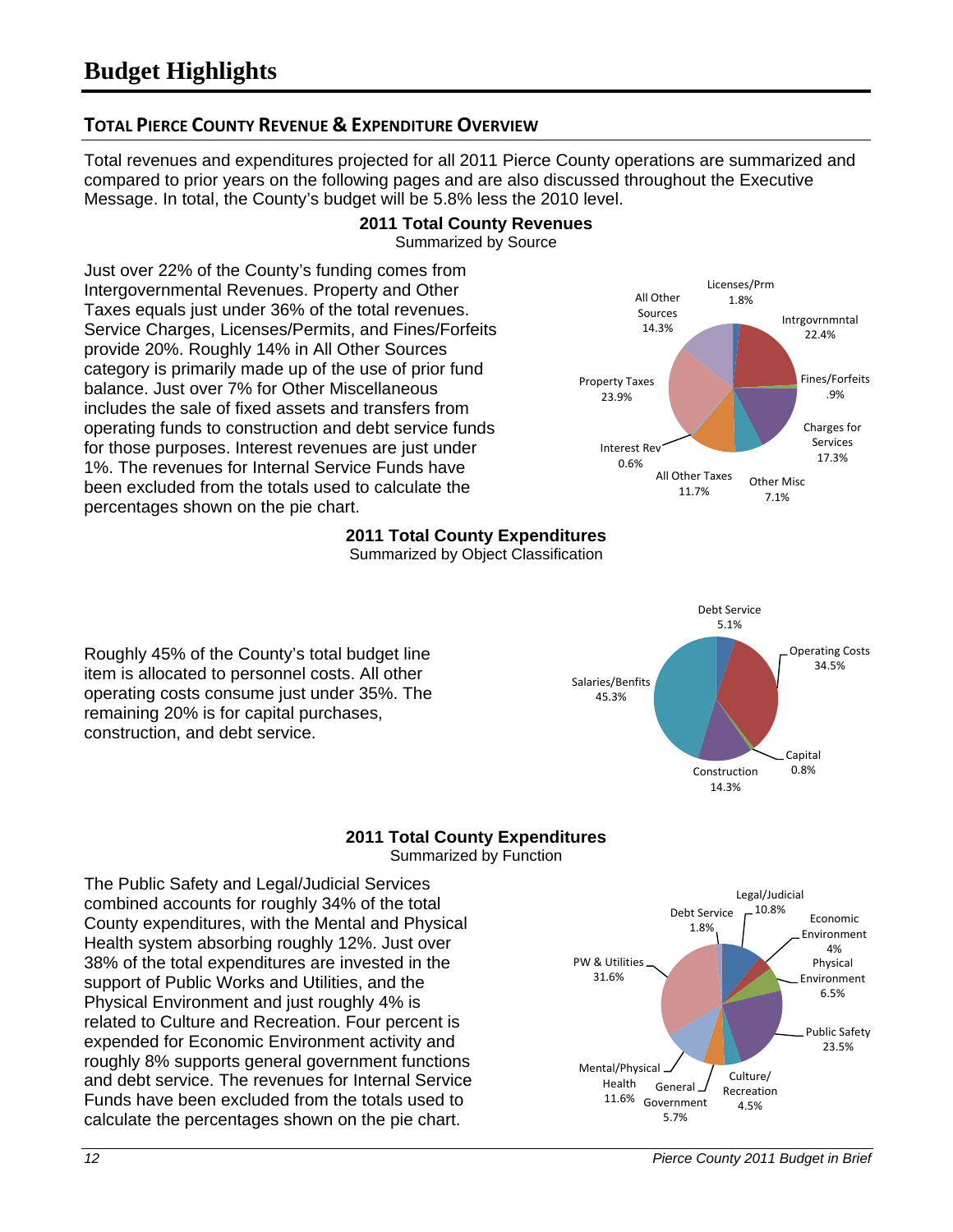As the name implies, this is the fund that receives undesignated revenues which can be budgeted for any appropriate county purpose. This fund finances the majority of the traditional services associated with county government. Most of the budget deliberations center around this fund since it provides resource allocation flexibility.

#### **A. GENERAL FUND REVENUES**

A more detailed listing of General Fund Revenues is presented in the General Overview section of this budget document. A summary of the 2011 revenues, with a comparison to the current year, is shown in the table below.

| <b>GENERAL FUND REVENUE SUMMARY</b> |               |               |                 |         |  |  |  |
|-------------------------------------|---------------|---------------|-----------------|---------|--|--|--|
|                                     | 2011          | 2010          | Absolute        | Percent |  |  |  |
|                                     | <b>Budget</b> | <b>Budget</b> | Change          | Change  |  |  |  |
| <b>Property Taxes</b>               | \$111,307,800 | \$109,033,980 | \$<br>2,273,820 | 2.1%    |  |  |  |
| Sales Taxes                         | 51,976,000    | 49,805,000    | 2,171,000       | 4.4     |  |  |  |
| <b>Other Taxes</b>                  | 10,234,610    | 9,790,770     | 443,840         | 4.5     |  |  |  |
| Licenses and Permits                | 8,556,200     | 6,871,770     | 1,684,430       | 24.5    |  |  |  |
| Intergovernmental Revenue           | 37,606,870    | 40,685,688    | (3,078,818)     | (7.6)   |  |  |  |
| Charges for Services                | 32,320,450    | 32,609,761    | (289, 311)      | (0.9)   |  |  |  |
| Fines and Forfeitures               | 6,475,450     | 8,148,020     | (1,672,570)     | (20.5)  |  |  |  |
| Interest Revenue                    | 3,611,910     | 4,013,370     | (401, 460)      | (10.0)  |  |  |  |
| Other Miscellaneous Revenue         | 5,868,890     | 6,587,300     | (718, 410)      | (10.9)  |  |  |  |
| <b>Total Available Resources</b>    | \$267,958,180 | \$267,545,659 | 412.521         | 0.2%    |  |  |  |

Our revenue projections are based largely upon the following assumptions:

- 1. The local economy will remain sluggish, but we expect to see a gradual but modest improvement over the next 15 months.
- 2. Inflation will be moderate next year, thus giving only a modest boost to Sales Taxes, Intergovernmental Revenues, and Charges for Services.
- 3. Short term interest rates will remain at their current historically low levels, with perhaps only a small increase in late 2011.
- 4. We will continue to receive city contract revenues for several major services (principally sheriff law enforcement and jail operations).

Based upon the above assumptions, and with an in-depth review of our revenue patterns, we are projecting an **increase** in General Fund revenues of only .2% over the 2010 Budget. This is obviously an extraordinarily small increase, and reflects both the state of the economy and circumstances unique to Pierce County.

Following is a detailed discussion regarding the changes in each major category of revenue:

- **Property Tax** revenue collections are projected to increase by 2.1% in 2011. This increase is based upon two factors. The first is the 1% available under I‐747. The second is the tax growth resulting from new construction and improvements (which is much less than prior years).
- **Sales Tax** revenues are projected to increase by 4.4% over the 2010 budget. However, this is actually only a 2.4% increase over our **revised 2010 estimates**.
- **Other Taxes** will grow slightly over the 2010 budget.
- **Licenses and Permits** are projected to be almost 25% above the 2010 budget due to projected activity levels at PALS.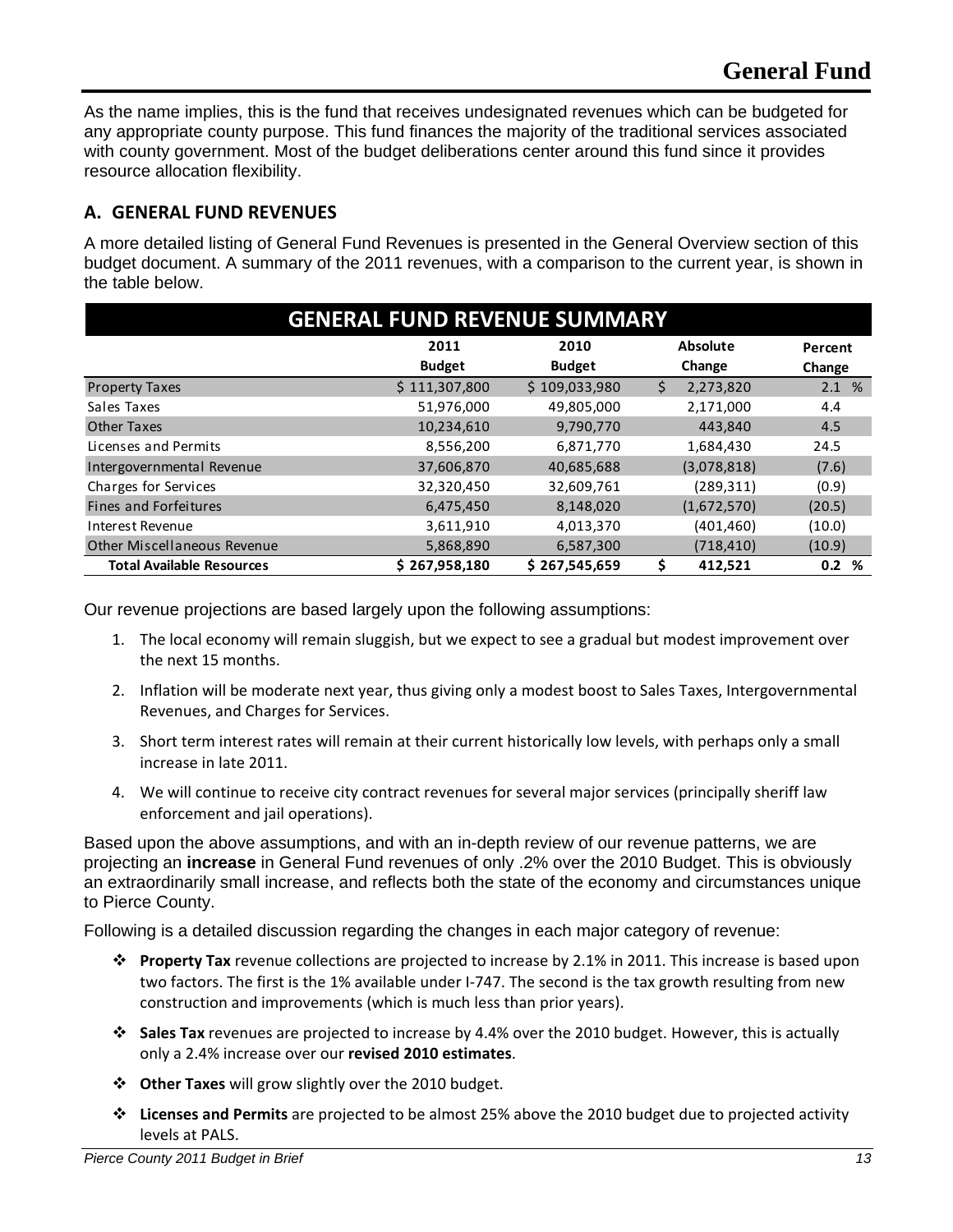## **General Fund**

 **Intergovernmental Revenues** reflect a 7.6% reduction, due mostly to projected decreases in "stimulus" monies and other grants.



projected to be 20.5%

below the 2010 Budget based upon the discontinuance of our involvement in the bridge toll fine activity in early 2011.

- **Interest Revenues** are projected to generate a 10% decrease in 2011, as higher rate investments mature and funds are re‐invested at lower interest rates.
- **Miscellaneous Revenues** are projected to decrease by almost 11% in 2011, which mostly reflects a reduction in the transfer from the Surface Water Management Fund as the NPDES staff in PALS are now being directly charged to the SWM fund.



#### **Percent Change in General Fund Revenues**

Comparative **revenue** increase figures for the last decade are shown in Figure 1. The increase of .2% in 2011 is clearly well below the average for the early part of the decade, but is the first actual increase (albeit small) since 2007.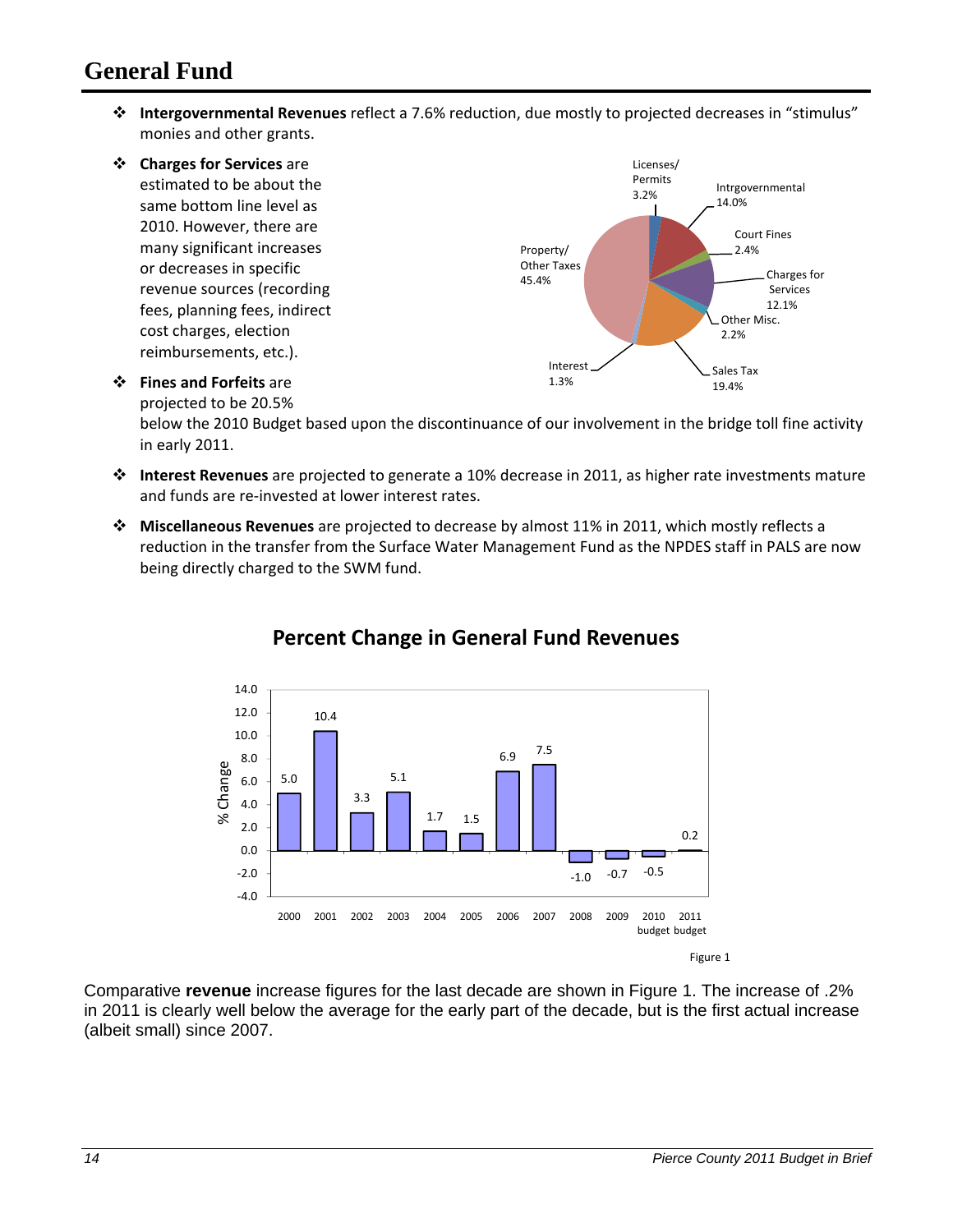**Initiative 747 –** In addition to the general state of the economy, it must be stressed that I-747 casts a major shadow over our finances. This initiative limits the growth in taxes from existing property to only 1% per year (in place of the previously available 6%). Such a limitation is well below the long term level of inflation, and imposes severe fiscal constraints on the county. The inevitable result is that service cutbacks and staff reductions in even an average economy become unavoidable.

|      |       | <b>GENERAL FUND 1-747 ANNUAL LOSS</b> |  |
|------|-------|---------------------------------------|--|
| 2002 |       | \$<br>3,482,800                       |  |
| 2003 |       | 7,325,500                             |  |
| 2004 |       | 10,903,900                            |  |
| 2005 |       | 14,801,800                            |  |
| 2006 |       | 20,071,000                            |  |
| 2007 |       | 26.304.000                            |  |
| 2008 |       | 33,100,000                            |  |
| 2009 |       | 40,600,000                            |  |
| 2010 |       | 48,600,000                            |  |
| 2011 |       | 55,000,000 est.                       |  |
|      | Total | 260,189,000                           |  |

The annual revenue loss for the first ten years affected by this initiative is shown in the adjacent table. These are very significant revenue losses, with the **annual amount in just fiscal 2011 equal to almost 21% of our General Fund budget**. The Road levy is also affected by I-747, with the 2011 loss estimated at \$25,000,000 (\$20,000,000 for the Road Fund, and \$5,000,000 for the law enforcement levy in the General Fund).

This initiative is causing an inexorable erosion in our financial foundation. It will likely lead to further significant long term reductions in public safety, the justice system, road maintenance, health services, and other vital county programs. This will be the case even when the economy returns to a more normal level.

#### **B. GENERAL FUND EXPENDITURES**

The projected Revenue Budget increase of only .2% will obviously not be sufficient to fund all programs and staff at even the reduced 2010 levels. We estimate that, other things like "fixed costs" being equal, it would require a budget increase of approximately 3% to fund existing staff and operating costs for 2011. Major cutbacks are unavoidable.

The Expenditure tables which follow summarize the 2011 General Fund Expenditure Budget, and compare it with the 2010 Budget. The first table presents the General Fund according to **functional** category, while the second table simply

lists each **departmental** budget.

As indicated in the **Functional** table, the combined total percentage allocated to Public Safety and Legal/Judicial Services is 78.7% of the budget. The increase in the 2011 General Fund budget allocated to Public Safety and Legal/Judicial Services is \$3.5 million, which causes a resulting decrease of \$3.1 million in all the other functions in order to balance the budget. To the maximum extent possible, we have continued to prioritize



Public Safety and the Judicial System. However, given that these 2 categories consume almost 79% of the budget, it is not possible or reasonable to exclude them entirely from budget cutbacks.

As shown in the **Department Expenditures** listing, several of the General Fund departments have a proposed 2011 budget which is below the 2010 level. Almost all other departments have an increase which is less than the level needed to maintain current staff and services (approximately 3%).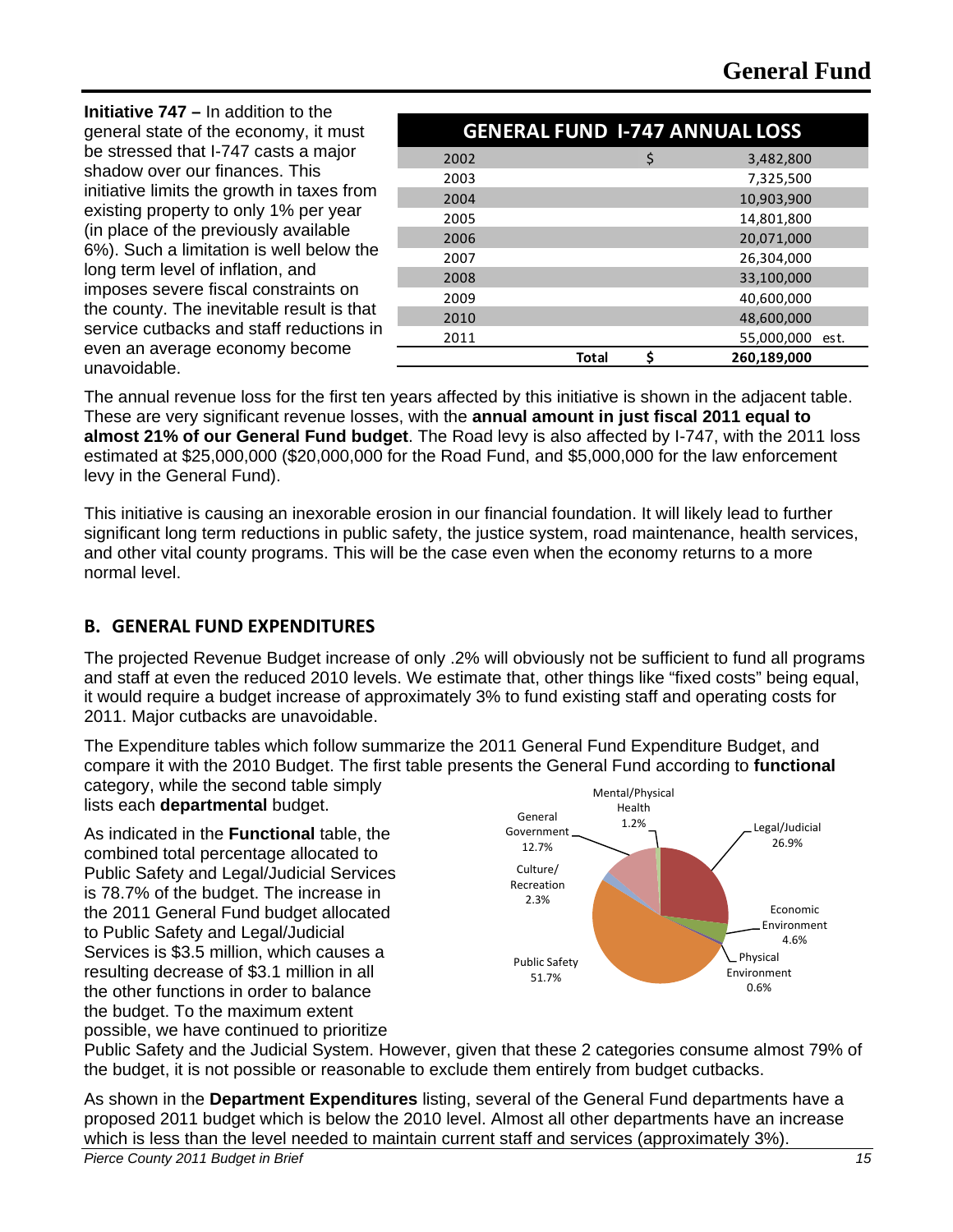## **General Fund**

As a cautionary note, the percentage change in a particular departmental budget as shown below may not always be a valid indication of the extent to which that department's real inflation adjusted resources are growing (or decreasing) from the prior year. This is often the case because:

- 1. Many departments had grants or service contracts in 2010 which are not renewed in 2011, or vice versa.
- 2. Several departments have other unique items in 2010 which are not present in 2011 (special election costs, capital equipment purchases, one time projects, etc.).
- 3. There could be significant changes in such annual "fixed costs" as insurance, information technology or space rental.

**It is necessary to review each department's situation in some detail to determine what is happening in 2011. I would refer the reader to the "Budget Highlights" section in each departmental budget for a more detailed explanation of any budgetary changes.** 

| <b>GENERAL FUND EXPENDITURES BY DEPARTMENT</b> |                         |               |         |               |         |                 |           |
|------------------------------------------------|-------------------------|---------------|---------|---------------|---------|-----------------|-----------|
|                                                |                         | 2011          |         | 2010          |         | <b>Absolute</b> | Percent   |
|                                                |                         | <b>Budget</b> |         | <b>Budget</b> |         | Change          | Change    |
| Assessor/Treasurer                             | $\overline{\mathsf{S}}$ | 9,629,100     | $\zeta$ | 9,675,200     | $\zeta$ | (46, 100)       | $(0.5)$ % |
| Assigned Counsel                               |                         | 15,209,130    |         | 15,407,652    |         | (198, 522)      | (1.3)     |
| Auditor                                        |                         | 8,740,990     |         | 8,772,503     |         | (31,513)        | (0.4)     |
| <b>Bond Debt Service</b>                       |                         | 420,490       |         | 419,410       |         | 1,080           | 0.3       |
| <b>Budget &amp; Finance</b>                    |                         | 5,009,960     |         | 4,983,250     |         | 26,710          | 0.5       |
| Capital Improvement Projects                   |                         | 50,000        |         | 50,000        |         |                 |           |
| Clerk                                          |                         | 4,955,390     |         | 4,902,675     |         | 52,715          | 1.1       |
| Communications                                 |                         | 571,270       |         | 562,420       |         | 8,850           | 1.6       |
| Corrections                                    |                         | 50,642,710    |         | 47,336,830    |         | 3,305,880       | 7.0       |
| County Council                                 |                         | 3,913,970     |         | 3,866,960     |         | 47,010          | 1.2       |
| <b>County Executive</b>                        |                         | 1,359,550     |         | 1,340,790     |         | 18,760          | 1.4       |
| <b>District Court</b>                          |                         | 12,007,140    |         | 11,991,040    |         | 16,100          | 0.1       |
| Economic Development                           |                         | 1,075,940     |         | 1,048,780     |         | 27,160          | 2.6       |
| <b>Emergency Management</b>                    |                         | 3,307,700     |         | 3,263,600     |         | 44,100          | 1.4       |
| <b>Health Services</b>                         |                         | 2,613,070     |         | 2,613,070     |         |                 |           |
| <b>Human Resources</b>                         |                         | 3,225,840     |         | 3,240,110     |         | (14, 270)       | (0.4)     |
| Juvenile                                       |                         | 19,572,860    |         | 19,867,562    |         | (294, 702)      | (1.5)     |
| Medical Examiner                               |                         | 2,310,960     |         | 2,115,310     |         | 195,650         | 9.2       |
| Miscellaneous Current Expense                  |                         | 2,684,090     |         | 2,781,560     |         | (97, 470)       | (3.5)     |
| Parks and Recreation Services                  |                         | 5,798,080     |         | 5,945,250     |         | (147, 170)      | (2.5)     |
| Planning and Land Services                     |                         | 10,883,380    |         | 12,686,420    |         | (1,803,040)     | (14.2)    |
| Prevention Services & Programs                 |                         | 1,475,000     |         | 1,461,250     |         | 13,750          | 0.9       |
| <b>Prosecuting Attorney</b>                    |                         | 26,272,030    |         | 26,146,767    |         | 125,263         | 0.5       |
| Reserve For Fund Balance                       |                         |               |         | 1,053,160     |         | (1,053,160)     | (100.0)   |
| Sheriff                                        |                         | 60,171,970    |         | 60,171,970    |         |                 |           |
| Special Projects                               |                         | 1,745,810     |         | 1,788,680     |         | (42, 870)       | (2.4)     |
| <b>State Auditor</b>                           |                         | 182,110       |         | 173,980       |         | 8,130           | 4.7       |
| <b>Superior Court</b>                          |                         | 13,842,890    |         | 13,573,040    |         | 269,850         | 2.0       |
| <b>WSU PC Extension</b>                        |                         | 286,750       |         | 306,420       |         | (19,670)        | (6.4)     |
| <b>Total General Fund</b>                      |                         | \$267,958,180 |         | \$267,545,659 | \$      | 412,521         | 0.2%      |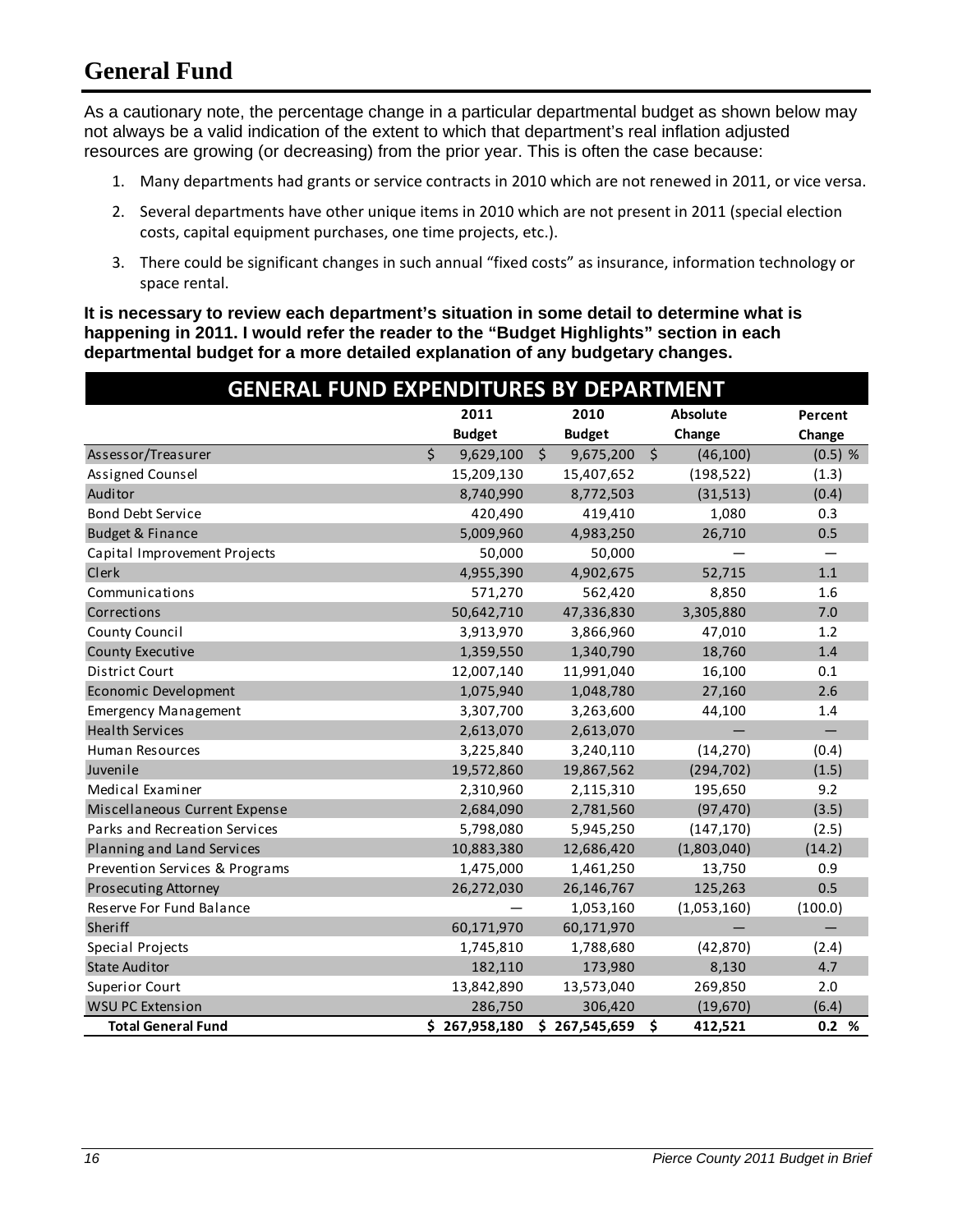| <b>GENERAL FUND EXPENDITURES BY FUNCTION</b> |                       |                       |                    |                   |  |  |  |
|----------------------------------------------|-----------------------|-----------------------|--------------------|-------------------|--|--|--|
|                                              | 2011<br><b>Budget</b> | 2010<br><b>Budget</b> | Absolute<br>Change | Percent<br>Change |  |  |  |
| General Government                           | 33,973,860<br>S.      | 35,060,452<br>S.      | (1,086,592)<br>\$  | $(3.1)$ %         |  |  |  |
| <b>Public Safety</b>                         | 138,594,910           | 135,421,900           | 3,173,010          | 2.3               |  |  |  |
| Physical Environment                         | 1,724,100             | 1,700,151             | 23,949             | 1.4               |  |  |  |
| Legal & Judicial                             | 72,169,320            | 71,868,906            | 300,414            | 0.4               |  |  |  |
| Economic Environment                         | 12,256,590            | 13,972,820            | (1,716,230)        | (12.3)            |  |  |  |
| Mental/Physical Health                       | 3,097,570             | 3,161,570             | (64,000)           | (2.0)             |  |  |  |
| Cultural & Recreation                        | 6,141,830             | 6,359,860             | (218,030)          | (3.4)             |  |  |  |
| <b>Total General Fund</b>                    | \$267,958,180         | \$267,545,659         | 412,521            | 0.2%              |  |  |  |

#### **2011 MAJOR STAFFING CHANGES**

The following chart summarizes the **major** 2011 budget staff reductions (at least .10 FTE) from the current 2010 budget. Given our fiscal circumstances these are moderate reductions, and total only a 1.5% staffing decrease in the General Fund from 2010. However, these staff decreases are in addition

to those cutbacks which occurred in fiscal 2008 and 2009, or which resulted from the cutbacks approved by Council early in 2010. In total the General Fund staffing reductions from 2008 to 2011 now equal 280 (13%).

As of mid November we would estimate that **approximately half of the 28 position reductions for 2011 would result in actual lay-offs**. The remaining positions are currently vacant.

Although not reflected in this table, **several other departments will achieve budget savings through planned furloughs**. It is also possible that the Planning and Land Services Department will need to reduce staffing to comply with the final Council enacted reduction of \$250,000 in that department's budget.

#### **Department 2011 Reductions** Assessor-Treasurer (1.00) Prosecuting Attorney (6.00) Auditor (1.00) Emergency Management (2.00) Clerk (1.00) Executive (0.12) Budget and Finance (1.00) District Court (1.00) Juvenile Court (10.00) Corrections (1.50)<br>Superior Court (0.50) Superior Court Special Projects (1.00) Parks & Recreation (1.00) Assigned Counsel (1.20)  **Direct General Fund (28.32) STAFFING REDUCTION SUMMARY**

#### **Other Expenses**

It needs to be emphasized that almost all departmental budgets also include significant reductions in many non-personnel accounts such as extra hire, overtime, equipment purchases, training, consulting, support for "outside programs", etc.

Also, there are simply cutbacks in programs and services which are not directly related to staff or operating line-items.

Finally, in order to balance the General Fund budget and still keep priority programs intact, it was deemed necessary and appropriate to use fund balance in other funds to reduce charges to our General Fund departments. These funds included Information Technology, G.I.S., Self Insurance, and Facilities Management.

**A review of the "Budget Highlights" and "Program Expenditures" sections of each department or fund budget is recommended for detail regarding many of the proposed budget changes.**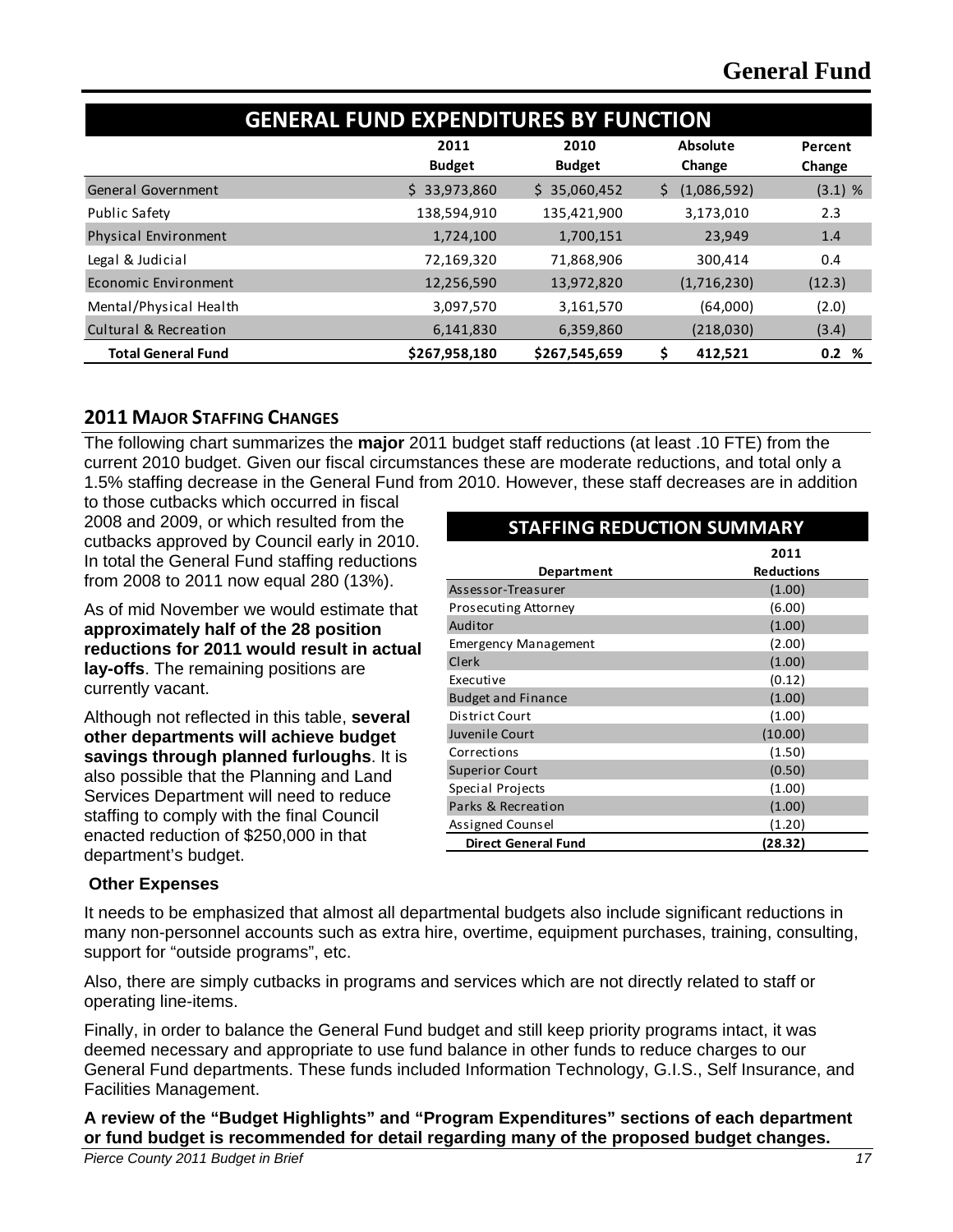#### **C. USE OF PRIOR FUND BALANCE**

Figure 3 and Figure 4 present the actual financial results for the General Fund during the 2000-2009 period, and the budgeted amounts for 2010-2011. As indicated in Figure 3, the trend through most of the decade had been very mixed. Both a strong economy and prudent fiscal policies produced favorable financial results through 2007. However, the actual results for 2008 and 2009 reflect a much different environment, with major deficits in both years. The 2010 budget reflects no more use of fund balance, and neither does our proposed 2011 Budget.

If the 2010 actual results match the budget, the Unreserved General Fund balance will be approximately \$23.9 million at the end of 2010 (see Figure 4). It is the county's policy to maintain a fund balance for emergency and working capital purposes which is 10% of the budget. We were at that level at the end of 2008, and should be close to that goal (at almost 9%) at the end of 2011 (see figure 5).



**Unreserved General Fund Balance**

**Unreserved General Fund Balance as a Percent of the General Fund Budget**

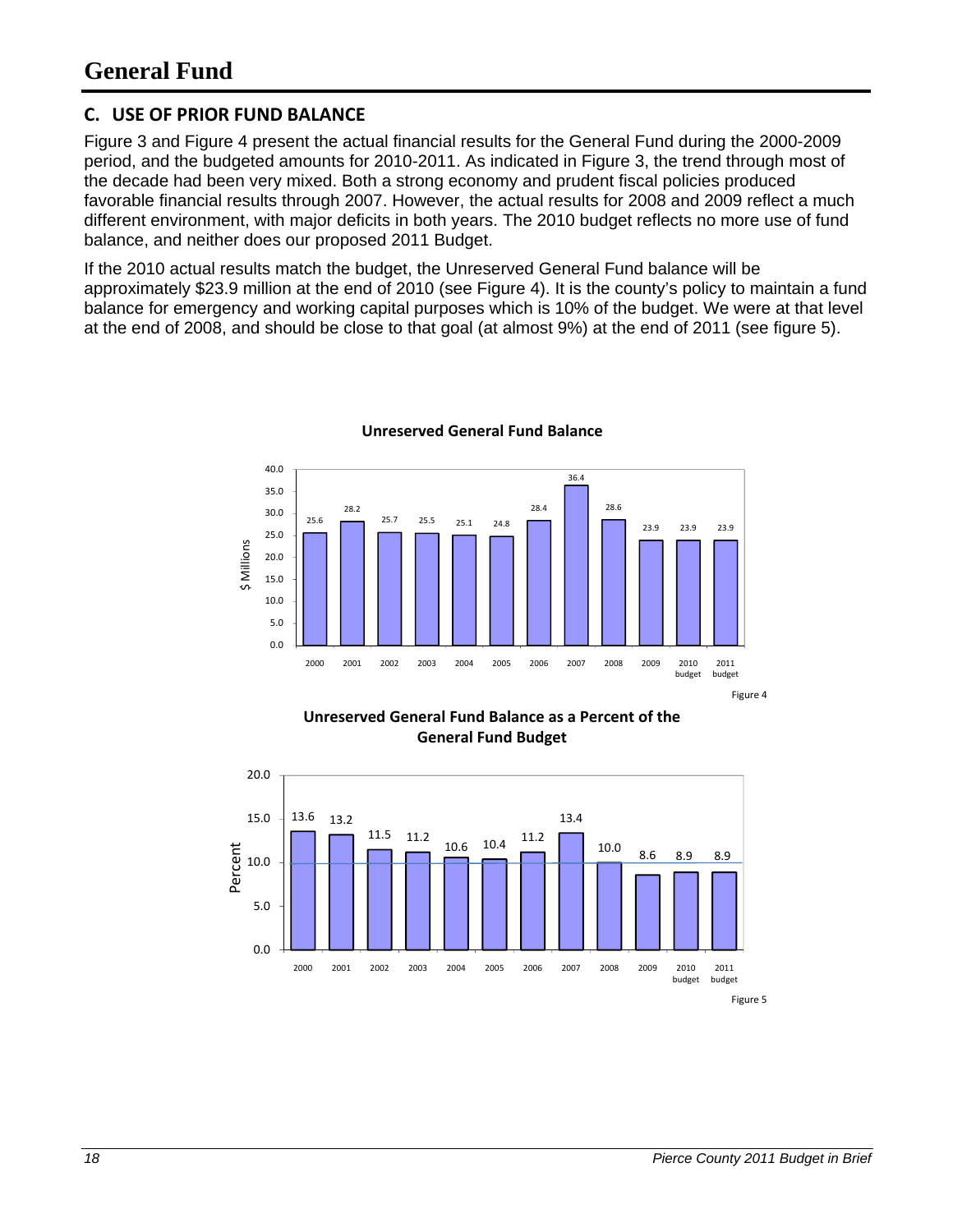#### **OTHER COUNTY FUNDS**

A great many of the County's programs are financed from sources outside of the General Fund. These funds have combined expenditures well in excess of the General Fund budget. However, the nature of the revenue sources mandate that these monies can only be used for specific activities. Hence, they are budgeted and accounted for in separate funds. Summary figures for each fund can be found in the Total Expenditures/Expenses table of the General Overview section.

#### **A. COMMUNITY SERVICES & HUMAN SERVICES FUNDS**

The County is a major provider of Community and Human Services through programs funded primarily from state and federal grants, and in recent years the new recording fees for housing programs. Due to the vagaries of the grant funding process, these budgets often vary significantly from year to year. The following summarizes the **major funds** and the significant **changes from the 2010 budgets**:

- 1. The **Mental Health Fund** simply reflects close‐out expenses.
- 2. **Human Services** reflects the positive impact of closing the PSBH building.
- 3. The **"Housing"** program changes often reflect grant fluctuations, major multi‐year project impacts, and/or conservative grant estimates.

#### **COMMUNITY SERVICES & HUMAN SERVICES**

|                          | 2011          | 2010          | Percent    |
|--------------------------|---------------|---------------|------------|
| <b>Fund</b>              | <b>Budget</b> | <b>Budget</b> | Change     |
| <b>Community Action</b>  | 8,489,610     | \$12,016,956  | $(29.4)$ % |
| Community Development    | 3,553,380     | 3,830,770     | (7.2)      |
| Homeless Housing Program | 3,636,390     | 4,956,050     | (26.6)     |
| Housing Repair Program   | 6,821,250     | 9,172,020     | (25.6)     |
| <b>Human Services</b>    | 35,311,200    | 36,244,290    | (2.6)      |
| Low Income Housing Fee   | 979,340       | 999,420       | (2.0)      |
| Mental Health Fund       | 220,000       | 1,500,000     | (85.3)     |

It is our belief that the funding from state

and federal sources is not adequate to finance the service levels that should be provided. We are working with state and federal agencies in an attempt to increase the funding levels, and it is possible that additional grant monies will be secured in 2011. However, federal and state budget difficulties may result in future cutbacks in funding levels.

#### **B. TRANSPORTATION SERVICES**

The Public Works and Utilities Department has major transportation responsibilities, and accounts for these responsibilities and service costs in seven major funds.

The 2011 budgets, with comparisons to 2010, are shown in the table to the right.

The major items of note for next year are:

## **TRANSPORTATION SERVICES FUNDS**

|                                  | 2011          | 2010          | Percent   |
|----------------------------------|---------------|---------------|-----------|
| <b>Fund</b>                      | <b>Budget</b> | <b>Budget</b> | Change    |
| <b>County Roads Fund</b>         | \$61,717,460  | \$62,133,180  | $(0.7)$ % |
| PW Construction Fund             | 35,902,000    | 35,670,000    | 0.7       |
| Ferry Service Fund               | 4,612,150     | 5,662,800     | (18.6)    |
| Airport Fund                     | 7,174,400     | 6,361,020     | 12.8      |
| Roads Second REET                | 5,855,500     | 24,386,000    | (76.0)    |
| Traffic Impact Fee Fund          | 4,337,870     | 4,985,380     | (13.0)    |
| <b>Transportation Facilities</b> | 752,000       | 252,000       | 198.4     |

**The County Road fund** and **Traffic Impact Fees fund** reflect diminished activity and staffing as projects are completed and as revenue sources are reduced.

The **Ferry Services fund** reflects reduced repair and capital project expenses.

**Airport Fund** — reflects the fact that 2011 includes major construction projects.

**Roads Second REET** — 2011 simply reflects capital project allocations from current revenues, while 2010 also reflects bond proceeds.

**Transportation Facilities** — simply includes minor design costs for proposed new facilities.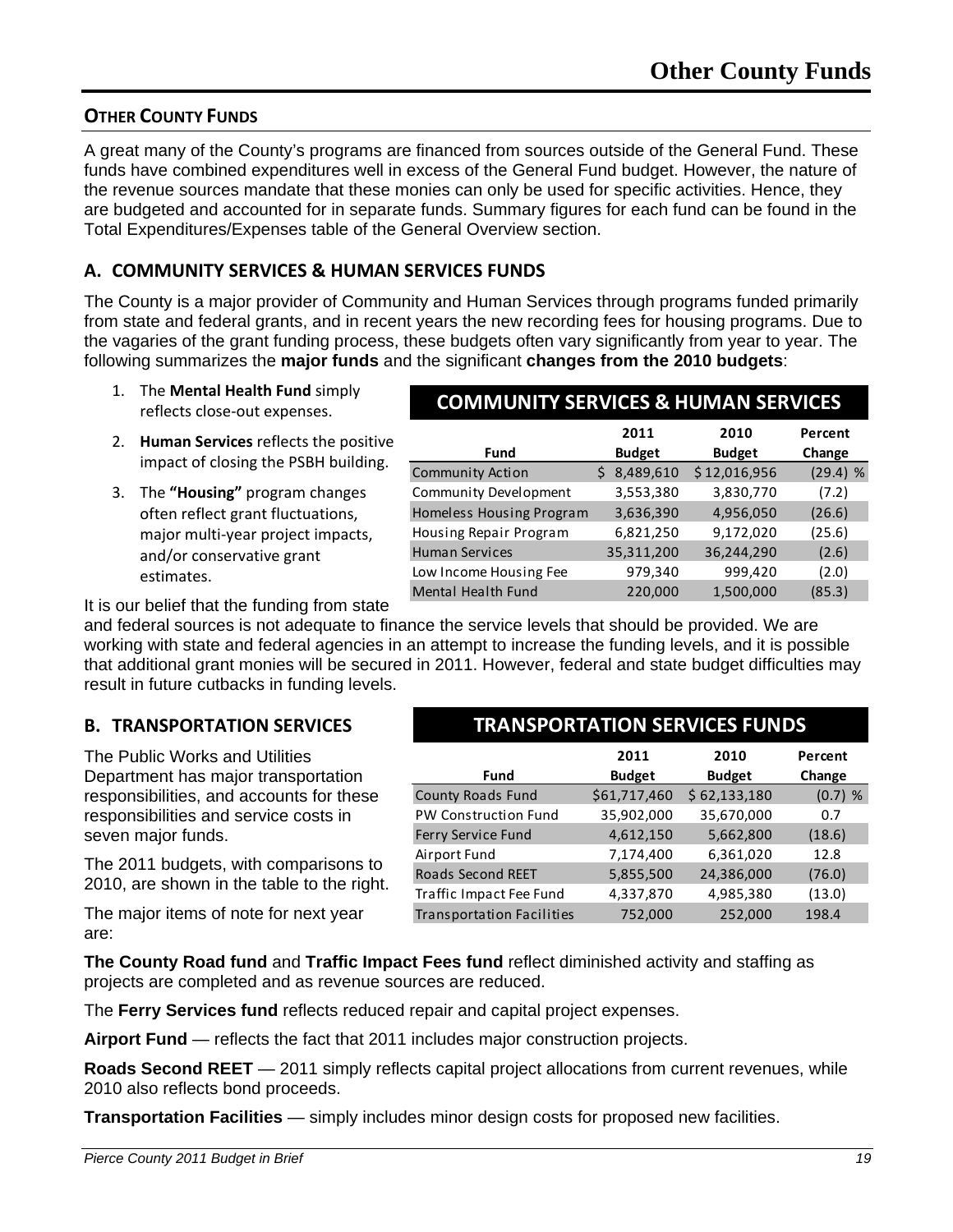#### **C. PARKS AND RECREATION FUNDING**

Although the County's General Fund provides a direct allocation for parks and recreation services (\$5.8 million in 2011), there are several other county funds which provide park and recreation services or

which construct, repair or enhance park and recreation facilities. The 2011 Budgets for these funds are shown to the right.

As the figures indicate these funds are mostly experiencing a decrease in budget resources, from \$15.8 million in 2010 down to \$14.5 million in 2011. This is due to a variety of circumstances: decline in available fund balances, decrease in annual revenues due to the economic

| <b>PARKS FUND</b>           |  |               |   |               |         |   |  |  |
|-----------------------------|--|---------------|---|---------------|---------|---|--|--|
|                             |  | 2011          |   | 2010          | Percent |   |  |  |
| Fund                        |  | <b>Budget</b> |   | <b>Budget</b> | Change  |   |  |  |
| <b>Conservation Futures</b> |  | 6,253,200     | S | 6,715,730     | (6.9)   | % |  |  |
| Parks Impact Fees           |  | 325,020       |   | 579,880       | (44.0)  |   |  |  |
| Parks Sales Tax             |  | 2,954,990     |   | 3,218,550     | (8.2)   |   |  |  |
| Parks Second REET           |  | 773,000       |   | 690,860       | 11.9    |   |  |  |
| Paths & Trails              |  | 1,162,480     |   | 1,321,280     | (12.0)  |   |  |  |
| Parks Construction Fund     |  | 1,090,000     |   | 1,250,000     | (12.8)  |   |  |  |
| <b>Golf Courses</b>         |  | 1,897,720     |   | 1,990,000     | (4.6)   |   |  |  |

slowdown, completion of major projects in 2010. It is likely that this lower level of expenditures will continue to be the pattern for at least the next few years.

#### **D. ENVIRONMENTAL SERVICES**

The County Public Works and Utilities Department has five funds which deal with environmental issues. These funds and budgets are listed below:

**Major** changes in these funds can be summarized as follows:

**Surface Water Management** — the budget reflects additional staffing (two), major allocations for capital projects, and a proposed 5% rate increase.

**Sewer Utility** — the budget includes:

- 1. A significant bonded capital improvement program.
- 2. A rate increase is proposed to match the impact of inflation on operating costs and provide resources for future planned capital improvements.

**River REET** — includes a sizeable land acquisition program utilizing anticipated grant funds, and infrastructure improvements.

**Solid Waste** – fewer monies needed for post-closure expenses.

#### **E. INTERNAL SERVICE FUNDS**

Internal Service Funds provide services, supplies, and equipment to other County departments, which pay for these services through various billing systems. In essence, these funds operate under the enterprise fund business model, except that their customers are other county departments.

# **ENVIRONMENTAL SERVICES FUNDS**

|                          | 2011          | 2010          | Percent |  |
|--------------------------|---------------|---------------|---------|--|
| <b>Fund</b>              | <b>Budget</b> | <b>Budget</b> | Change  |  |
| Surface Water Management | 25,472,650    | 20,714,940    | 23.0 %  |  |
| Sewer Utility            | 89,904,210    | 106,298,600   | (15.4)  |  |
| Solid Waste              | 6,714,150     | 7,171,520     | (6.4)   |  |
| <b>Water Utility</b>     | 326,360       | 285,080       | 14.5    |  |
| River - REET             | 7,684,530     | 5,652,610     | 35.9    |  |

| <b>INTERNAL SERVICE FUNDS</b> |               |               |         |  |  |  |  |
|-------------------------------|---------------|---------------|---------|--|--|--|--|
|                               | 2011          | 2010          | Percent |  |  |  |  |
| Fund                          | <b>Budget</b> | <b>Budget</b> | Change  |  |  |  |  |
| Equipment Services            | \$16,702,700  | \$15,554,080  | 7.4 %   |  |  |  |  |
| Information Technology        | 19,446,090    | 18,832,350    | 3.3     |  |  |  |  |
| <b>Facilities Management</b>  | 12,309,350    | 13,156,030    | (6.4)   |  |  |  |  |
| Radio Communications          | 3,844,860     | 3,448,390     | 11.5    |  |  |  |  |
| <b>Fleet Rental</b>           | 4,787,150     | 4,752,740     | 0.7     |  |  |  |  |
| General Services              | 3,006,820     | 3,345,690     | (10.1)  |  |  |  |  |
| Self Insurance                | 8,751,870     | 9,182,790     | (4.7)   |  |  |  |  |
| Workers Comp                  | 4,552,930     | 4,288,660     | 6.2     |  |  |  |  |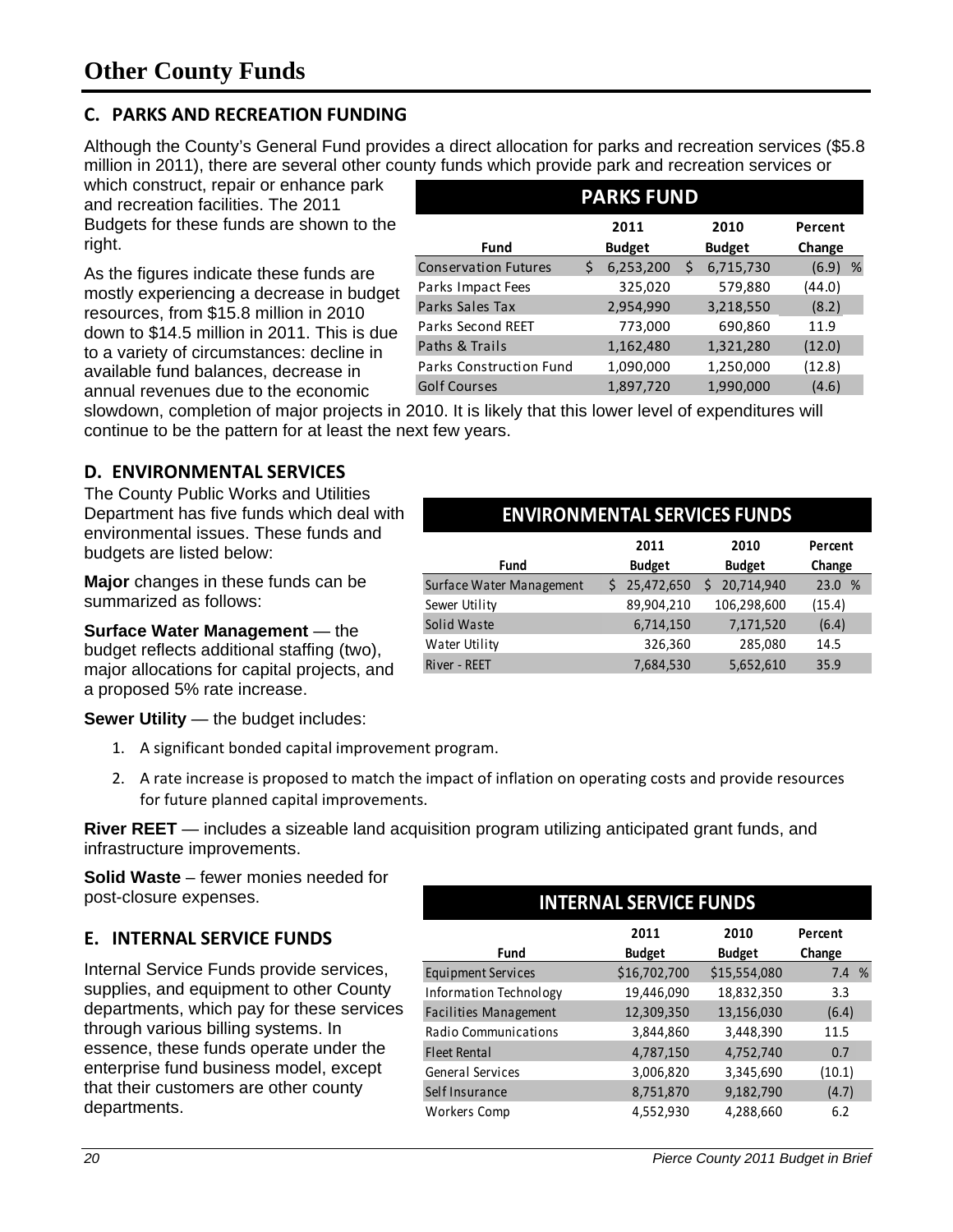The long-range goal is to establish rates which will pay all operating and capital costs, and to insure that the General Fund does not need to subsidize these activities.

For the most part these funds are showing either decreased budgets, or budgets which reflect only a moderate increase. In light of revenue constraints in the county as a whole, we are also recommending staff cutbacks in several of those funds (e.g., Information Technology, Facilities Management and General Services).

Many of these Internal Service Funds will rely upon prior fund balance in order to support their 2011 budgets. This results from both the scheduled replacement of capital assets using reserves, and our desire to keep charges to other funds to a minimum.

## **SUMMATION**

Pierce County provides vital public services to a growing population of 813,000+. Our 1 to 271 ratio of staff to citizens served is among the leanest in the state, and we strive to make every dollar count.

The deep and long-lasting recession has presented a number of challenges, to be sure; but it also has provided some opportunities to push for more efficiencies. In some cases, we are going for a reset – a chance to stop doing something the old way just because we've always done it that way, or to seize an opportunity to combine resources and improve service delivery.

Still, the 2011 County Budget is based on a set of highly unfavorable economic conditions. The recession's impact on revenues has been the sharpest since the Great Depression. Cutbacks in programs and staffing are unavoidable. We continue to prioritize budget cuts to minimize the impact on public safety and judicial services, which comprise 78.7% of the General Fund.

We will need to closely monitor our 2011 revenues as the months unfold to see if our revenue estimates are holding true. It is also possible that the situation could improve in mid to late 2011, thus allowing us to restore some of these cutbacks. However, it is very unlikely that our revenues will return to the levels seen in the 2006 - 2007 period (or before I-747); and as indicated earlier fiscal 2012 could present even more budgetary challenges.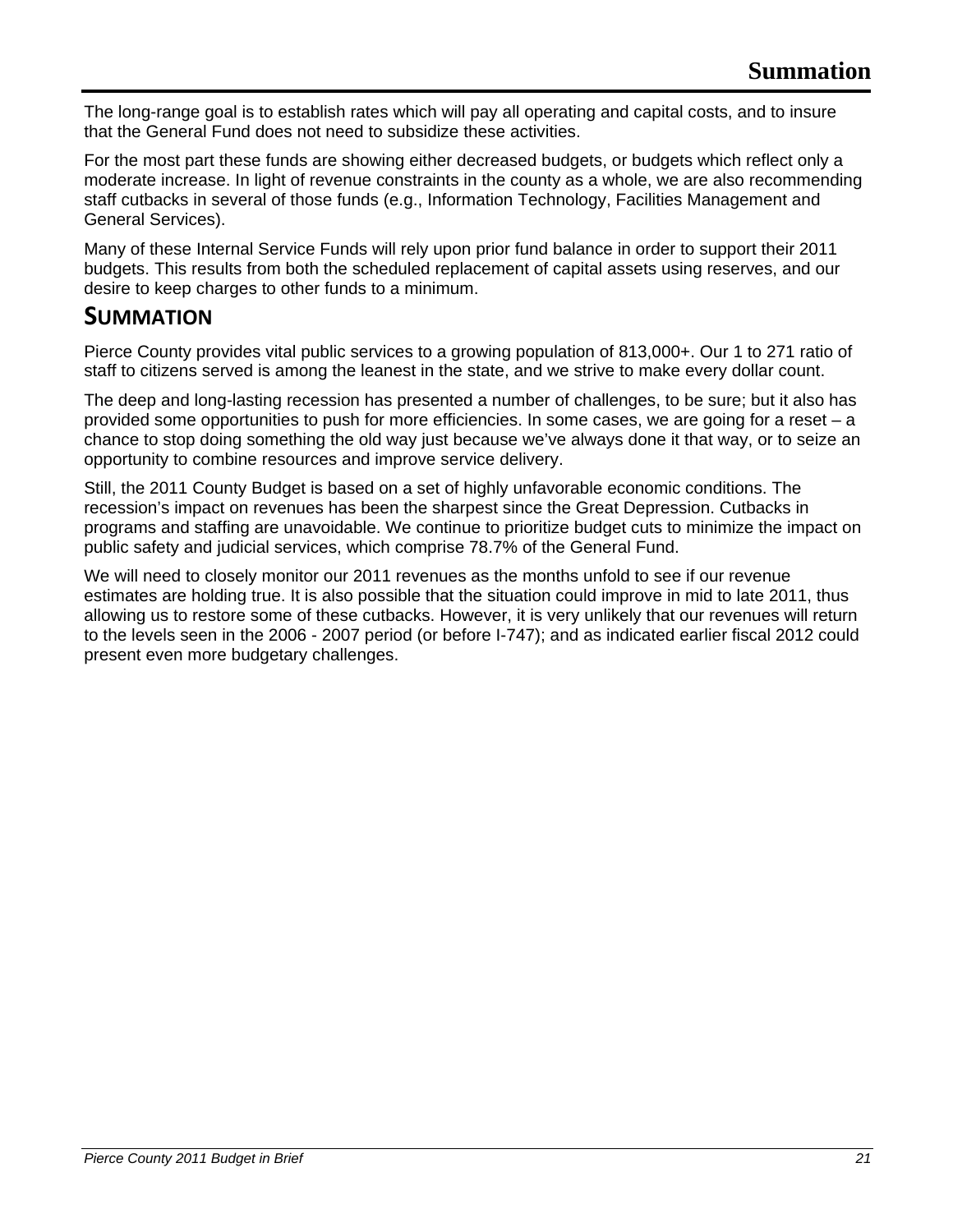#### **PROPERTY TAXES AND ASSESSED VALUATION**

Property tax is the largest source of revenue in the General Fund and is a major source of revenue for the Road Fund. The Assessor/Treasurer values and provides information on approximately 1,080,000 acres of land in Pierce County. Of this total, 51% is taxable acreage, the remaining being exempt under State law. In addition to the statutory levies implemented through State legislation, local levies are imposed through a vote of the people. These are typically for school and fire districts. On average 42% of the total taxes



#### **Total Assessed Valuation**

levied over the last nine years have been voter approved.

The growth in Property Tax revenue is dependent upon both the assessed valuation and the tax rate.

For the second straight year the county's assessed valuation total will decrease for the next year, from \$88.5 billion to \$80.2 billion. This results in an assessed value decrease of \$9.2 billion for existing property, only partially mitigated by a \$938 million growth due to new construction.

Of the total tax levies for 2009 (collected in 2010), 44% are voter approved and 56% are statutory levies. These percentages will not be known for the 2010 tax levies (collected in 2011) until January of

2011 when the final certification figures are available.

Of the total Pierce County acreage 49% is tax exempt. Federal and Military lands, major lakes, and local Right-of-Way make up 38% of the exempted properties. Eleven percent is local governments and non-profits (mostly schools and churches).

275 269 279 296 341 367 404 424 431 433 371 398 415 444 441 475 519 <sup>646</sup> <sup>539</sup> <sup>571</sup> <sup>573</sup> <sup>667</sup> <sup>694</sup> <sup>740</sup> <sup>782</sup> <sup>842</sup> 923 963 1002 1006  $\overline{0}$ 200 400 600 800 1000 1200 2001 2002 2003 2004 2005 2006 2007 2008 2009 2010 **Taxes**

**Voter Approved and Statutory Property**

**Voter Approved Levies Statutory Levies** 



*22 Pierce County 2011 Budget in Brief*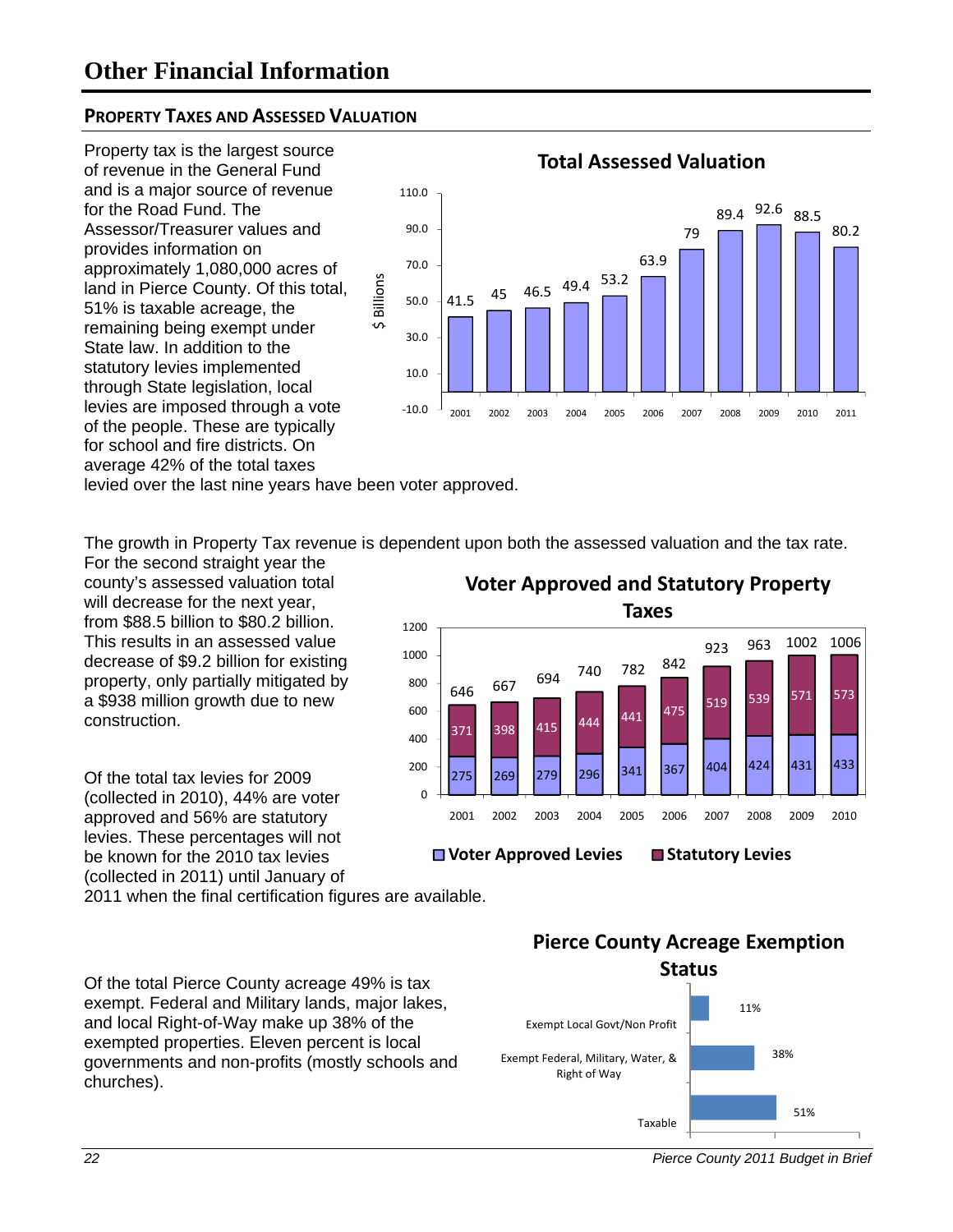#### **PROPERTY TAX LEVY RATES**

Levy rates determine the amount of tax that a property owner pays per thousand dollars of assessed value. The November 2001 passage of Initiative 747 limits the maximum growth in property tax revenues from existing

property to the lesser of 1% or the percentage increase in the Implicit Price Deflator (IPD). This limitation on property tax revenue growth coupled with an inflationary increase in existing property revaluations had resulted in a major decline in rates since the initiative was enacted. The recent decreases in the valuation of existing property has now resulted in tax rate increases for 2009 ‐ 2011.



#### **Combined Property Tax Millages**

The Combined Property Tax Millages chart presents historical and comparative detailed rate information.

| <b>PROPERTY TAX LEVIES</b>                |                        |                                  |                        |                                  |  |  |  |  |  |
|-------------------------------------------|------------------------|----------------------------------|------------------------|----------------------------------|--|--|--|--|--|
|                                           |                        | 2010                             |                        | 2011                             |  |  |  |  |  |
|                                           | Tax Rate <sup>1</sup>  | Revenue                          | Tax Rate <sup>1</sup>  | Revenue                          |  |  |  |  |  |
|                                           | <b>Assessed Value:</b> | \$88,468,117,832                 |                        | Assessed Value: \$80,212,403,519 |  |  |  |  |  |
| A. County Levy (\$1.80 maximum)           |                        |                                  |                        |                                  |  |  |  |  |  |
| General Fund                              | \$<br>1.0919           | \$<br>96,602,030                 | \$<br>1.2292           | \$<br>98,595,280                 |  |  |  |  |  |
| Administrative Refund RCW 84.69           | 0.0035                 | 313,280                          | 0.0034                 | 271,570                          |  |  |  |  |  |
| Sub Total General Fund                    | 1.0954                 | 96,915,310                       | 1.2326                 | 98,866,850                       |  |  |  |  |  |
| Veterans' Relief                          | 0.0070                 | 616,170                          | 0.0078                 | 628,890                          |  |  |  |  |  |
| Social Services                           | 0.0155                 | 1,369,270                        | 0.0174                 | 1,397,520                        |  |  |  |  |  |
| <b>Total County Levy</b>                  | 1.1179                 | 98,900,750                       | 1.2578                 | 100,893,260                      |  |  |  |  |  |
| B. Conservation Futures (\$.0625 Maximum) | 0.0418                 | 3,701,560                        | 0.0471                 | 3,776,160                        |  |  |  |  |  |
|                                           |                        | Assessed Value: \$38,332,961,399 | <b>Assessed Value:</b> | \$34,412,837,011                 |  |  |  |  |  |
| C. Road District Levy (\$2.25 Maximum)    |                        |                                  |                        |                                  |  |  |  |  |  |
| Allocated to Road Fund                    | 1.2316                 | 47,211,310                       | 1.3991                 | 48,146,920                       |  |  |  |  |  |
| Law Enforcement Levy                      | 0.2999                 | 11,494,620                       | 0.3406                 | 11,722,410                       |  |  |  |  |  |
| Administrative Refund RCW 84.69           | 0.0049                 | 188,880                          | 0.0029                 | 101,030                          |  |  |  |  |  |
| <b>Total Road District Levy</b>           | 1.5364                 | 58,894,810                       | 1.7427                 | 59,970,360                       |  |  |  |  |  |
| <b>TOTAL COUNTY TAX LEVIES</b>            | 2.6961<br>Ś            | \$161,497,120                    | 3.0476<br>s            | 164,639,780                      |  |  |  |  |  |

 $^{1}$ Tax rates are applied to each \$1,000 of assessed value.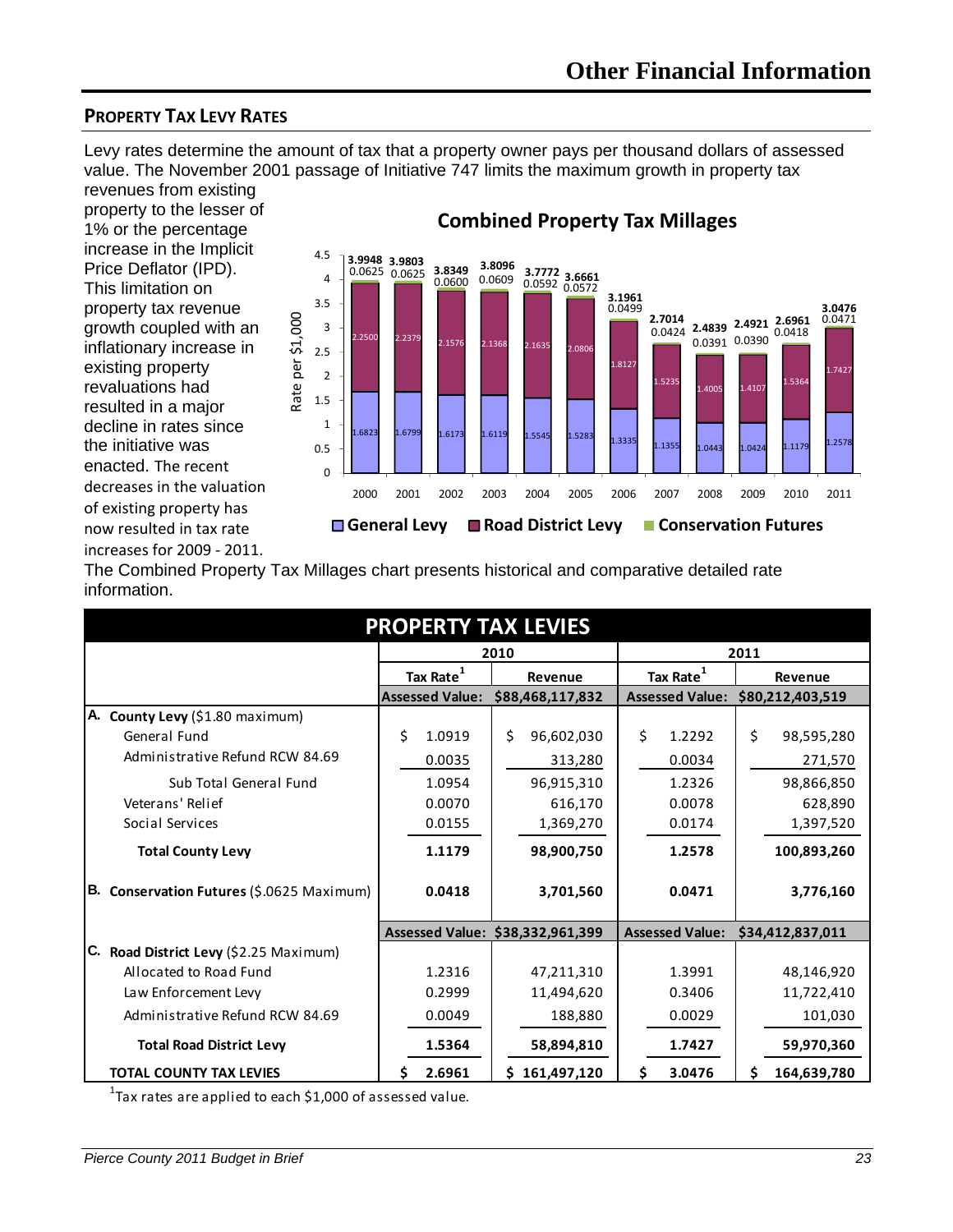#### **DEBT CAPACITY**

Under Washington State Law, a county may issue general obligation debt for general county purposes in an amount not to exceed 2½% of all actual value of all taxable property. Unlimited tax debt requires an approving vote of the people, and any election to validate General Obligation Debt must have a voter turnout of at least 40% of those who voted in the last state general election, and 60% of those voting must be in the affirmative.

The County Council may, by ordinance, authorize the issuance of limited tax General Obligation Debt in an amount up to 1½% of the actual valuation within the County without a vote of the people. No combination of limited or unlimited tax debt may exceed 2½% of the actual valuation. The debt service on unlimited tax debt is secured by excess tax levies, whereas the debt service on limited tax debt is secured by taxes collected within the \$1.80 per \$1,000 of assessed value county operating levy.

As indicated in the following table, we have a significant debt issuance capacity for both limited and unlimited debt. The County currently has no voter approved debt outstanding.

| DEBT CAPACITY AS OF SEPTEMBER 30, 2010                  |    |             |    |                |  |  |  |  |  |
|---------------------------------------------------------|----|-------------|----|----------------|--|--|--|--|--|
| 2010 Assessed Vaulation for 2011 Tax Collections        |    |             | Ś. | 80,212,403,519 |  |  |  |  |  |
| A. Inside Levy (issued without vote of the people)      |    |             |    |                |  |  |  |  |  |
| Legal Limit (1.5% of property value)                    |    |             | \$ | 1,203,186,053  |  |  |  |  |  |
| Amount of Debt Applicable to Debt Limit:                |    |             |    |                |  |  |  |  |  |
| Net Limited General Obligation Bonds                    | \$ | 134,907,914 |    |                |  |  |  |  |  |
| Net Limited General Obligation Bonds - Proprietary Type | \$ | 21,982,757  |    |                |  |  |  |  |  |
| Estimated Compensated Absences (12/31/2009)             |    | 24,001,000  |    |                |  |  |  |  |  |
| Installment Contracts - Ferries / Road / Sewers         |    | 9,631,100   |    |                |  |  |  |  |  |
| Total Limited Tax General Obligation Debt               |    |             |    | 190,522,771    |  |  |  |  |  |
| Limited Tax General Obligation Debt Margin Available    |    |             | \$ | 1,012,663,282  |  |  |  |  |  |
| B. Outside Levy (issued with vote of the people)        |    |             |    |                |  |  |  |  |  |
| Legal Limit (2.5% of property value)                    |    |             | \$ | 2,005,310,088  |  |  |  |  |  |
| Amount of Debt Applicable to Debt Limit:                |    |             |    |                |  |  |  |  |  |
| Net Limited General Obligation Debt                     |    |             |    | 190,522,771    |  |  |  |  |  |
| <b>Total General Obligation Debt Margin Available</b>   |    |             | Ś  | 1,814,787,317  |  |  |  |  |  |

| PIERCE COUNTY BONDED DEBT RATIOS ESTIMATED AT SEPTEMBER 30, 2010              |        |
|-------------------------------------------------------------------------------|--------|
| General Obligation Bonded Debt per Capita                                     |        |
| (excluding Proprietary GO/Debt, Compensated Absences, & Installment Contract) | 165.61 |
|                                                                               |        |
| Assessed Valuation per Capita                                                 | 98,468 |
| Ratio of direct G O Bonded Debt to Assessed Value                             |        |
| (including Proprietary GO/Debt)                                               | 0.0020 |
|                                                                               |        |

| PIERCE COUNTY BOND RATINGS |                 |               |
|----------------------------|-----------------|---------------|
|                            | General         | Sewer Revenue |
|                            | Obligation      | (Uninsured)   |
| Moody's                    | Aa <sub>2</sub> | $A-1$         |
| Standard and Poor's        | AA-             | AA            |

ı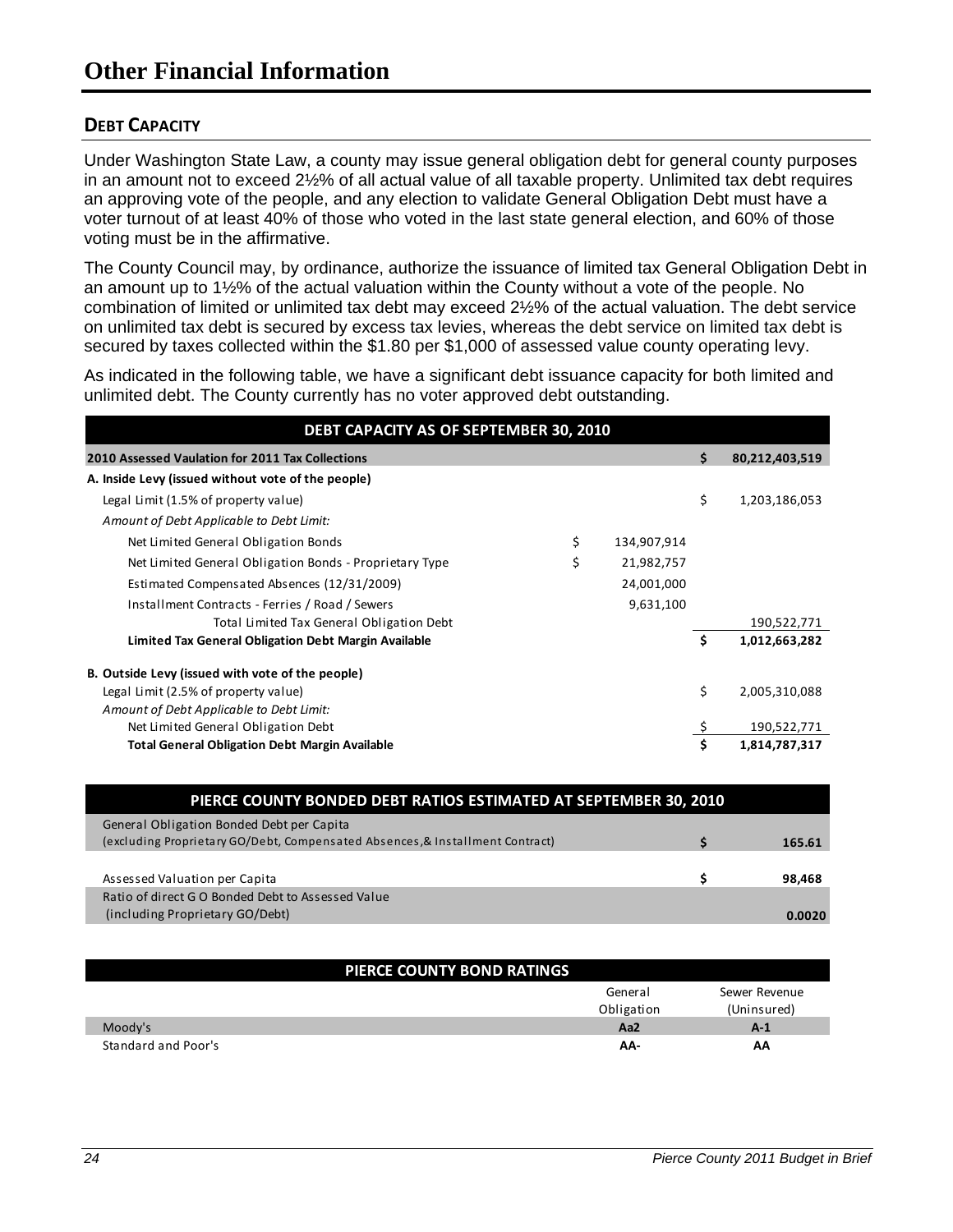#### **2011 CAPITAL IMPROVEMENT PROGRAM**

#### *Introduction*

The Capital Improvement Program (CIP) is the operational implementation of the Capital Facilities Plan (CFP). The CFP is one of the elements of Pierce County's comprehensive plan that is required by Washington's Growth Management Act (GMA).

The GMA requires the CFP to identify public facilities that will be needed to address development expected to occur during the next six years. The CFP must identify the location and cost of the facilities and the sources of revenue that will



be used to fund the facilities needed to support development. The CFP must be financially feasible; in other words, dependable revenue sources must equal or exceed anticipated costs. If the costs exceed the revenue, the County must reduce its Level of Service, reduce costs by implementing non-capital alternatives or other methods, or modify the land use element to bring development into balance with available or affordable facilities.

Other requirements of the GMA mandate forecasts of future needs for capital facilities and the use of standards for Levels of Service of facility capacity as the basis for public facilities contained in the CFP. As a result, public facilities in the CFP must be based on quantifiable, objective measures of capacity, such as traffic volume capacity per mile of road or acres of park per capita.

One of the goals of the GMA is to: "Ensure that those public facilities and services necessary to support development shall be adequate to serve the development at the time the development is available for occupancy and use . . ." In Pierce County, concurrency is required for sanitary sewer, septic and community systems, water, surface water, County roads, transit, and ferries. For these facilities, the following is required: (1) facilities serving the development to be in place at the time of development (or, for some types of facilities, that a financial commitment is made to provide the facilities within a specified period of time), and (2) such facilities have sufficient capacity to serve development without decreasing LOS below minimum standards adopted in the CFP. The GMA requires concurrency for transportation facilities. For transportation facilities, concurrent with development means "improvements or strategies are in place at the time of development, or that a financial commitment is in place to complete the improvements or strategies within six years."

GMA also requires public facilities and services to be "adequate." These public facilities and services include: streets, roads, highways, sidewalks, street and road lighting systems, traffic signals, domestic water systems, storm and sanitary sewer systems, parks and recreational facilities, schools, fire protection and suppression, law enforcement, public health, education, recreation, environmental protection, and other governmental services.

The County's development regulations, adopted July 1995, implement the plan and provide detailed regulations and procedures for implementing the requirements of the plan.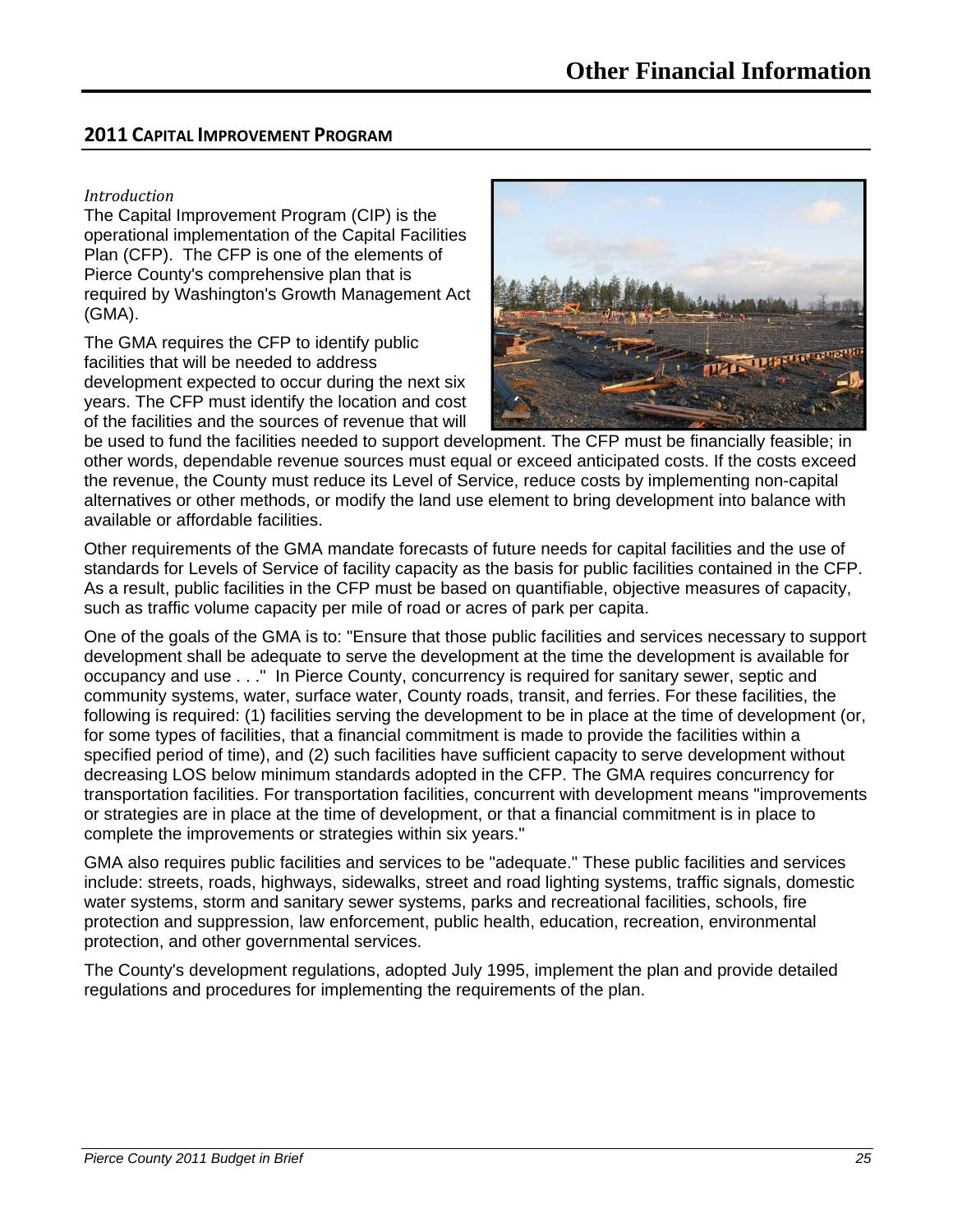#### **CAPITAL IMPROVEMENT PROGRAM SUMMARY**

This budget book contains summary capital improvement information. The complete Capital Facilities Plan and detailed CIPs are available at:

http://www.piercecountywa.org/xml/abtus/ourorg/bnf/CFP2011.pdf.



During the last seven years 2006 was the high point. During that year there were significant increases for Courts/City‐County Building remodel, Human Services building renovation, river improvement and sanitary sewer construction.

## **CAPITAL IMPROVEMENT PROJECT SUMMARY**

|                                  | 2011            |    | 2012        |   | 2013        |    | 2014       |   | 2015       |
|----------------------------------|-----------------|----|-------------|---|-------------|----|------------|---|------------|
| Airports                         | \$<br>5,277,900 | Ś. | 790,000     | S | 3,400,000   | Ŝ. | 580,000    | S | 1,100,000  |
| District Court                   |                 |    | 338,100     |   | 128,800     |    |            |   |            |
| <b>Emergency Management</b>      |                 |    |             |   |             |    |            |   |            |
| Ferry System                     |                 |    | 130,000     |   |             |    |            |   |            |
| General Admin Buildings          | 2,992,500       |    | 128,800     |   |             |    |            |   |            |
| Human Services                   | 230,000         |    | 3,685,600   |   | 6,149,700   |    | 19,871,500 |   | 13,500,000 |
| Juvenile Detention               | 110,000         |    |             |   |             |    |            |   |            |
| Parks and Recreation             | 7,936,650       |    |             |   |             |    |            |   |            |
| Roads Bldgs & Facilities         | 600,000         |    | 100,000     |   | 4,450,000   |    | 5,325,000  |   |            |
| Sewer Utility                    | 38,650,700      |    | 104,506,800 |   | 103,096,900 |    | 63,675,900 |   | 35,590,900 |
| Sheriff Buildings                |                 |    |             |   |             |    |            |   |            |
| Sheriff's Corrections and Detent | 215,000         |    |             |   |             |    |            |   |            |
| Solid Waste                      | 464,800         |    | 1,270,000   |   | 1,634,000   |    |            |   |            |
| <b>Superior Court</b>            |                 |    | 50,000      |   | 50,000      |    | 50,000     |   | 50,000     |
| Surface Water and River          | 10,890,000      |    | 1,860,000   |   |             |    |            |   |            |
| Total                            | 67,367,550      |    | 112,859,300 |   | 118,909,400 | s  | 89,502,400 | S | 50,240,900 |

#### **2011 CAPITAL IMPROVEMENT PROJECTS SOURCES OF FUNDS**

The sources of funds for capital improvement projects have been grouped into five major categories:

**Taxes/Fees** ‐ This source of revenue includes non‐dedicated taxes and fees such as sales tax, property tax, court fines, licenses and permits. This category also includes dedicated taxes and fees such as park impact fees, park sales tax, and gas taxes.

**Service Fees ‐** These fees are for specific services provided. Examples are E 9‐1‐1, golf course fees, sewer fees and surface water management fees.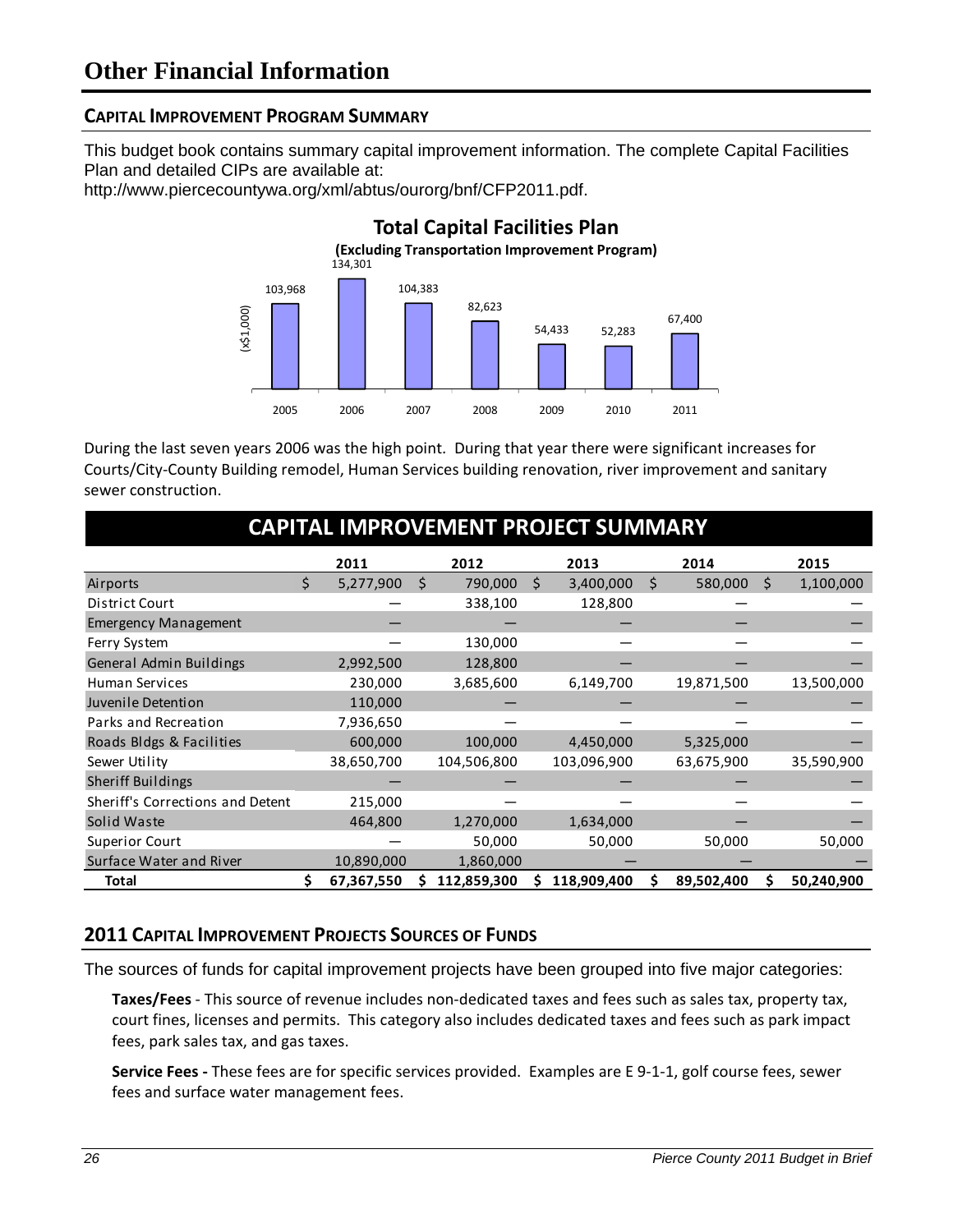**Grants & Contributions** ‐ This source of revenue includes federal, state and city contributions for specific projects or purposes. Examples include road funds, parks donations and grants, mental health and human services grants, and the City of Tacoma portion of the County‐City Building.

**Bonds ‐** This is interest bearing debt issued by the county.

**Intergovernmental Loans** (none in 2011). This category is used for loans from one department to another, or from a tax/fees fund to a user fee (enterprise) fund.

| <b>2011 SOURCE OF FUNDS</b>      |                  |                         |                      |                  |            |                  |  |  |  |  |
|----------------------------------|------------------|-------------------------|----------------------|------------------|------------|------------------|--|--|--|--|
|                                  |                  |                         | Grants &             |                  | Intergov't |                  |  |  |  |  |
|                                  | Taxes/Fees       | <b>Service Fees</b>     | <b>Contributions</b> | <b>Bonds</b>     | Loans      | Total            |  |  |  |  |
| Airports                         | Ś<br>20,000      | 287,450<br>$\mathsf{S}$ | \$4,970,450          | Ŝ.               | Ś          | Ś.<br>5,277,900  |  |  |  |  |
| <b>District Court</b>            |                  |                         |                      |                  |            |                  |  |  |  |  |
| <b>Emergency Management</b>      |                  |                         |                      |                  |            |                  |  |  |  |  |
| Ferry System                     |                  |                         |                      |                  |            |                  |  |  |  |  |
| General Admin Buildings          | 992,500          |                         | 2,000,000            |                  |            | 2,992,500        |  |  |  |  |
| <b>Human Services</b>            | 230,000          |                         |                      |                  |            | 230,000          |  |  |  |  |
| Juvenile Detention               | 110,000          |                         |                      |                  |            | 110,000          |  |  |  |  |
| Parks and Recreation             | 7,936,650        |                         |                      |                  |            | 7,936,650        |  |  |  |  |
| Roads Bldgs & Facilities         | 600,000          |                         |                      |                  |            | 600,000          |  |  |  |  |
| Sewer Utility                    |                  | 3,296,700               |                      | 35,354,000       |            | 38,650,700       |  |  |  |  |
| <b>Sheriff Buildings</b>         |                  |                         |                      |                  |            |                  |  |  |  |  |
| Sheriff's Corrections and Detent | 215,000          |                         |                      |                  |            | 215,000          |  |  |  |  |
| Solid Waste                      |                  | 594,800                 |                      |                  |            | 594,800          |  |  |  |  |
| <b>Superior Court</b>            |                  |                         |                      |                  |            |                  |  |  |  |  |
| Surface Water and River          | 5,205,000        |                         | 5,685,000            |                  |            | 10,890,000       |  |  |  |  |
| <b>Total</b>                     | Ś.<br>15,309,150 | \$4,178,950             | \$12,655,450         | 35,354,000<br>Ś. | Ŝ.         | ς.<br>67,497,550 |  |  |  |  |
| <b>Percent of Total</b>          | 23%              | 6%                      | 19%                  | 52%              |            | 100%             |  |  |  |  |

#### **2011 IMPACT ON THE OPERATING BUDGET**

Each subsection provides a forecast of the future maintenance and operating costs of capital improvements projects. The impacts of each project are presumed to begin in the year after the year in which the project is completed. Since it is not possible to forecast the completion date of each project, no attempt has been made to identify impacts for any portion of the year in which the project is completed.

The forecast of operating impacts is included because the substantial cost impacts of some facilities may be a factor in the County's decision to construct the project. No "financing plan" is offered for the operating costs, and the County will be obliged to find revenue to pay for such costs. (Some of the revenue may come from increases to the tax base that accompanies the new development that created the need for the capital facility. There is no assurance, however, that the increased tax revenue from new development will be sufficient to pay for the cost of operating the new facilities.)

The operating impact costs reflect the amount by which each future year's operating budget will increase compared to the current operating budget. The same project is shown to have the same annual impact on each succeeding year's operating budget. Sometimes, the completion of a capital improvement project will result in savings in operating costs rather than incur new costs. In other instances, such as maintenance, renovation or repair projects, there will be no impact on operating costs. In these cases, zeroes are entered. For some projects the operating impact of the capital improvement projects cannot be calculated because of too many unknown factors such as final configuration and type of facility, realignment of staffing, or the amount of shared infrastructure with current facilities.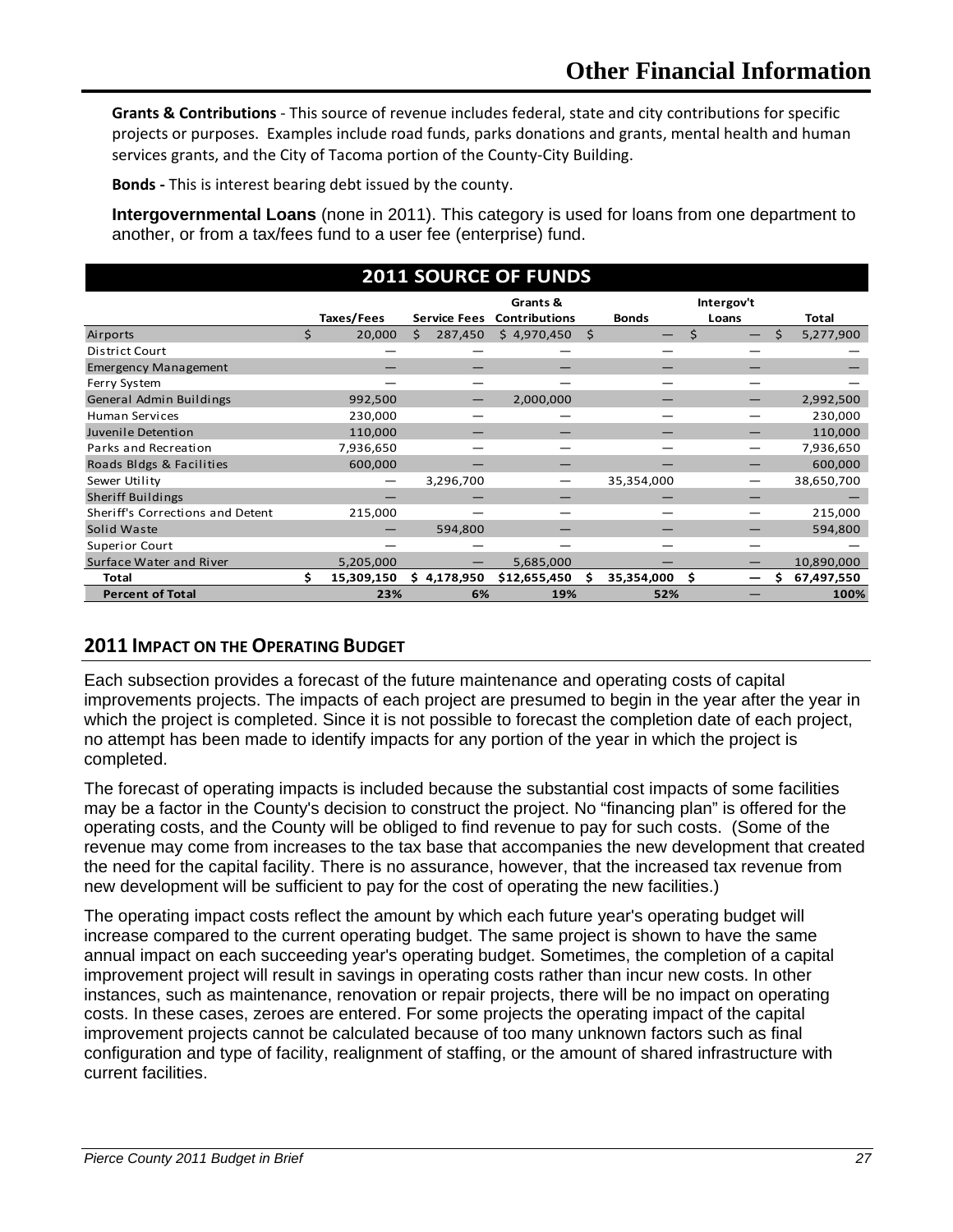## **CAPITAL IMPROVEMENT IMPACT ON THE OPERATING BUDGET**

|                                  |   | 2011  |      | 2012    |    | 2013    |    | 2014    |    | 2015    |
|----------------------------------|---|-------|------|---------|----|---------|----|---------|----|---------|
| Airports                         | Ś | 1,200 | - \$ | 174,200 | S. | 186,200 | S. | 228,200 | S. | 234,200 |
| District Court                   |   |       |      |         |    |         |    |         |    |         |
| <b>Emergency Management</b>      |   |       |      |         |    |         |    |         |    |         |
| Ferry System                     |   |       |      |         |    |         |    |         |    |         |
| General Admin Buildings          |   |       |      |         |    |         |    |         |    |         |
| <b>Human Services</b>            |   |       |      |         |    |         |    |         |    |         |
| Juvenile Detention               |   |       |      |         |    |         |    |         |    |         |
| Parks and Recreation             |   |       |      |         |    |         |    |         |    |         |
| Roads Bldgs & Facilities         |   |       |      |         |    |         |    |         |    |         |
| Sewer Utility                    |   |       |      |         |    |         |    |         |    |         |
| Sheriff Buildings                |   |       |      |         |    |         |    |         |    |         |
| Sheriff's Corrections and Detent |   |       |      |         |    |         |    |         |    |         |
| Solid Waste                      |   |       |      |         |    |         |    |         |    |         |
| Superior Court                   |   |       |      |         |    |         |    |         |    |         |
| Surface Water and River          |   |       |      |         |    |         |    |         |    |         |
| Total                            |   | 1,200 |      | 174,200 |    | 186,200 |    | 228,200 |    | 234,200 |

Zero indicates no operating impact because the projects will not add capacity that requires additional operating expenditures, or the operating impact cannot be determined at this time.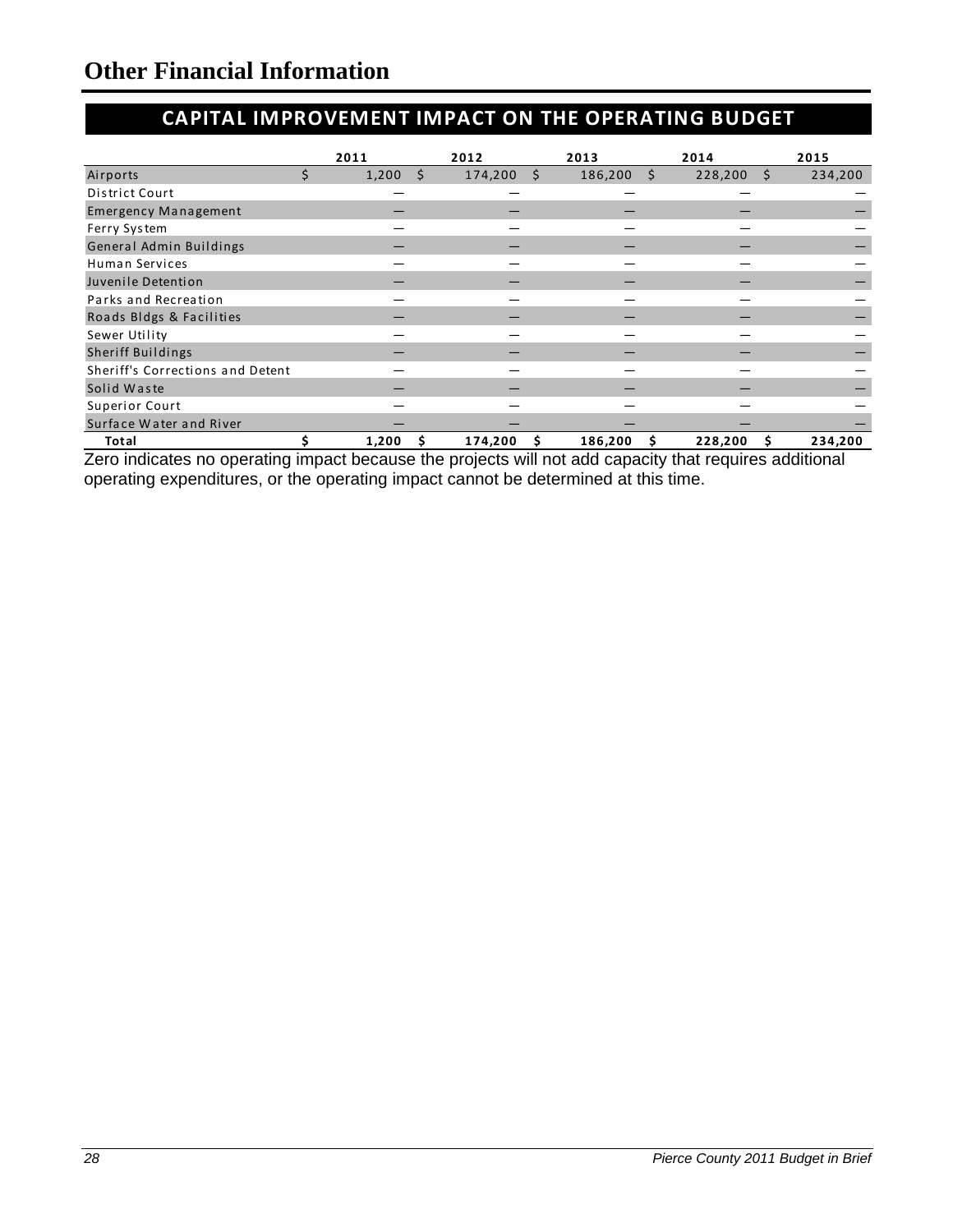#### **STAFFING INFORMATION**

As the population of Pierce County has increased, the demand for county services has risen correspondingly. General Fund staffing (authorized positions) has decreased by 140 FTEs (7.0%) since 2001 while staffing in all other funds (special revenue, enterprise, and internal services) has decreased by 114 FTEs (8.9%). Overall, 254 FTEs have been reduced since 2001, a decrease of 7.7%.



**County‐wide Staffing Summary**

**General Fund Other Funds**



**Percent Change in County‐wide Staffing**

In August of 2000, the County took over Inpatient Services at Puget Sound Behavioral Health (PSBH), eventually adding 239 new staff positions in 2000 and 2001. This accounts for the large increase in 2001.

The percentage changes in 2002-2005 reflect either only a small increase or an actual decrease due to the following factors:

- a) The PSBH staff count subsequently declined over these years to 98 positions in 2005 as service responsibilities were restructured or eliminated;
- b) Initiative 747 (1% property tax limitation) resulted in far less revenue being available to fund new positions or even to support existing positions; and
- c) The Sheriff's contract with the City of Lakewood for police services was terminated at the end of 2004, which resulted in a loss of 103 positions in the Sheriff's department in 2005.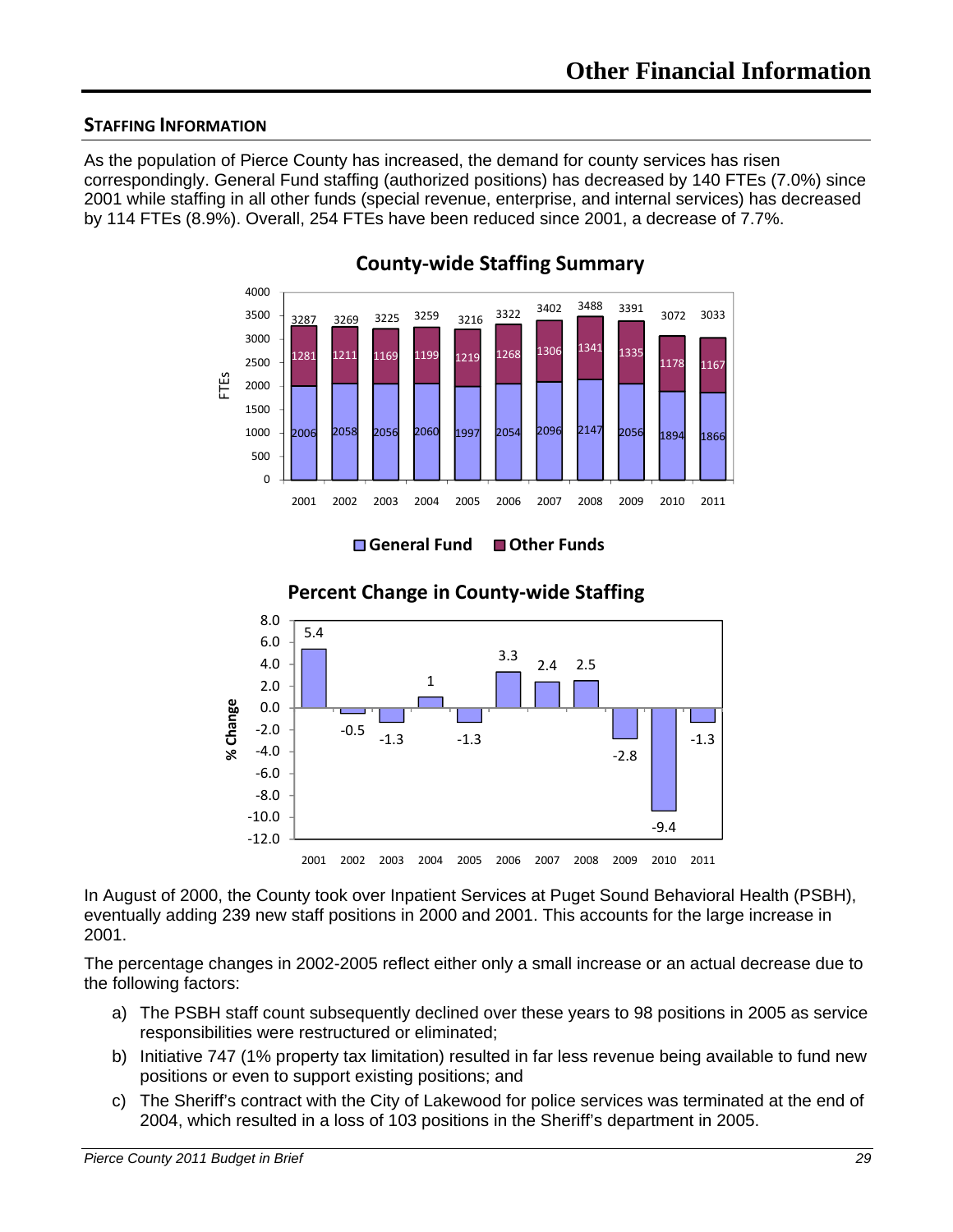The 2006-2008 Budgets again reflect new positions throughout the County to enhance service levels, including staff in PALS, Sheriff, Corrections, Prosecuting Attorney, Assigned Counsel, Superior Court, Juvenile, Human Resources, Medical Examiner, Clerk, Emergency Management, Economic Development, Parks and Recreation, Public Works and Utilities, and the Auditor's Office for animal control and election services.

However, a significant decline in revenues resulted in staffing reductions in 2009 and 2010, and further proposed staffing reductions in 2011. The 2010 staffing cuts include 154 FTE reductions as a result from the termination of the state contract with the County for Mental Health services.



The Public Safety and Legal/Judicial systems combined accounts for just roughly 50% of the total County staff, with the Mental and Physical Health system at almost 7%. Just under 22% of the total staff provides PW & Utilities, and the Physical Environment services. Almost 2% of the total staff is related to Culture and Recreation. Four percent are involved in Economic Environment activity and roughly 15% staffing provide general government functions (including internal service funds).



The Public Safety and Legal/Judicial systems combined accounts for almost 81% of all General Fund staff. Just under 12% provide General Governmental services. Just over 5% of the General Fund staff support Economic Environment activities and just over 2% are involved in Culture and Recreation, and Physical Environment activities.

The table on the following two pages contains detailed staffing information.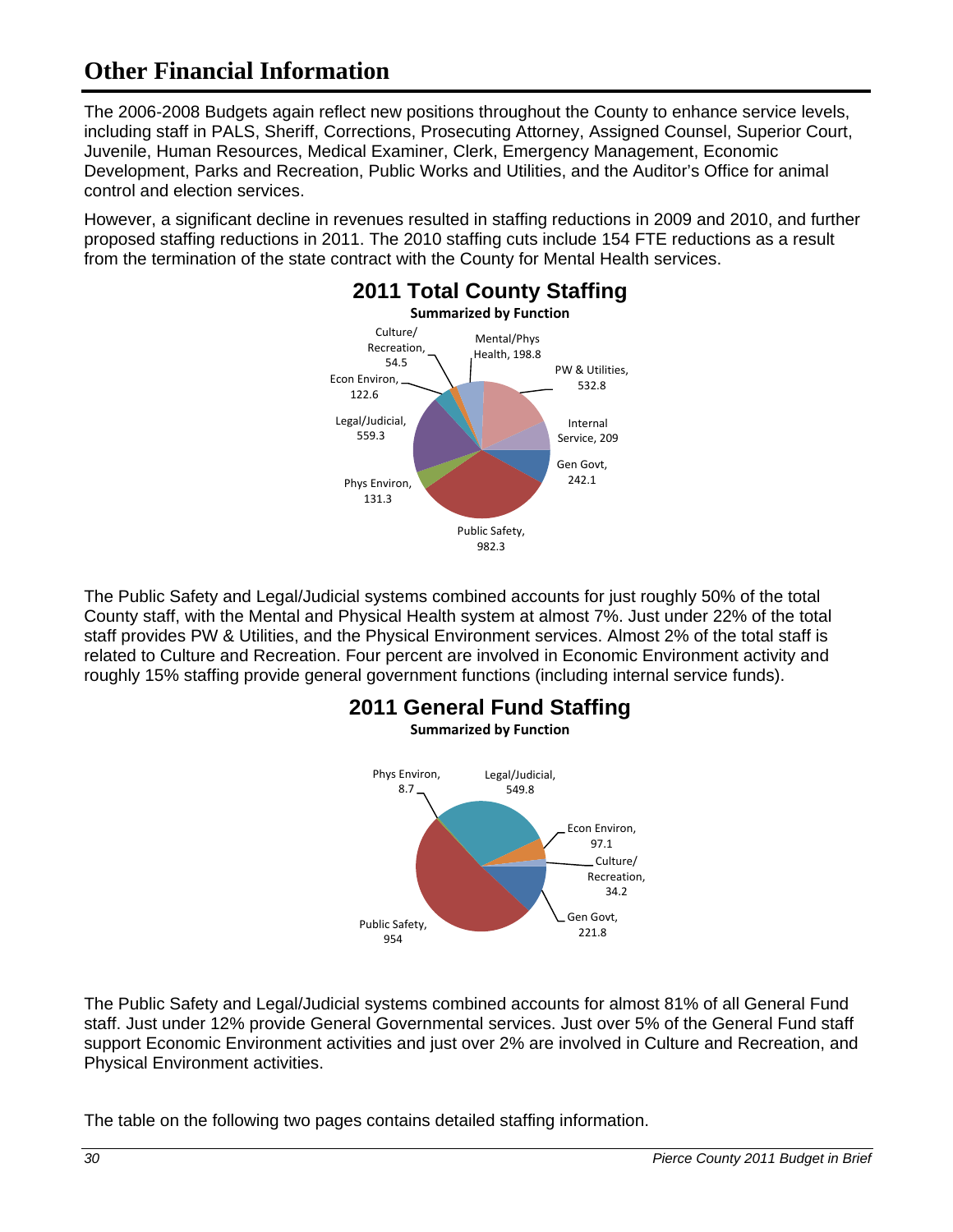| <b>STAFFING SUMMARY</b>                   |                          |            |            |            |            |            |            |            |          |
|-------------------------------------------|--------------------------|------------|------------|------------|------------|------------|------------|------------|----------|
|                                           |                          |            |            |            |            |            |            |            | Change   |
|                                           | 2001                     | 2005       | 2006       | 2007       | 2008       | 2009       | 2010       | 2011       | from     |
|                                           | <b>FTE</b>               | <b>FTE</b> | <b>FTE</b> | <b>FTE</b> | <b>FTE</b> | <b>FTE</b> | <b>FTE</b> | <b>FTE</b> | 2001     |
| <b>General Fund:</b>                      |                          |            |            |            |            |            |            |            |          |
| Assessor/Treasurer                        | 100.30                   | 90.60      | 91.80      | 91.30      | 90.60      | 86.35      | 76.70      | 75.70      | (24.60)  |
| Assigned Counsel                          | 85.90                    | 89.30      | 93.20      | 96.60      | 101.10     | 99.10      | 92.50      | 91.30      | 5.40     |
| Auditor                                   | 42.00                    | 45.00      | 51.00      | 54.00      | 53.30      | 50.30      | 50.05      | 48.30      | 6.30     |
| <b>Budget &amp; Finance</b>               | 43.95                    | 44.15      | 44.15      | 44.95      | 45.00      | 41.00      | 38.17      | 37.17      | (6.78)   |
| Clerk of the Superior Court               | 54.50                    | 57.00      | 57.50      | 57.50      | 56.50      | 53.50      | 49.50      | 48.50      | (6.00)   |
| Communications                            | 5.00                     | 5.00       | 4.00       | 4.00       | 4.00       | 3.00       | 2.65       | 2.58       | (2.42)   |
| Corrections                               | 349.80                   | 375.70     | 383.10     | 395.10     | 400.10     | 393.00     | 373.40     | 371.90     | 22.10    |
| <b>County Council</b>                     | 29.50                    | 29.00      | 31.00      | 31.00      | 31.00      | 28.00      | 28.00      | 27.91      | (1.59)   |
| County Executive                          | 8.75                     | 8.00       | 8.00       | 8.00       | 8.00       | 10.00      | 8.60       | 8.46       | (0.29)   |
| <b>District Court</b>                     | 112.55                   | 109.50     | 109.50     | 111.00     | 113.50     | 109.00     | 105.50     | 104.50     | (8.05)   |
| Economic Development                      | 5.80                     | 7.00       | 8.00       | 8.00       | 8.00       | 7.00       | 7.00       | 7.00       | 1.20     |
| <b>Emergency Management</b>               | 22.40                    | 28.00      | 31.00      | 32.00      | 32.00      | 31.00      | 31.00      | 29.00      | 6.60     |
| <b>Human Resources</b>                    | 24.60                    | 27.60      | 28.60      | 29.60      | 31.10      | 24.17      | 20.75      | 20.80      | (3.80)   |
| Juvenile                                  | 178.82                   | 173.12     | 174.82     | 175.82     | 195.82     | 191.82     | 181.57     | 171.57     | (7.25)   |
| Medical Examiner                          | 13.00                    | 14.50      | 15.00      | 15.50      | 15.50      | 15.00      | 15.00      | 15.50      | 2.50     |
| <b>Parks &amp; Recreation Services</b>    | 50.68                    | 43.05      | 39.41      | 40.41      | 41.05      | 38.90      | 35.28      | 34.28      | (16.40)  |
| Planning & Land Services                  | 125.50                   | 150.62     | 164.32     | 171.32     | 173.20     | 134.80     | 89.60      | 89.60      | (35.90)  |
| <b>Prevention Services &amp; Programs</b> | .73                      |            |            |            |            |            |            |            | (0.73)   |
| <b>Prosecuting Attorney</b>               | 221.57                   | 228.50     | 230.70     | 231.70     | 233.20     | 234.70     | 221.70     | 215.70     | (5.87)   |
| Public Defense Conflict Office            |                          |            | 4.00       | 4.00       | 5.00       | 5.60       |            |            |          |
| Sheriff                                   | 428.00                   | 364.00     | 374.00     | 381.00     | 394.00     | 389.00     | 361.00     | 361.00     | (67.00)  |
| <b>Special Projects</b>                   | 9.89                     | 11.00      | 11.75      | 12.67      | 14.30      | 11.80      | 9.95       | 8.95       | (0.94)   |
| <b>Superior Court</b>                     | 88.88                    | 92.88      | 95.38      | 95.38      | 96.38      | 95.38      | 96.38      | 95.88      | 7.00     |
| <b>WSU PC Extension</b>                   | 3.60                     | 3.60       | 3.60       | 4.60       | 4.60       | 3.57       |            |            | (3.60)   |
| <b>Total General Fund</b>                 | 2,005.72                 | 1,997.12   | 2,053.83   | 2,095.45   | 2,147.25   | 2,055.99   | 1,894.30   | 1,865.60   | (140.12) |
| <b>Special Revenue Funds:</b>             |                          |            |            |            |            |            |            |            |          |
| Arts & Cultural Services Fund             | 1.79                     | 1.59       | 1.59       | 1.44       | .69        | .30        | .50        | .05        | (1.74)   |
| Auditor's Maint & Operation Fund          | .50                      | .50        | 2.50       | 2.00       | 5.70       | 7.20       | 7.20       | 6.47       | 5.97     |
| <b>Community Action Fund</b>              | 59.56                    | 49.77      | 49.77      | 46.95      | 48.32      | 51.89      | 50.13      | 50.12      | (9.44)   |
| <b>Community Development Fund</b>         | 12.00                    | 11.31      | 11.31      | 11.31      | 11.06      | 11.45      | 10.80      | 10.68      | (1.32)   |
| <b>Conservation Futures Fund</b>          | 1.00                     | 1.00       | 1.00       | 3.00       | 3.00       | 3.15       | 4.15       | 4.15       | 3.15     |
| County Road Fund                          | 328.70                   | 337.33     | 344.98     | 366.19     | 370.44     | 371.90     | 345.44     | 336.30     | 7.60     |
| Criminal Justice Fund                     | 1.00                     | 2.00       | 3.00       | 4.00       | 4.00       | 3.00       | 5.00       | 4.00       | 3.00     |
| <b>Detention Ctr Commissary Fund</b>      | ۳.                       | 3.00       | 1.00       | 1.00       | 1.00       | 1.00       | 2.00       | 2.00       | 2.00     |
| Drug Investigation Fund                   | $\frac{1}{2}$            | 4.00       | 7.00       | 7.00       | 7.00       | 6.00       | 2.00       | 2.00       | 2.00     |
| <b>Emergency Mgmt Grants Fund</b>         | $\blacksquare$           | 12.88      | 16.50      | 16.50      | 14.50      | 15.00      | 16.00      | 16.00      | 16.00    |
| Judson Family Justice Ctr Fund            | $\overline{\phantom{0}}$ | 1.50       | 8.40       | 8.50       | 8.70       | 9.70       | 8.40       | 8.40       | 8.40     |
| Geographical Info Services Fund           | 19.00                    | 17.00      | 19.00      | 20.00      | 23.00      | 23.00      | 20.00      | 20.00      | 1.00     |
| Homeless Housing Fund                     |                          |            | 2.00       | 2.00       | 4.25       | 4.25       | 5.00       | 5.00       | 5.00     |
| Housing Repair Program Fund               | 12.00                    | 12.00      | 12.00      | 11.00      | 11.00      | 10.86      | 10.01      | 9.36       | (2.64)   |
| Human Services Fund                       | 185.23                   | 224.47     | 278.41     | 320.06     | 149.99     | 145.49     | 142.65     | 145.65     | (39.58)  |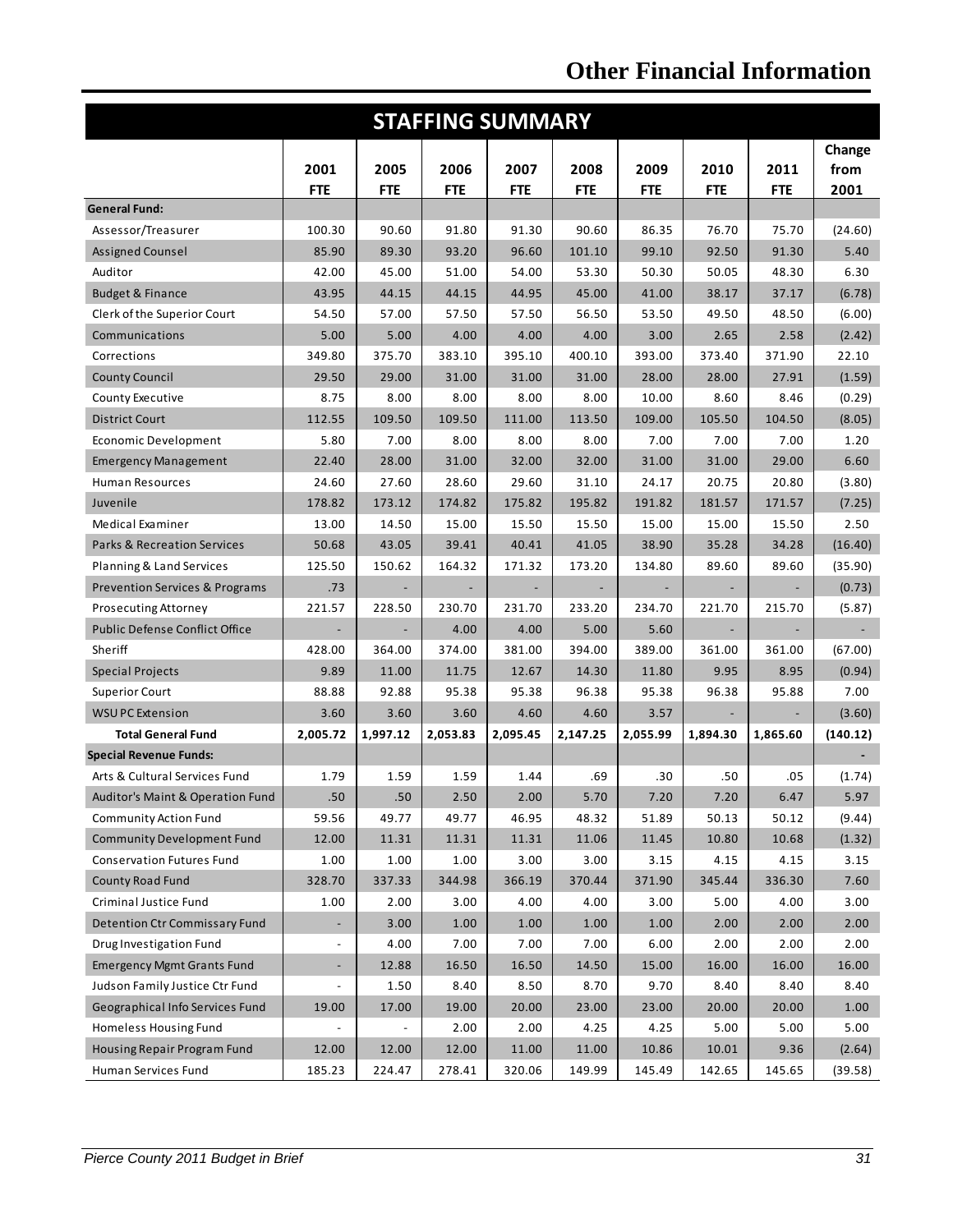| <b>STAFFING SUMMARY</b>               |                          |                          |                          |                          |            |                          |                          |                          |          |
|---------------------------------------|--------------------------|--------------------------|--------------------------|--------------------------|------------|--------------------------|--------------------------|--------------------------|----------|
|                                       |                          |                          |                          |                          |            |                          |                          |                          | Change   |
|                                       | 2001                     | 2005                     | 2006                     | 2007                     | 2008       | 2009                     | 2010                     | 2011                     | from     |
|                                       | <b>FTE</b>               | <b>FTE</b>               | <b>FTE</b>               | <b>FTE</b>               | <b>FTE</b> | <b>FTE</b>               | <b>FTE</b>               | <b>FTE</b>               | 2001     |
| <b>Mental Health Fund</b>             |                          |                          |                          |                          | 161.91     | 153.61                   |                          |                          |          |
| Park Impact Fees Fund                 |                          | .05                      | .05                      | .05                      | .05        | .05                      | .05                      | .05                      | .05      |
| Parks Sales Tax Fund                  |                          | 3.00                     | 6.15                     | 7.15                     | 6.31       | 5.85                     | 6.25                     | 7.05                     | 7.05     |
| Paths and Trails Fund                 | 1.47                     | 1.02                     | 2.21                     | 2.21                     | 2.41       | 2.87                     | 2.64                     | 2.64                     | 1.17     |
| Puget Sound Behavioral Hith Fd        | 238.59                   | 97.86                    | 41.05                    |                          |            |                          |                          | $\overline{\phantom{a}}$ | (238.59) |
| Rainier Communications Comm Fd        | 6.00                     | 6.00                     | 7.00                     | 7.00                     | 8.00       | 7.00                     | 7.35                     | 7.44                     | 1.44     |
| <b>REET River Fund</b>                | 1.72                     | 1.57                     | 1.39                     | 1.51                     | 1.51       | 1.51                     | 1.51                     | 1.11                     | (0.61)   |
| Second REET Parks Fund                |                          | 1.15                     | 1.20                     | 1.20                     | 1.20       | 1.20                     | 1.75                     | .95                      | .95      |
| Surface Water Mgmt Fund               | 43.50                    | 55.27                    | 60.29                    | 62.00                    | 73.50      | 67.70                    | 94.45                    | 97.43                    | 53.93    |
| Tourism, Promotion & Cap Fac Fd       | .16                      |                          |                          |                          |            |                          |                          |                          | (0.16)   |
| Veterans' Relief Fund                 | 3.00                     | 3.00                     | 3.00                     | 3.00                     | 3.00       | 3.00                     | 3.00                     | 3.00                     |          |
| 911 System Fund                       | 4.50                     | 4.00                     | 4.00                     | 4.46                     | 4.46       | 4.46                     | 4.46                     | 4.46                     | (0.04)   |
| <b>Total Special Revenue Funds</b>    | 919.72                   | 851.27                   | 884.80                   | 909.53                   | 925.00     | 911.44                   | 750.74                   | 744.31                   | (175.41) |
| <b>Capital Projects:</b>              |                          |                          |                          |                          |            |                          |                          |                          |          |
| Admin Bldg & Facilities Fund          | .16                      | $\overline{\phantom{a}}$ | $\overline{\phantom{a}}$ | $\overline{\phantom{a}}$ |            |                          |                          |                          | (0.16)   |
| Permanent Jail Construction Fund      | 35.10                    | .50                      | .09                      |                          | 1.05       | 2.95                     | 2.70                     | .79                      | (34.31)  |
| REET Capital Improvement Fund         | 1.69                     | 2.85                     | 3.98                     | 4.65                     | 5.35       | 3.95                     | 5.10                     | 7.01                     | 5.32     |
| 1% for Arts Construction Fund         |                          | .10                      | .60                      | .75                      | .50        | .50                      | .50                      | .77                      | .77      |
| 2501 Corporate Express Bldg Fd        | $\overline{\phantom{a}}$ | 1.29                     | 1.39                     | 1.80                     | 1.15       | $\overline{\phantom{a}}$ | $\overline{\phantom{a}}$ |                          |          |
| <b>Transportation Facilities Fund</b> |                          |                          | 1.00                     | 1.00                     |            |                          |                          |                          |          |
| <b>Total Capital Projects</b>         | 36.95                    | 4.74                     | 7.06                     | 8.20                     | 8.05       | 7.40                     | 8.30                     | 8.57                     | (28.38)  |
| <b>Enterprise Funds:</b>              |                          |                          |                          |                          |            |                          |                          |                          |          |
| Airport Fund                          | 1.60                     | 1.60                     | 2.63                     | 2.62                     | 2.77       | 4.77                     | 6.27                     | 6.29                     | 4.69     |
| Chambers Bay Golf Course Fund         |                          | .80                      | .75                      | .50                      | .20        | .50                      | .61                      | .52                      | .52      |
| <b>Golf Courses Fund</b>              | 8.45                     | 8.78                     | 8.53                     | 9.53                     | 9.53       | 9.03                     | 9.03                     | 8.03                     | (0.42)   |
| PC Ferry Services Fund                | 1.32                     | 1.89                     | 2.80                     | 2.62                     | 2.62       | 2.92                     | 4.13                     | 3.73                     | 2.41     |
| Sewer Utility Fund                    | 102.11                   | 118.39                   | 126.38                   | 135.09                   | 144.39     | 149.09                   | 160.98                   | 162.22                   | 60.11    |
| Solid Waste Mgmt Fund                 | 11.21                    | 16.02                    | 16.11                    | 15.68                    | 18.68      | 18.72                    | 22.62                    | 23.16                    | 11.95    |
| Water Utility Fund                    | $1.00\,$                 | .09                      | .01                      | $.10\,$                  | .10        | 1.10                     | 1.10                     | 1.10                     | .10      |
| <b>Total Enterprise Funds</b>         | 125.69                   | 147.57                   | 157.21                   | 166.14                   | 178.29     | 186.13                   | 204.74                   | 205.05                   | 79.36    |
| <b>Internal Serv Funds:</b>           |                          |                          |                          |                          |            |                          |                          |                          |          |
| Equipment Rental & Revolving Fd       | 24.10                    | 24.46                    | 24.27                    | 24.30                    | 26.30      | 27.30                    | 27.30                    | 27.32                    | 3.22     |
| <b>Facilities Management Fund</b>     | 42.82                    | 52.21                    | 52.66                    | 52.88                    | 53.75      | 56.30                    | 48.25                    | 46.25                    | 3.43     |
| <b>Fleet Rental Fund</b>              | 3.15                     | 3.45                     | 3.45                     | 3.45                     | 3.40       | 3.40                     | 3.40                     | 3.40                     | .25      |
| <b>General Services Fund</b>          | 8.20                     | 8.20                     | 8.20                     | 8.80                     | 8.80       | 8.80                     | 7.80                     | 6.80                     | (1.40)   |
| Information Technology Fund           | 105.00                   | 111.00                   | 114.50                   | 115.50                   | 118.50     | 115.50                   | 107.50                   | 106.00                   | 1.00     |
| <b>Radio Communication Fund</b>       | 7.10                     | 7.00                     | 7.00                     | 8.54                     | 9.54       | 9.54                     | 9.54                     | 9.54                     | 2.44     |
| Self Insurance Fund                   | 6.30                     | 6.30                     | 6.30                     | 6.30                     | 6.30       | 6.38                     | 7.00                     | 7.15                     | .85      |
| <b>Workers Compensation Fund</b>      | 2.70                     | 2.70                     | 2.70                     | 2.70                     | 2.70       | 2.75                     | 2.75                     | 2.55                     | (0.15)   |
| <b>Total Internal Serv Funds</b>      | 199.37                   | 215.32                   | 219.08                   | 222.47                   | 229.29     | 229.97                   | 213.54                   | 209.01                   | 9.64     |
| <b>TOTAL FUNDS</b>                    | 3,287.45                 | 3,216.02                 | 3,321.98                 | 3,401.79                 | 3,487.88   | 3,390.93                 | 3,071.62                 | 3,032.54                 | (254.91) |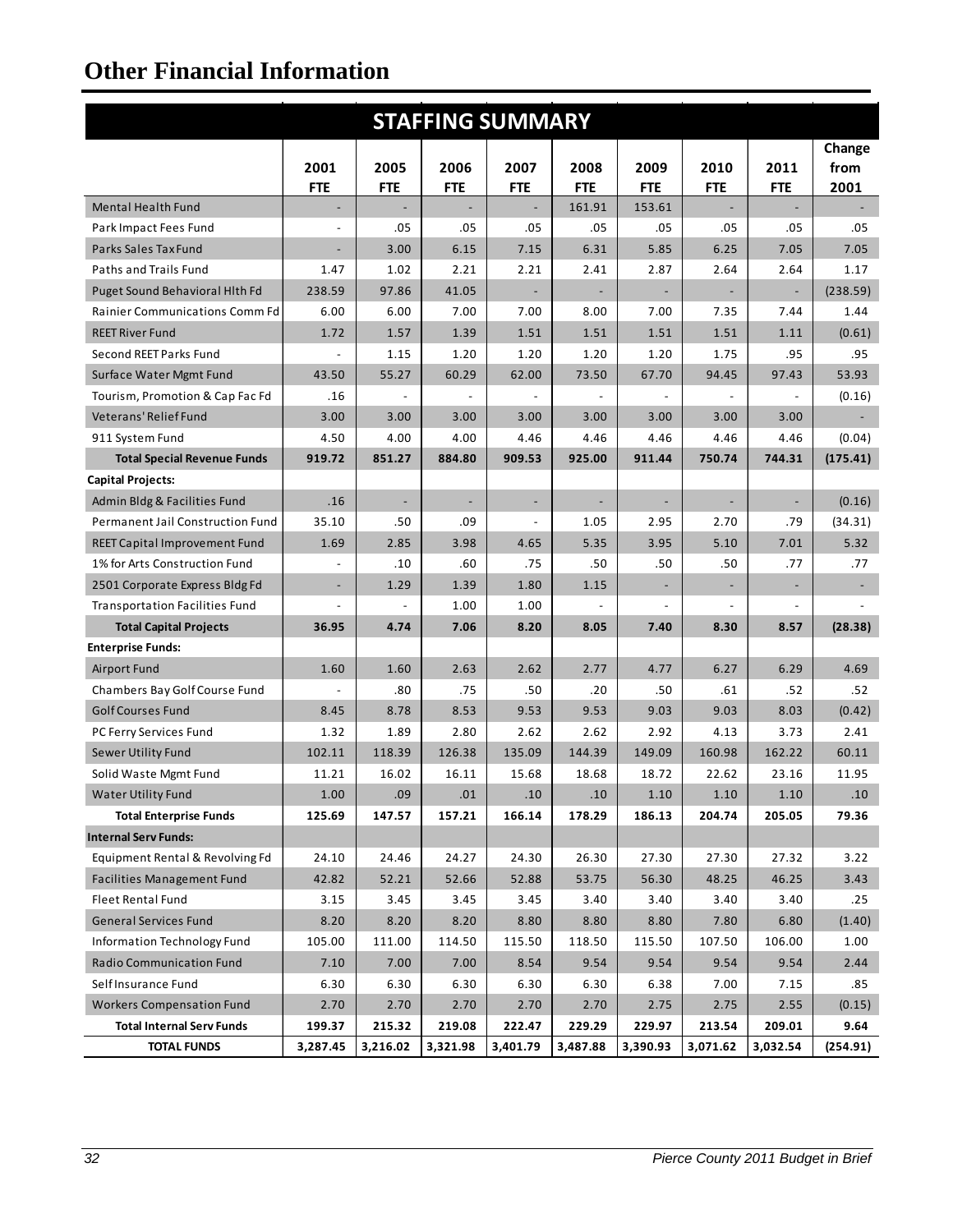| DEPARTMENTAL EXPENDITURES/EXPENSES BY FUNCTION |                 |                  |                  |           |
|------------------------------------------------|-----------------|------------------|------------------|-----------|
|                                                | 2011            | 2010             | <b>Absolute</b>  | Percent   |
|                                                | <b>Budget</b>   | <b>Budget</b>    | Change           | Change    |
| <b>General Government</b>                      |                 |                  |                  |           |
| Assessor/Treasurer                             | \$<br>9,629,100 | 9,675,200<br>\$. | \$.<br>(46, 100) | $(0.5)$ % |
| Auditor                                        | 7,305,380       | 7,367,392        | (62, 012)        | (0.8)     |
| Auditor'S Maint & Oper Fund                    | 1,346,000       | 1,629,080        | (283,080)        | (17.4)    |
| <b>Bond Debt Service</b>                       | 420,490         | 419,410          | 1,080            | 0.3       |
| Budget & Finance                               | 5,009,960       | 4,983,250        | 26,710           | 0.5       |
| Communications                                 | 571,270         | 562,420          | 8,850            | 1.6       |
| <b>County Council</b>                          | 3,913,970       | 3,866,960        | 47,010           | 1.2       |
| County Executive                               | 1,359,550       | 1,340,790        | 18,760           | $1.4$     |
| Employee Assistance Program Fd                 | 72,080          | 72,260           | (180)            | (0.2)     |
| <b>Human Resources</b>                         | 3,225,840       | 3,240,110        | (14, 270)        | (0.4)     |
| Miscellaneous Current Expense                  | 1,084,500       | 1,066,280        | 18,220           | 1.7       |
| Rainier Communicatn Commiss Fd                 | 1,706,880       | 2,042,810        | (335, 930)       | (16.4)    |
| Reet Capital Improvement Fund                  | 1,956,710       | 3,206,540        | (1, 249, 830)    | (39.0)    |
| Reet Electronic Technology Fd                  | 210,480         | 229,280          | (18, 800)        | (8.2)     |
| Reserve For Fund Balance                       |                 | 1,053,160        | (1,053,160)      | (100.0)   |
|                                                | 1,271,690       | 1,311,500        | (39, 810)        | (3.0)     |
| Special Projects<br><b>State Auditor</b>       | 182,110         | 173,980          | 8,130            | 4.7       |
| <b>Total General Government</b>                | 39,266,010      | 42,240,422       | (2,974,412)      | (7.0)     |
| <b>Public Safety</b>                           |                 |                  |                  |           |
| Annex West Building                            | 6,240           | 53,290           | (47,050)         | (88.3)    |
| Clear Zone Land Acquisition                    | 2,096,070       | 3,050,000        | (953, 930)       | (31.3)    |
| Corrections                                    | 50,642,710      | 47,336,830       | 3,305,880        | 7.0       |
| Criminal Justice Fund                          | 519,790         | 2,036,900        | (1,517,110)      | (74.5)    |
| Detention Center Commissary Fd                 | 1,238,010       | 1,252,430        | (14, 420)        | (1.2)     |
| District Court                                 | 3,692,390       | 3,588,190        | 104,200          | 2.9       |
|                                                |                 |                  |                  |           |
| Drug Investigation Fund                        | 594,380         | 691,510          | (97, 130)        | (14.0)    |
| <b>Emergency Management</b>                    | 3,307,700       | 3,263,600        | 44,100           | 1.4       |
| <b>Emergency Managemt Grants Fd</b>            | 7,066,130       | 6,621,820        | 444,310          | 6.7       |
| Juvenile                                       | 16,410,530      | 16,843,970       | (433, 440)       | (2.6)     |
| <b>Marine Services Fund</b>                    | 125,480         | 160,430          | (34,950)         | (21.8)    |
| Medical Examiner                               | 2,310,960       | 2,115,310        | 195,650          | 9.2       |
| Miscellaneous Current Expense                  | 524,200         | 581,330          | (57, 130)        | (9.8)     |
| Permanent Jail Construction Fd                 | 1,373,210       | 8,833,080        | (7,459,870)      | (84.5)    |
| Prevention Services & Programs                 | 1,475,000       | 1,461,250        | 13,750           | 0.9       |
| Reet Capital Improvement Fund                  | 781,750         | 3,121,630        | (2,339,880)      | (75.0)    |
| Sheriff                                        | 60,171,970      | 60,171,970       |                  |           |
| Special Projects                               | 59,450          | 59,450           |                  |           |
| 911 System Fund                                | 9,350,400       | 7,206,960        | 2,143,440        | 29.7      |
| <b>Total Public Safety</b>                     | 161,746,370     | 168,449,950      | (6,703,580)      | (4.0)     |
| <b>Physical Environment</b>                    |                 |                  |                  |           |
| Auditor                                        | 1,435,610       | 1,405,111        | 30,499           | 2.2       |
| <b>Conservation Futures Fund</b>               | 6,253,200       | 6,715,730        | (462, 530)       | (6.9)     |
| Endangered Species Act Fund                    | 89,970          | 55,000           | 34,970           | 63.6      |
| Federal Forest Services Fund                   | 41,390          | 56,330           | (14, 940)        | (26.5)    |
| <b>GIS Fund</b>                                | 3,784,300       | 3,767,480        | 16,820           | 0.4       |
| Miscellaneous Current Expense                  | 178,090         | 173,120          | 4,970            | 2.9       |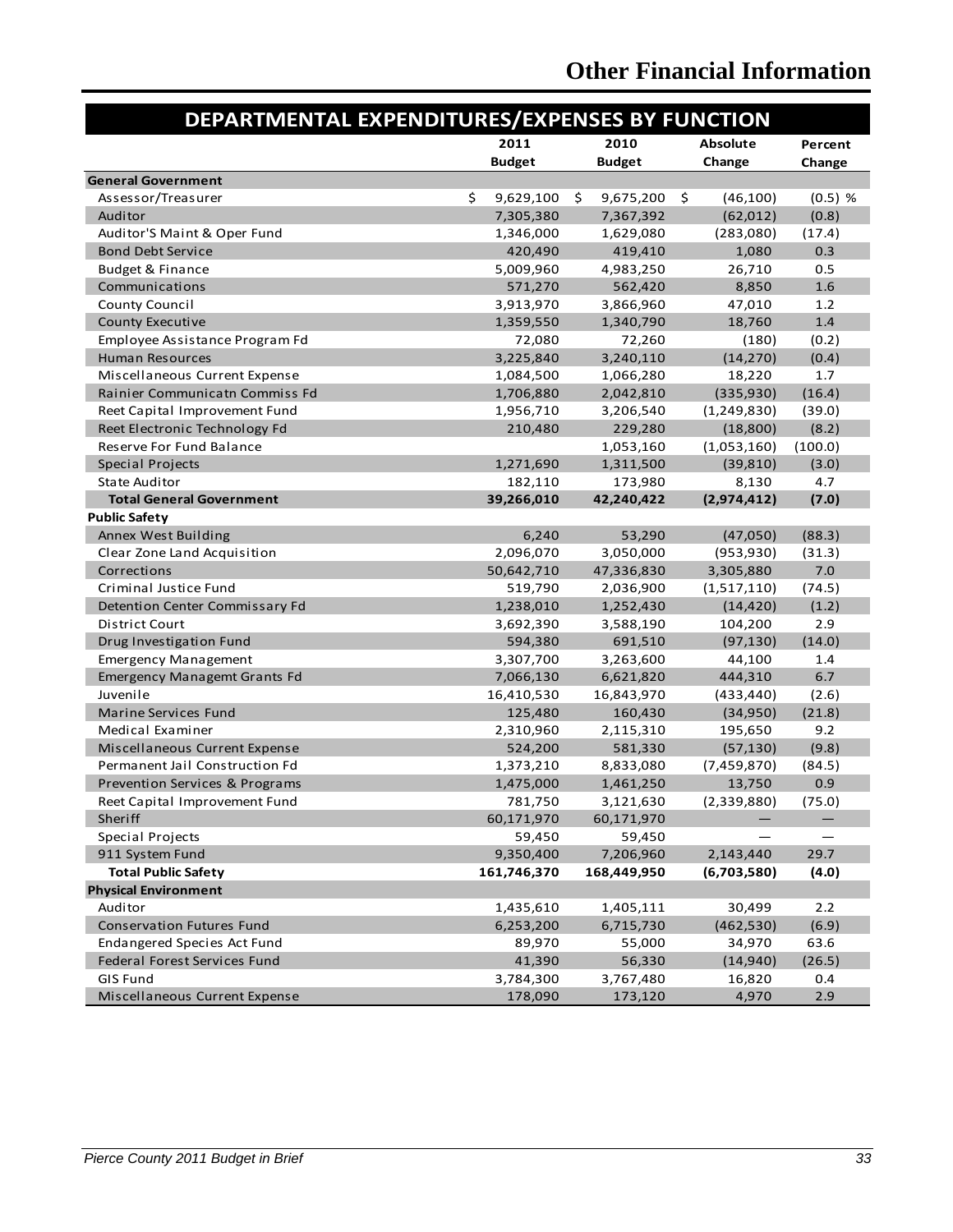| DEPARTMENTAL EXPENDITURES/EXPENSES BY FUNCTION |               |               |                    |           |
|------------------------------------------------|---------------|---------------|--------------------|-----------|
|                                                | 2011          | 2010          | Absolute           | Percent   |
|                                                | <b>Budget</b> | <b>Budget</b> | Change             | Change    |
| Reet River Improvement Fund                    | 7,684,530     | 5,652,610     | 2,031,920          | 35.9      |
| Special Projects                               | 110,400       | 121,920       | (11,520)           | (9.4)     |
| Surface Water Management Fund                  | 25,472,650    | 20,714,940    | 4,757,710          | 23.0      |
| <b>Total Physical Environment</b>              | 45,050,140    | 38,662,241    | 6,387,899          | 16.5      |
| <b>Legal &amp; Judicial</b>                    |               |               |                    |           |
| Assigned Counsel                               | 15,209,130    | 15,407,652    | (198, 522)         | (1.3)     |
| Capital Improvement Projects                   | 50,000        | 50,000        |                    |           |
| Clerk                                          | 4,955,390     | 4,902,675     | 52,715             | 1.1       |
| Criminal Justice Fund                          | 181,180       | 144,460       | 36,720             | 25.4      |
| Dispute Resolution Center Fund                 | 145,000       | 183,010       | (38,010)           | (20.8)    |
| <b>District Court</b>                          | 8,314,750     | 8,402,850     | (88, 100)          | (1.0)     |
| Judson Family Justice Ctr Fd                   | 1,355,120     | 1,452,630     | (97, 510)          | (6.7)     |
| Juvenile                                       | 3,162,330     | 3,023,592     | 138,738            | 4.6       |
| Miscellaneous Current Expense                  | 362,800       | 362,330       | 470                | 0.1       |
| Prosecuting Attorney                           | 26,272,030    | 26,146,767    | 125,263            | 0.5       |
| Reet Capital Improvement Fund                  | 287,890       | 2,152,870     | (1,864,980)        | (86.6)    |
| <b>Superior Court</b>                          | 13,842,890    | 13,573,040    | 269,850            | 2.0       |
|                                                |               | \$75,801,876  |                    |           |
| <b>Total Legal &amp; Judicial</b>              | \$74,138,510  |               | (1,663,366)<br>\$. | $(2.2)$ % |
| <b>Economic Environment</b>                    |               |               |                    |           |
| Community Development Fund                     | 3,553,380     | 3,830,770     | (277, 390)         | (7.2)     |
| Economic Development                           | 1,075,940     | 1,048,780     | 27,160             | 2.6       |
| Homeless Housing Program Fund                  | 3,636,390     | 4,956,050     | (1,319,660)        | (26.6)    |
| Housing Repair Programs Fund                   | 6,821,250     | 9,172,020     | (2,350,770)        | (25.6)    |
| Low Income Housing Fee Fund                    | 979,340       | 999,420       | (20,080)           | (2.0)     |
| Miscellaneous Current Expense                  | 5,000         | 5,000         |                    |           |
| Planning And Land Services                     | 10,883,380    | 12,686,420    | (1,803,040)        | (14.2)    |
| Reet Capital Improvement Fund                  | 11,490        | 998,830       | (987, 340)         | (98.8)    |
| Special Projects                               | 292,270       | 232,620       | 59,650             | 25.6      |
| <b>Total Economic Environment</b>              | 27,258,440    | 33,929,910    | (6,671,470)        | (19.7)    |
| <b>Mental/Physical Health</b>                  |               |               |                    |           |
| <b>Community Action Fund</b>                   | 8,489,610     | 12,016,956    | (3,527,346)        | (29.4)    |
| Health Department                              | 32,234,330    | 33,128,211    | (893, 881)         | (2.7)     |
| <b>Health Services</b>                         | 2,613,070     | 2,613,070     |                    |           |
| Human Services Construction Fd                 | 3,370         | 141,710       | (138, 340)         | (97.6)    |
| Human Services Fund                            | 35,311,340    | 36,244,290    | (932, 950)         | (2.6)     |
| Mental Health Fund                             | 220,000       | 1,500,000     | (1,280,000)        | (85.3)    |
| Miscellaneous Current Expense                  | 484,500       | 548,500       | (64,000)           | (11.7)    |
| Reet Capital Improvement Fund                  |               | 323,760       | (323,760)          | (100.0)   |
| Veterans Relief Fund                           | 899,410       | 938,160       | (38, 750)          | (4.1)     |
| <b>Total Mental/Physical Health</b>            | 80,255,630    | 87,454,657    | (7, 199, 027)      | (8.2)     |
| <b>Cultural &amp; Recreation</b>               |               |               |                    |           |
| Arts And Cultural Services Fd                  | 35,000        | 122,662       | (87, 662)          | (71.5)    |
| Chambers Bay Golf Course Fund                  | 6,944,660     | 7,644,120     | (699, 460)         | (9.2)     |
| Golf Courses Fund                              | 1,897,720     | 1,990,000     | (92, 280)          | (4.6)     |
| Miscellaneous Current Expense                  | 45,000        | 45,000        |                    |           |
| Parks And Recreation Services                  | 5,798,080     | 5,945,250     | (147, 170)         |           |
|                                                |               |               |                    | (2.5)     |
| Parks Construction Fund                        | 1,090,000     | 1,250,000     | (160,000)          | (12.8)    |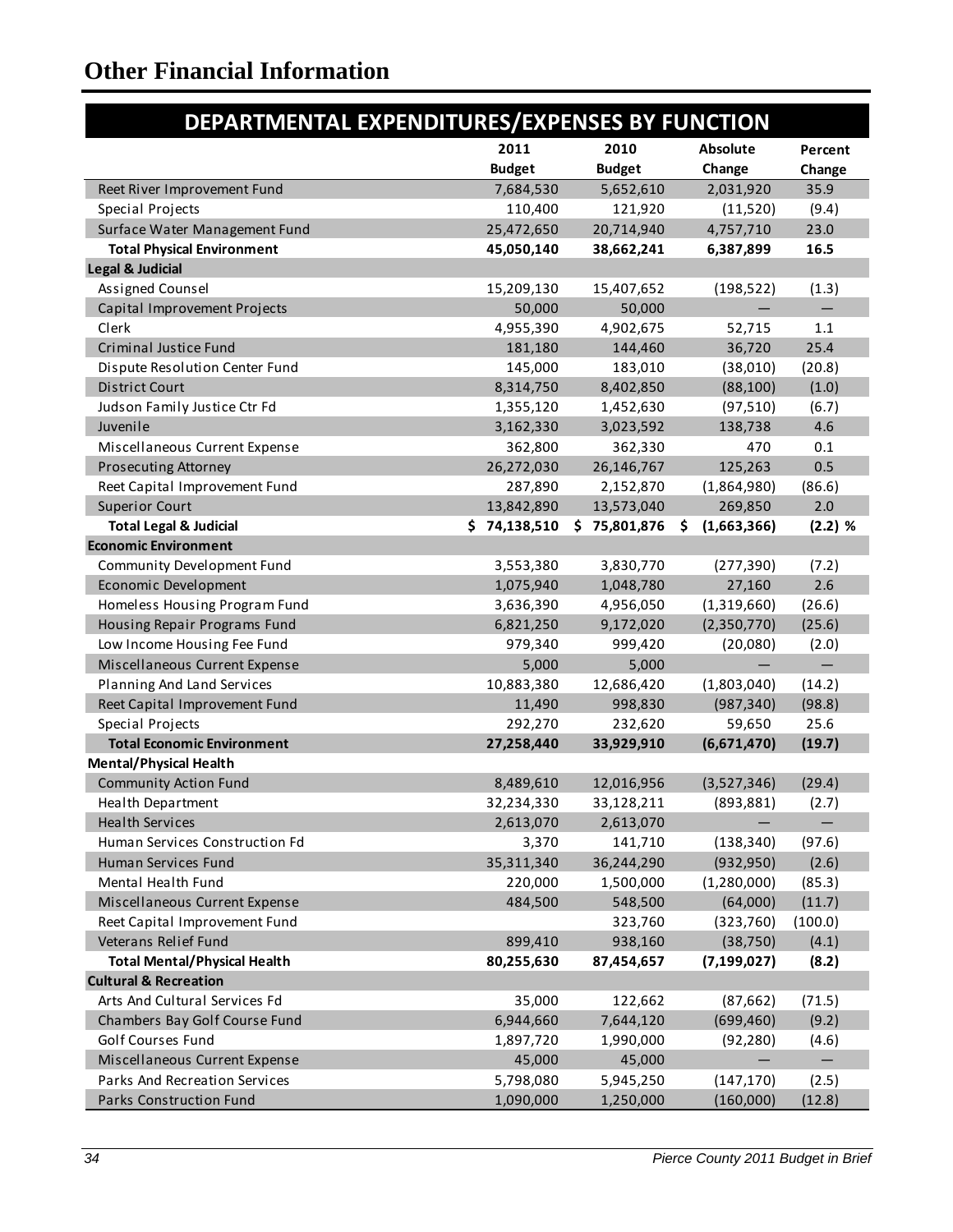| DEPARTMENTAL EXPENDITURES/EXPENSES BY FUNCTION |               |               |                 |           |  |  |  |
|------------------------------------------------|---------------|---------------|-----------------|-----------|--|--|--|
|                                                | 2011          | 2010          | <b>Absolute</b> | Percent   |  |  |  |
|                                                | <b>Budget</b> | <b>Budget</b> | Change          | Change    |  |  |  |
| Parks Impact Fee Fund                          | 325,020       | 579,880       | (254, 860)      | (44.0)    |  |  |  |
| Parks Sales Tax Fund                           | 2,954,990     | 3,218,550     | (263, 560)      | (8.2)     |  |  |  |
| Paths And Trails Fund                          | 1,162,480     | 1,321,280     | (158, 800)      | (12.0)    |  |  |  |
| Pierce County Fair Fund                        | 188,400       | 182,770       | 5,630           | 3.1       |  |  |  |
| Reet Capital Improvement Fund                  | 6,100,000     | 714,590       | 5,385,410       | 753.6     |  |  |  |
| Second Reet Parks Fund                         | 773,000       | 690,860       | 82,140          | 11.9      |  |  |  |
| <b>Special Projects</b>                        | 12,000        | 63,190        | (51, 190)       | (81.0)    |  |  |  |
| Tourism Promotion Area Fund                    | 1,315,560     | 716,710       | 598,850         | 83.6      |  |  |  |
| Tourism, Promotion, Facil Fund                 | 1,883,860     | 723,660       | 1,160,200       | 160.3     |  |  |  |
| Wsu Pc Extension                               | 286,750       | 306,420       | (19,670)        | (6.4)     |  |  |  |
| 1% For Arts Construction Fd                    | 341,670       | 306,720       | 34,950          | 11.4      |  |  |  |
| <b>Total Cultural &amp; Recreation</b>         | 31,154,190    | 25,821,662    | 5,332,528       | 20.7      |  |  |  |
| <b>Debt Service</b>                            |               |               |                 |           |  |  |  |
| Ltd Tax GO Bond Redemption Fd                  | 12,726,410    | 10,607,770    | 2,118,640       | 20.0      |  |  |  |
| <b>Total Debt Service</b>                      | 12,726,410    | 10,607,770    | 2,118,640       | 20.0      |  |  |  |
| <b>Public Works &amp; Utilities</b>            |               |               |                 |           |  |  |  |
| <b>County Road Fund</b>                        | 61,717,460    | 62,133,180    | (415, 720)      | (0.7)     |  |  |  |
| Ferry Services Fund                            | 4,612,150     | 5,662,800     | (1,050,650)     | (18.6)    |  |  |  |
| Public Works Construction Fund                 | 35,902,000    | 35,670,000    | 232,000         | 0.7       |  |  |  |
| Reet Capital Improvement Fund                  |               | 432,400       | (432, 400)      | (100.0)   |  |  |  |
| Second Reet Roads Fund                         | 5,855,500     | 24,386,000    | (18,530,500)    | (76.0)    |  |  |  |
| Sewer Bond Funds                               | 4,649,130     | 1,910,450     | 2,738,680       | 143.4     |  |  |  |
| Sewer Facil Restric Reserve Fd                 | 1,314,560     | 13,944,080    | (12,629,520)    | (90.6)    |  |  |  |
| Sewer Utility Const Funds                      | 38,650,700    | 53,681,100    | (15,030,400)    | (28.0)    |  |  |  |
| Sewer Utility Fund                             | 45,289,820    | 36,762,970    | 8,526,850       | 23.2      |  |  |  |
| Solid Waste Mgmt Fund                          | 6,714,150     | 7,171,520     | (457, 370)      | (6.4)     |  |  |  |
| Thun Field Airport - O&M                       | 7,174,400     | 6,361,020     | 813,380         | 12.8      |  |  |  |
| Traffic Impact Fee Fund                        | 4,337,870     | 4,985,380     | (647, 510)      | (13.0)    |  |  |  |
| <b>Transportation Facilities Fund</b>          | 752,000       | 252,000       | 500,000         | 198.4     |  |  |  |
| Water Utility Fund                             | 326,360       | 285,080       | 41,280          | 14.5      |  |  |  |
| <b>Total Public Works &amp; Utilities</b>      | 217,296,100   | 253,637,980   | (36, 341, 880)  | (14.3)    |  |  |  |
| <b>Internal Service</b>                        |               |               |                 |           |  |  |  |
| Equipment Services Division Fd                 | 16,702,700    | 15,554,080    | 1,148,620       | 7.4       |  |  |  |
| Facilities Management Fund                     | 12,309,350    | 13,156,030    | (846, 680)      | (6.4)     |  |  |  |
| <b>Fleet Rental Fund</b>                       | 4,787,150     | 4,752,740     | 34,410          | 0.7       |  |  |  |
| General Services Fund                          | 3,006,820     | 3,345,690     | (338, 870)      | (10.1)    |  |  |  |
| Information Technology Fund                    | 19,446,090    | 18,832,350    | 613,740         | 3.3       |  |  |  |
| Radio Communications Fund                      | 3,844,860     | 3,448,390     | 396,470         | 11.5      |  |  |  |
| Self Insurance Fund                            | 8,751,870     | 9,182,790     | (430, 920)      | (4.7)     |  |  |  |
| <b>Workers Compensation Fund</b>               | 4,552,930     | 4,288,660     | 264,270         | 6.2       |  |  |  |
| <b>Total Internal Service</b>                  | 73,401,770    | 72,560,730    | 841,040         | 1.2       |  |  |  |
| <b>County Fund Total</b>                       | \$762,293,570 | \$809,167,198 | \$ (46,873,628) | $(5.8)$ % |  |  |  |